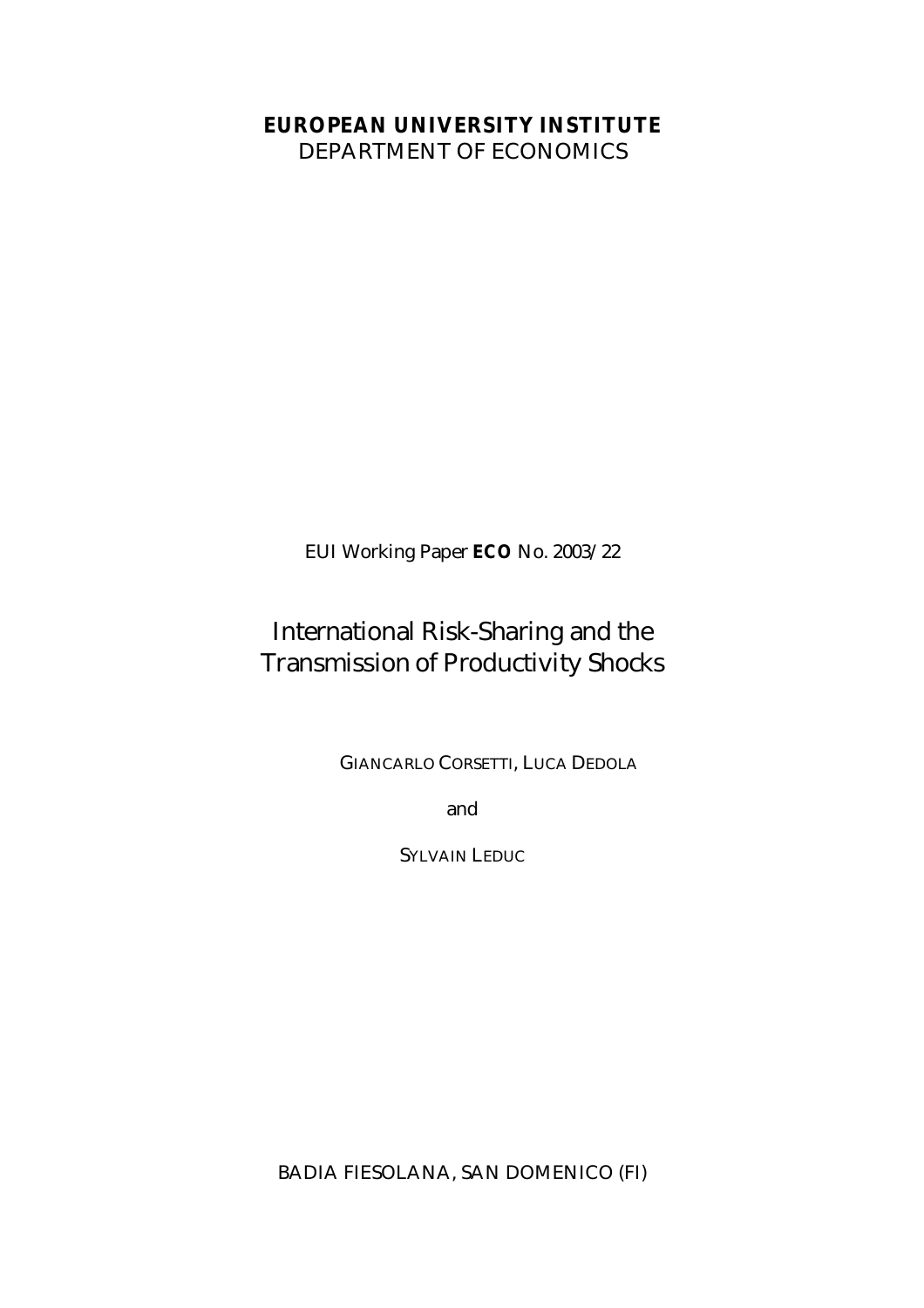All rights reserved. No part of this paper may be reproduced inany form Without permission of the author(s).

©2003 Giancarlo Corsetti, Luca Dedola and Sylvain Leduc\* Published in Italy in November 2003 European University Institute Badia Fiesolana I-50016 San Domenico (FI) Italy

\*Revisions of this work can be found at: http://www.econ.yale.edu/~corsetti/euro/codele.pdf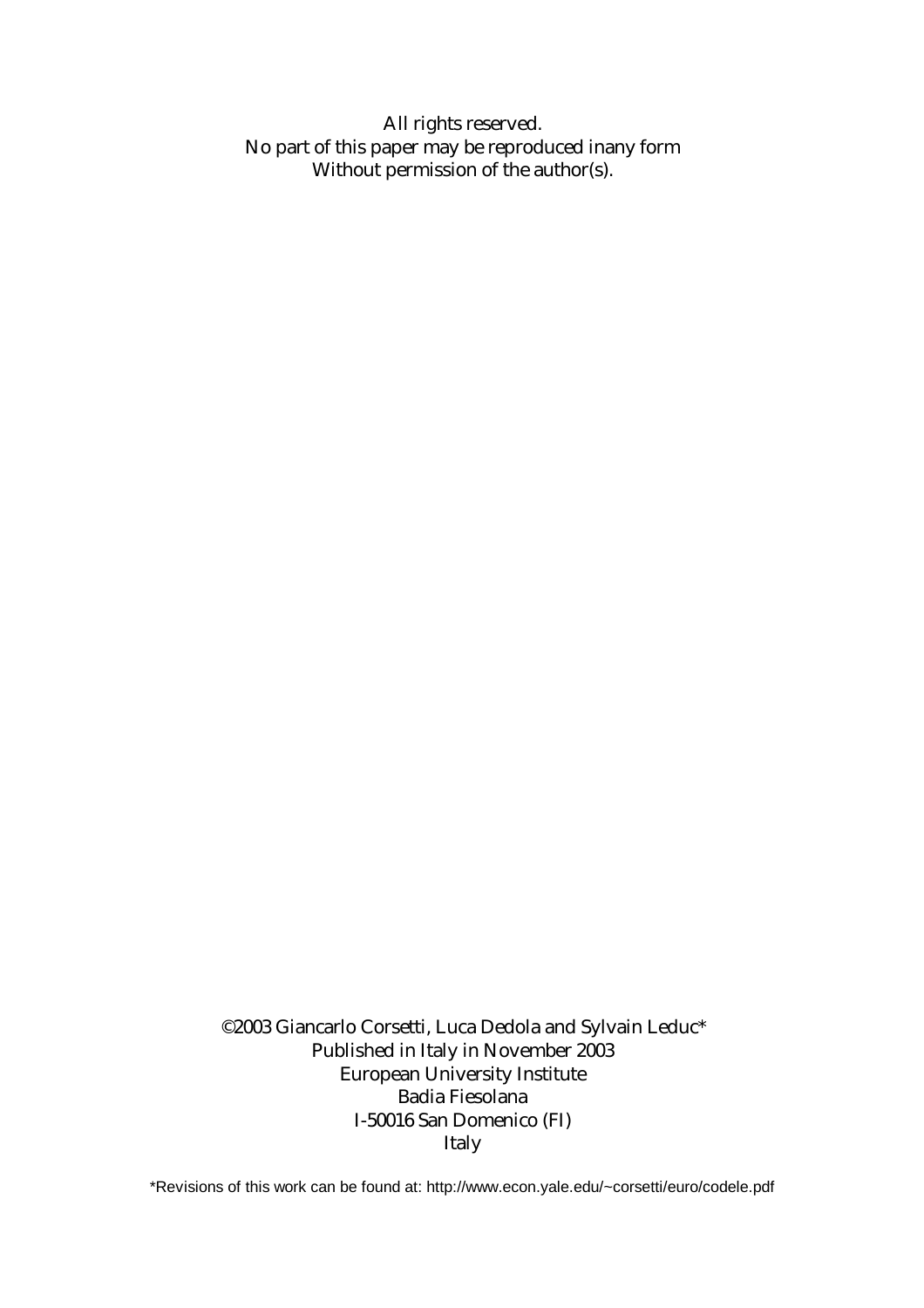# International Risk-Sharing and the Transmission of Productivity Shocks<sup>1</sup>

Giancarlo Corsetti<sup>a</sup> Luca Dedola<sup>b</sup>

Sylvain Leduc<sup>c</sup>

This version: October 2003

<sup>1</sup>We thank Yongsung Chang, Larry Christiano, Mick Devereux, Marty Eichenbaum, Peter Ireland, Fabrizio Perri, Paolo Pesenti, Morten Ravn, Sergio Rebelo, Stephanie Schmitt-Grohé, Cédric Tille, Martín Uribe and seminar participants at the 2003 AEA meetings, Boston College, the 2002 Canadian Macro Study Group, Duke University, the Ente Einaudi, the European Central Bank, IGIER, the IMF, New York University, Northwestern University, the University of Pennsylvania, the University of Rochester, the University of Toulouse, the Wharton Macro Lunch group, and the workshop "Exchange rates, Prices and the International Transmission Mechanismî hosted by the Bank of Italy, for many helpful comments and criticism. Corsetti's work on this paper is part of a research network on "The Analysis of International Capital Markets: Understanding Europe's Role in the Global Economy," funded by the European Commission under the Research Training Network Programme (Contract No. HPRN-CT-1999-00067). Dedolaís work on this paper was undertaken while he was visiting the Department of Economics of the University of Pennsylvania, whose hospitality is gratefully acknowledged. The views expressed here are those of the authors and do not necessarily reflect the positions of the Bank of Italy, the Federal Reserve Bank of Philadelphia, the Federal Reserve System, or any other institution with which the authors are affiliated.<br><sup>a</sup>European University Institute and CEPR; email: Giancarlo.Corsetti@iue.it. <sup>b</sup>Bank of Italy; email: dedola.luca@insedia.interbusiness.it. Federal Reserve Bank of Philadelphia; email: Sylvain.Leduc@phil.frb.org.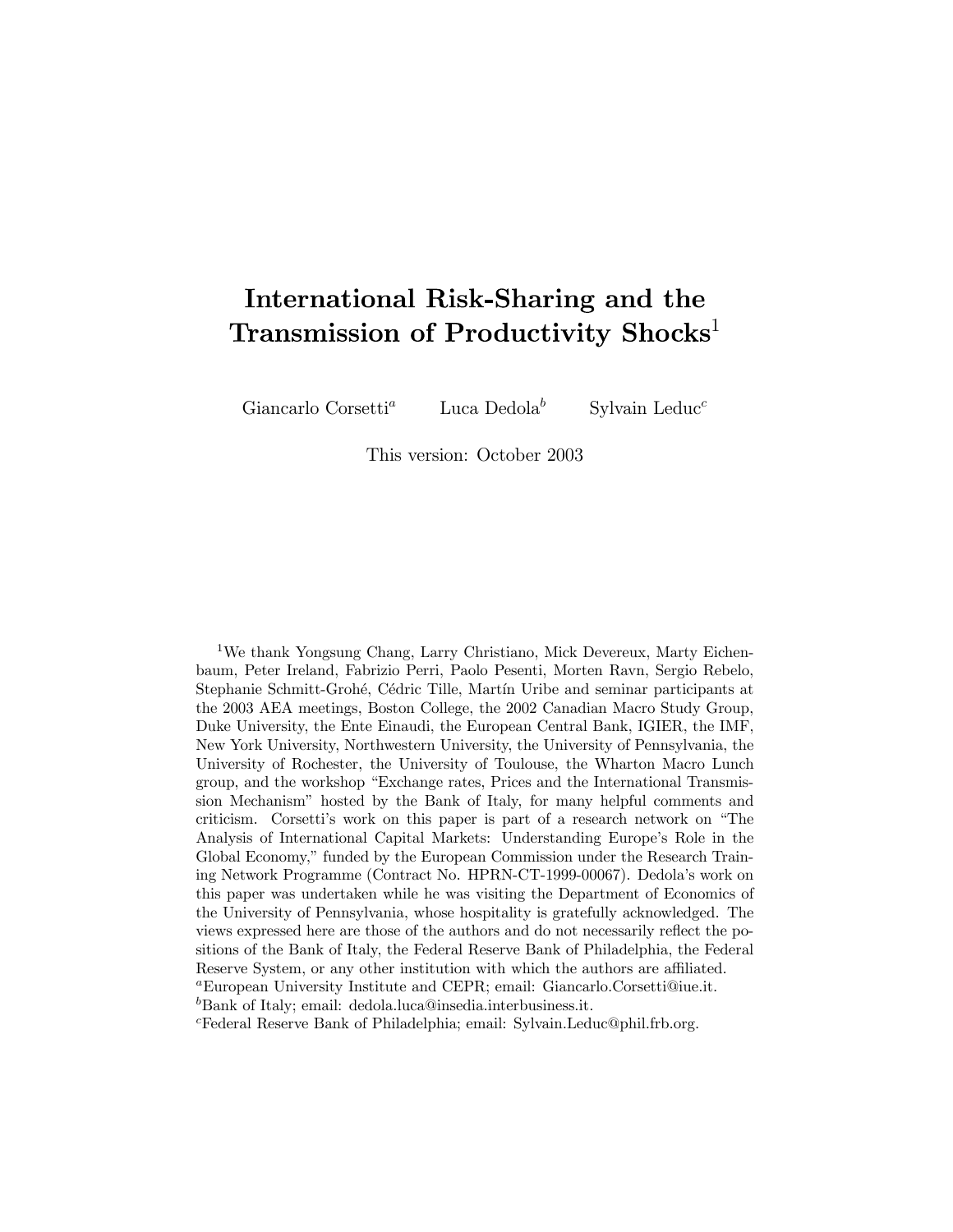# Abstract

A central puzzle in international finance is that real exchange rates are volatile and, in stark contradiction to efficient risk-sharing, negatively correlated with relative consumptions across countries. This paper shows that a model with incomplete markets and a low price elasticity of tradables can account for these properties of real exchange rates. The low price elasticity stems from introducing distribution services, intensive in local inputs, which drive a wedge between producer and consumer prices and lower the impact of terms-of-trade changes on optimal agents' decisions.

In our model, two very different patterns of the international transmission of productivity shocks generate the observed degree of risk-sharing: one associated with an improvement, the other with a worsening of the countryís terms of trade and real exchange rate. We provide VAR evidence on the effect of technology shocks to U.S. manufacturing, identified through long-run restrictions, in support of the first transmission pattern. These findings are at odds with the presumption that terms-of-trade movements foster international risk-pooling.

JEL classification: F32, F33, F41

Keywords: incomplete asset markets, distribution margin, consumptionreal exchange rate anomaly.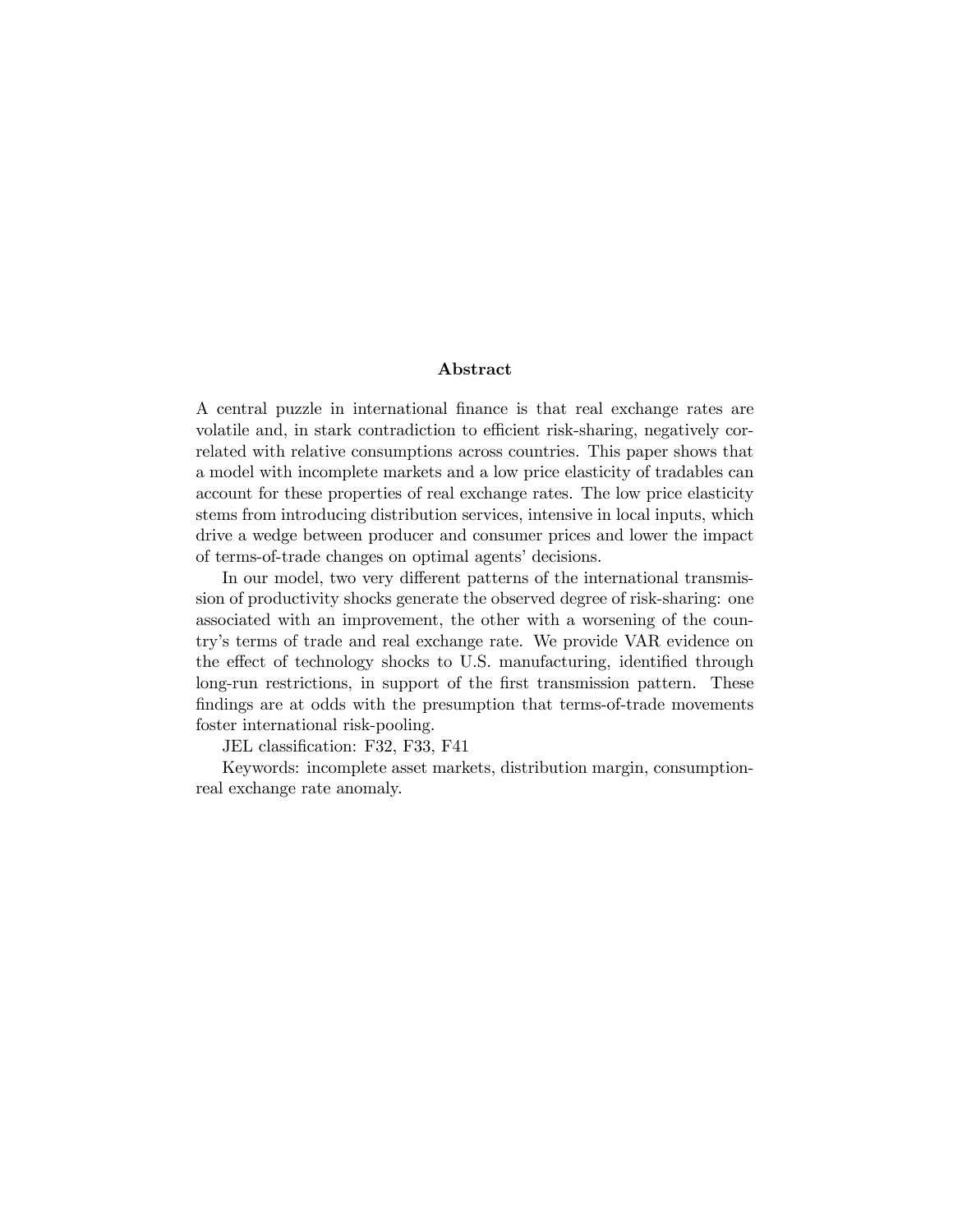### $\mathbf{1}$ Introduction

Why isn't domestic consumption higher relative to foreign consumption when its relative price is lower? With the development of international financial markets, domestic households should be able to insure their consumption streams against country-specific shocks, as to benefit from income transfers when consumption is relatively cheap.<sup>1</sup> However, as first shown by Backus and Smith [1993], this prediction is clearly at odds with the data. For the OECD countries, the correlation between relative consumption and the real exchange rate (i.e., the relative price of consumption across countries) is generally low, and even negative. The Backus-Smith evidence is obviously hard to replicate with models assuming complete international asset markets. But, as emphasized by Chari, Kehoe and McGrattan [2002], it remains an outstanding challenge to models restricting international trade in assets and allowing for different market frictions and imperfections  $\mu$ including nominal price rigidities  $\mu$  to address the main puzzles in international finance.<sup>2</sup>

The standard Mundell-Fleming-Dornbusch model suggests a way to rationalize the Backus-Smith observation, considering shocks to real demand that drive up domestic expenditure and consumption, while at the same time appreciating the currency in real terms. This is because some external demand needs to be "crowded out" in order to make "more room" for domestic demand. Thus this model seems consistent with the above evidence, but only to the extent that international business cycles and real exchange rate fluctuations can be described as driven by demand shocks.<sup>3</sup> In a general-equilibrium framework, however, very different shocks can have demand effects. Specifically, technology improvements raise not only domestic supply but also affect demand by impinging on wealth. Country-specific shocks that move the terms of trade and the real exchange rate change the equilibrium valuation of domestic output relative to the rest of the world. If risk-pooling is only partial, large swings in international prices may have large, uninsurable effects on relative wealth and demand.

 $1<sup>1</sup>$ Rather than a high cross-country correlation of consumption, this is the main implication of efficient risk-sharing in the presence of real exchange rate fluctuations, as discussed in Section 2.

<sup>&</sup>lt;sup>2</sup>Chari, Kehoe and McGrattan [2002] show that in a model in which prices are sticky in the importer currency the correlation between relative consumption and the real exchange rate is close to 1 even when the only internationally traded asset is a nominal bond.

<sup>&</sup>lt;sup>3</sup>See Obstfeld [1985] for an exposition of the workhorse Mundell-Fleming-Dornbusch model and Clarida and Galí [1994] for some VAR evidence based on it.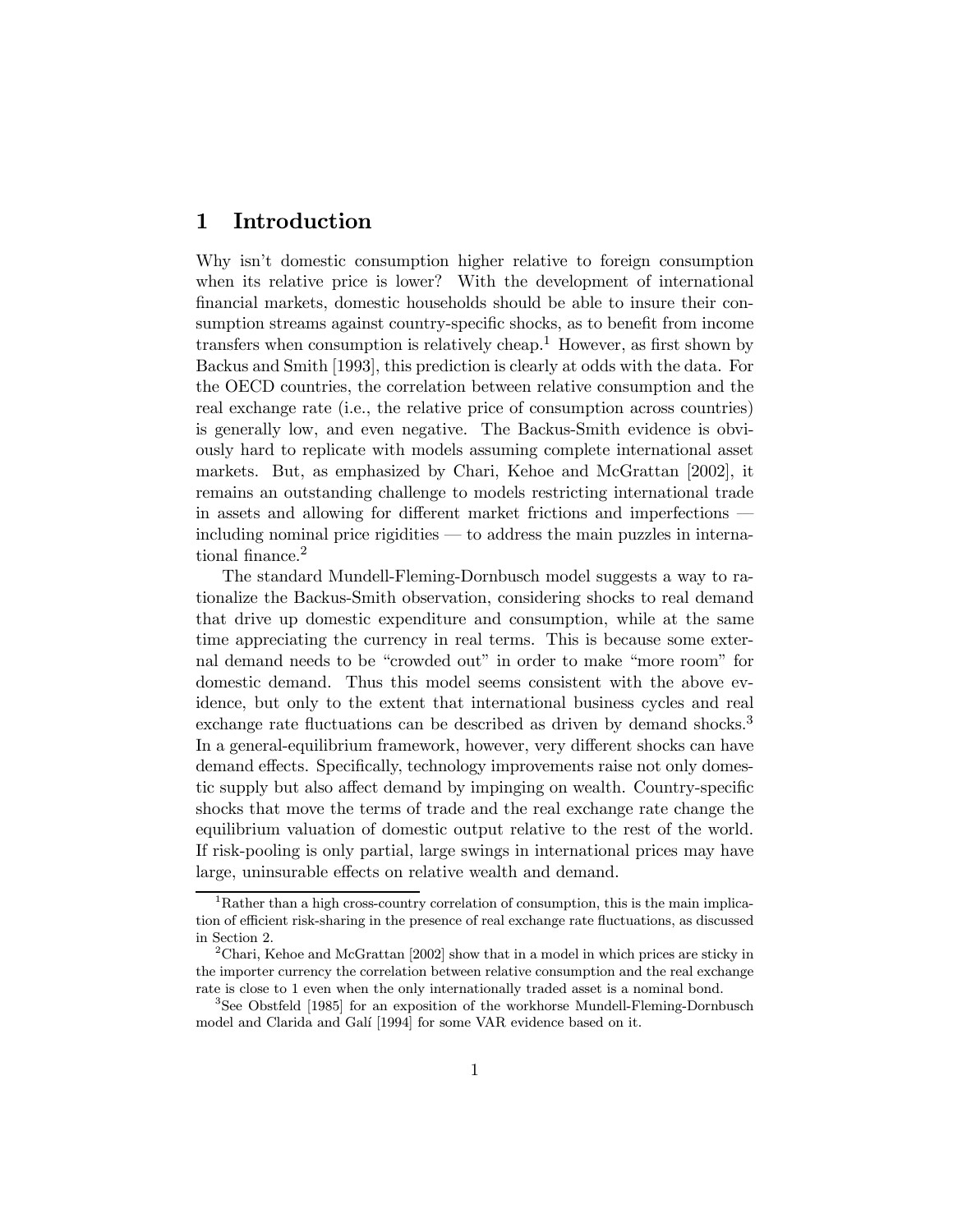In this paper, we study the link between the high exchange rate volatility characteristic of the international economy (the exchange rate volatility puzzle) and the observed low degree of international consumption risk-sharing (the Backus-Smith puzzle), deriving its implications for the connection of business cycles across countries. We proceed in two steps. First, we build a two-country model where asset markets are incomplete, and because of a low price elasticity of tradables, the terms of trade and the real exchange rate are highly volatile in response to productivity shocks. When we calibrate our model to match the U.S. real exchange rate volatility, we find that it generates a low degree of risk-sharing. The predicted correlation between the real exchange rate and relative consumption is negative, and the comovements in aggregates across countries are broadly in line with those in the data. An important feature of our model is the presence of distribution services, produced with the intensive use of local inputs. As in Corsetti and Dedola [2002], distribution contributes to generate a low price elasticity of tradables. However, nominal rigidities play no role in our results  $-$  in our specification all prices and wages are flexible. The main predictions of the model are reasonably robust to extensive sensitivity analysis.

Using our model, we show that a low degree of risk-sharing can be generated by two very different patterns of the international transmission of productivity shocks, each corresponding to a plausible set of parameter values. In our benchmark calibration, for a price elasticity slightly above 1/2 international spillovers in equilibrium are large and positive. A positive transmission is a standard prediction of the international business cycle literature: a productivity increase in the domestic tradable sector leads to a deterioration of the terms of trade and a depreciation of the real exchange rate. However, in our baseline economy the deterioration is so large that relative domestic wealth decreases, driving foreign consumption above domestic consumption. For a price elasticity slightly below 1/2, international spillovers are still large but  $-$  strikingly  $-$  negative. With a negative transmission, following a productivity increase, the home terms of trade and the real exchange rate appreciate, reducing relative wealth and consumption abroad.

The latter pattern of international transmission is due to a combination of an unconventionally sloped demand curve, and nontrivial general equilibrium effects. Because of home bias in consumption, domestic tradables are mainly demanded by domestic households. With a low price elasticity, a terms-of-trade depreciation that reduces domestic wealth relative to the rest of the world would actually result in a drop of the world demand for do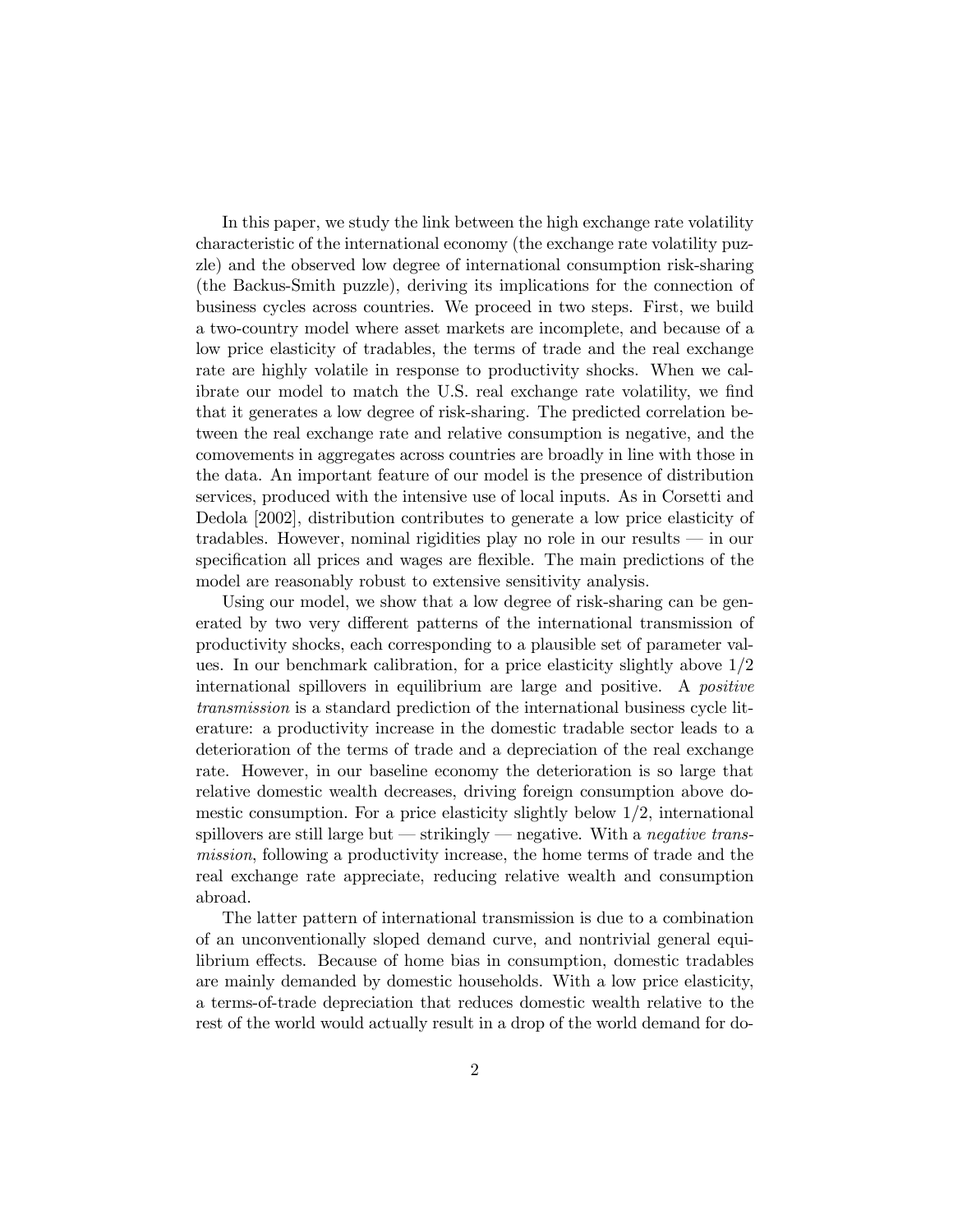mestic goods — the negative wealth effect in the home country would more than offset any global positive substitution and wealth effect. Therefore, for the world markets to clear, a larger supply of domestic tradables must be matched by an increase in their relative price, that is, an appreciation of the  $terms of trade—driving up domestic demand.$ 

Second, we investigate empirically whether the international transmission of productivity shocks to tradables in the U.S. data bear any resemblance to the above patterns. Using structural VARs, we identify technology shocks to manufacturing (our measure of tradables) by means of long-run restrictions  $\frac{m}{n}$  in doing so, we extend the work by Gali [1999] and Christiano, Eichenbaum and Vigfusson [2003], to an open-economy framework. Our VAR analysis yields two important results. First, we provide novel evidence in support of the prediction of a negative conditional correlation between relative consumption and the real exchange rate. Following a permanent positive shock to U.S. labor productivity in manufacturing, U.S. output and consumption increase relative to the rest of the world, while the real exchange rate appreciates.<sup>4</sup> Second, the same productivity shock *improves the* terms of trade, as suggested by our model under the negative transmission.

In light of these results, the Backus-Smith evidence appears less puzzling yet more consequential for the construction of open-economy generalequilibrium models. Our VAR evidence questions the international transmission mechanism in a wide class of general equilibrium models, with potentially strong implications for welfare and policy analysis. In fact, if a positive shock to productivity translates into a higher, rather than lower, international price of exports, foreign consumers will be negatively affected. Terms-of-trade movements do not contribute at all to consumption risksharing. Gains from international portfolio diversification may thus well be large, relative to the predictions of standard open-economy models.

The text is organized as follows. The following section presents the key implications of standard two-goods open-economy models for the link between relative consumption and the real exchange rate, and briefly summarizes some evidence on their correlations for industrialized countries. In

<sup>4</sup>Conditional on a productivity increase in tradables, an appreciation of the real exchange rate and an increase in domestic consumption are also predicted by the Balassa-Samuelson model with no terms-of-trade effect (because of perfect substitutability of domestic and foreign tradables). Yet, as shown by our numerical experiments, a model with high elasticity of substitution between tradables cannot generate either enough volatility of the real exchange rate and terms of trade or replicate the negative Backus-Smith unconditonal correlation.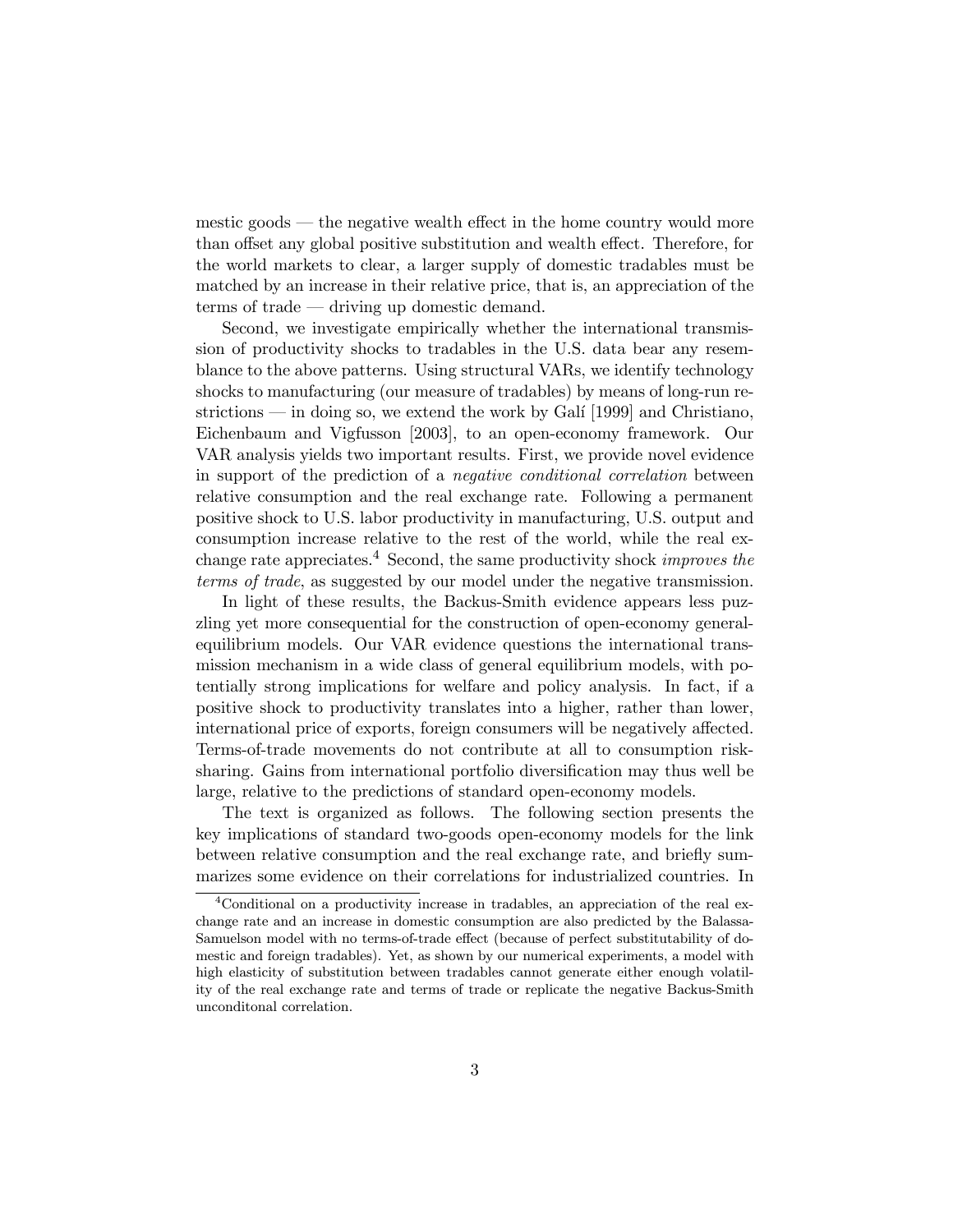Section 3, we introduce the model, whose calibration is presented in Section 4. Section 5 explores the quantitative predictions of the model in numerical experiments. Section 6 presents the VAR evidence on the effects of productivity shocks in the open-economy. Finally, Section 7 summarizes and qualifies the paper's results, suggesting directions for further research.

### $\bf{2}$ International consumption risk-sharing: reconsidering the Backus-Smith puzzle

In this section, we first restate the Backus and Smith [1993] puzzle, looking at the data for most OECD countries. Second, we reconsider the general equilibrium link between relative consumption and the real exchange rate. Focusing on a simple model with tradable goods only we show that the link between these variables can have either sign depending on the price elasticity of tradables: a low elasticity can generate the negative pattern observed in the data. But since a low price elasticity also means that quantities are not very sensitive to price movements, a negative correlation between the real exchange rate and relative consumption will be associated with a high volatility of the real exchange rate and the terms of trade relative to fundamentals and other endogenous macroeconomic variables — in accord with an important set of stylized facts of the international economy.

# 2.1 Stating the puzzle

As pointed out by Backus and Smith [1993], an internationally efficient allocation implies that the marginal utility of consumption, weighted by the real exchange rate, should be equalized across countries:

$$
\frac{P_t^*}{P_t} U_{c,t} = U_{c^*,t}^*,\tag{1}
$$

where the real exchange rate (RER) is customarily defined as the ratio of foreign  $(P_t^*)$  to domestic  $(P_t)$  price level, expressed in the same currency units (via the nominal exchange rate),  $U_{c,t}$  ( $U_{c*,t}^*$ ) denotes the marginal utility of consumption, and  $C_t$  and  $C_t^*$  denote domestic and foreign consumption, respectively. Intuitively, a benevolent social planner would allocate consumption across countries such that the marginal benefits from an extra unit of foreign consumption equal its marginal costs, given by the domestic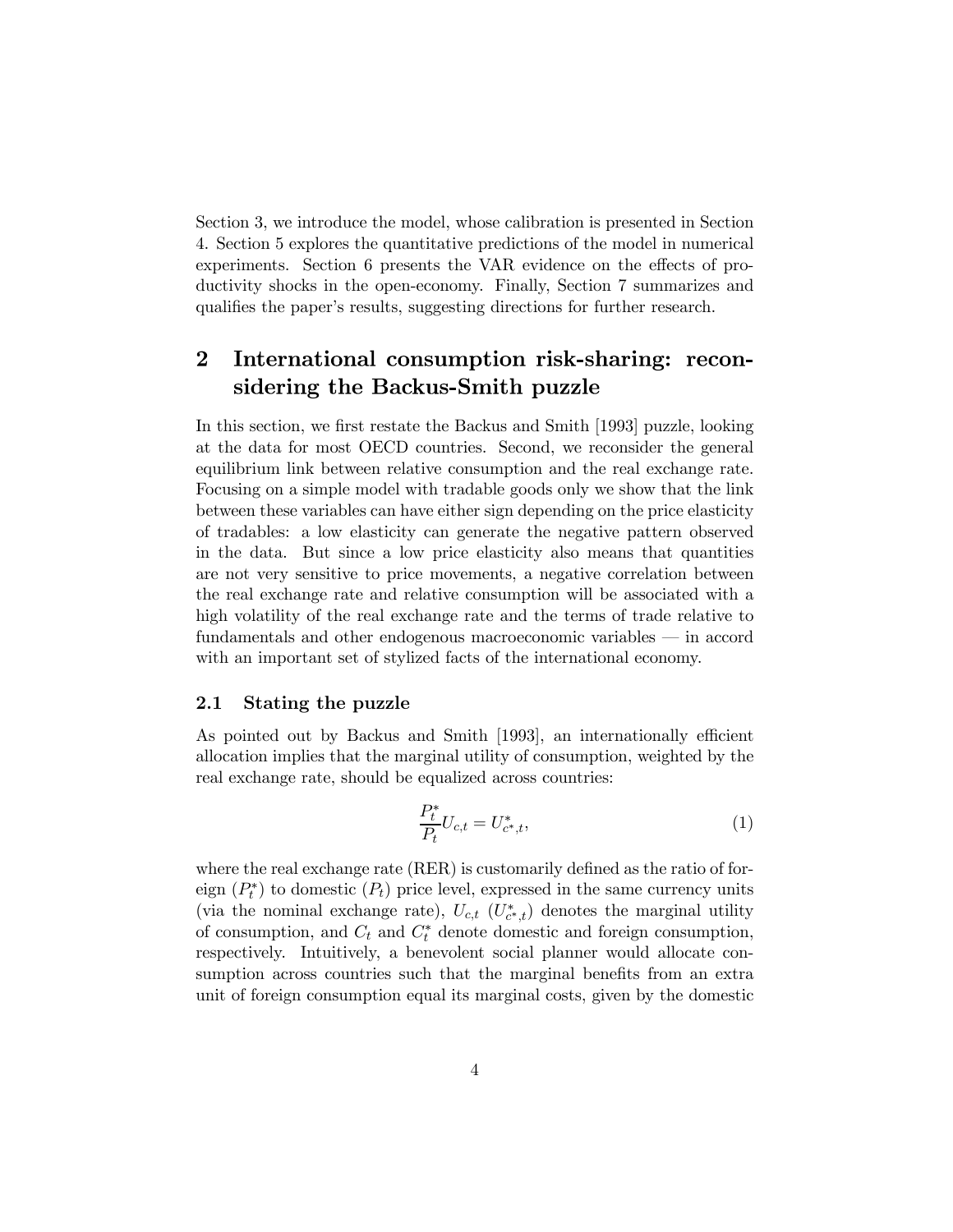marginal utility of consumption times the real exchange rate  $\frac{P_t^*}{R}$  $\frac{t}{P_t}$ , i.e., the relative price of  $C_t^*$  in terms of  $C_t$ .

If a complete set of state-contingent securities is available, the above condition holds in a decentralized equilibrium independently of trade frictions and goods market imperfections (including shipping and trade costs, as well as sticky prices or wages) that can cause large deviations from the law of one price and purchasing power parity (PPP). It is only when PPP holds (i.e.,  $RER = 1$ ) that efficient risk-sharing implies equalization of the ex-post  $marginal$  utility of consumption  $\sim$  corresponding to the simple notion that complete markets imply a high cross-country correlation of consumption.

Under the additional assumption that agents have preferences represented by a time-separable, constant-relative-risk-aversion utility function of the form  $\frac{C^{1-\sigma}-1}{1-\sigma}$ , with  $\sigma > 0$ , (1) translates into a condition on the correlation between the (logarithm of the) ratio of domestic to foreign consumption and the (logarithm of the) real exchange rate.<sup>5</sup> Against the hypothesis of perfect risk-sharing, many studies have found this correlation to be significantly below one, or even negative, in the data (in addition to Backus and Smith [1993], see for instance Kollman [1995] and Ravn [2001]).

Table 1 reports the correlation between real exchange rates and relative consumption for OECD countries relative to the U.S. and to an aggregate of the OECD countries, respectively. Since we use annual data, we report the correlations for both the HP-filtered and first-differenced series. As shown in the table, real exchange rates and relative consumption are negatively correlated for most OECD countries. The highest correlation is as low as 0.53 (Switzerland vis-à-vis the rest of the OECD countries), and most correlations are in fact negative  $-$  the median of the table entries in the first two columns are -0.30 and -0.27, respectively.

Consistent with other studies, Table 1 presents strong prima facie evidence against open-economy models with a complete set of state-contingent securities. Given that debt and equity trade, the most transparent means of consumption-smoothing, are far less operative across borders than within

<sup>&</sup>lt;sup>5</sup>Clearly, one can envision shocks, e.g., taste shocks, that move the level of consumption and the marginal utility of consumption in opposite directions. These shocks may help in attenuating the link between the real exchange rate and relative consumption. However, it would be quantitatively quite challenging to identify shocks with this property, which can account for the low or negative correlations reported in Table 1 below.

Likewise, Lewis [1996] rejects nonseparability of preferences between consumption and leisure as an empirical explanation of the low correlation of consumption across countries.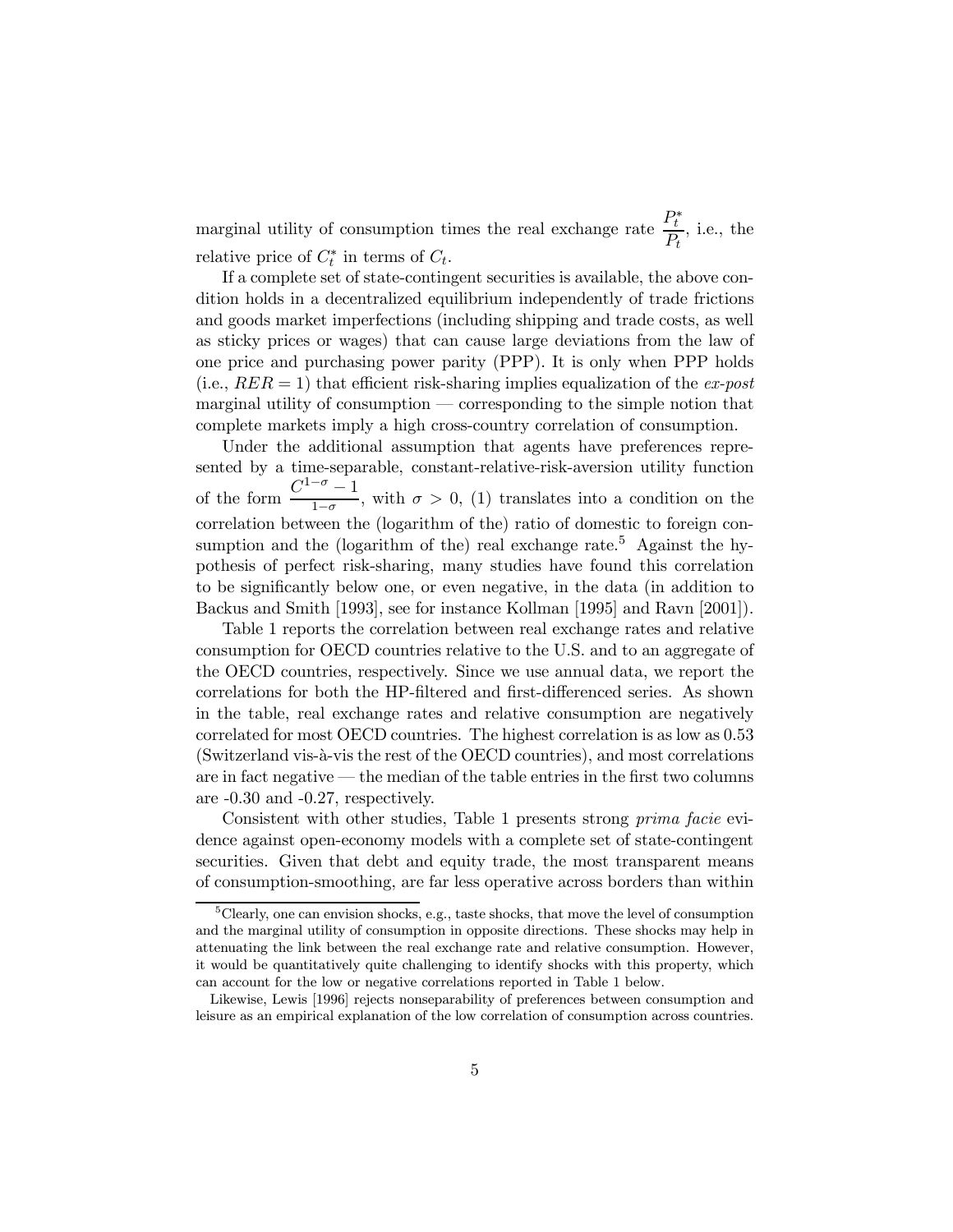them, a natural first step to account for the apparent lack of risk-sharing is to assume that financial assets exist only on a limited number of securities. Restricting the set of assets that agents can use to hedge country-specific risk breaks the tight link between real exchange rates and the marginal utility of consumption implied by (1). It should therefore be an essential feature of models trying to account for the stylized facts summarized in Table 1.

Unfortunately, it is now well understood that allowing for incomplete markets may not be enough to bring models in line with these facts. To start with, in the face of transitory shocks, trade in an international, uncontingent bond may be enough to bring the equilibrium allocation quite close to the efficient one (see e.g., Baxter and Crucini [1993]). Intuitively, if agents in one country get a positive output shock, they will want to lend to the rest of the world, so that consumption increases both at home and abroad. This result has generally been derived in one-good models, abstracting from movements in relative prices. However, terms-of-trade movements can also impinge on the international transmission of shocks and even ensure perfect risk-sharing independently of trade in financial assets — a point underscored by Cole and Obstfeld [1991] and Corsetti and Pesenti [2001a,b]. Positive productivity shocks in one country that moderately depreciate the domestic terms of trade and the real exchange rate will allow consumption abroad to increase to some extent, though less than domestic consumption, thus resulting in a tight positive link between international relative prices and cross-country consumption.

In light of these considerations, the Backus-Smith anomaly provides an important test of open economy models with frictions — more specifically, of the international transmission mechanism envisioned in the theory. To account for the anomaly, it seems that terms-of-trade movements need to hinder risk-sharing and reduce the scope for risk-pooling in response to countryspecific shocks provided by the assets available to agents. In what follows, we will build on a simple setting due to Cole and Obstfeld [1991], to provide an intuitive account of the determinants of the comovements between the real exchange rate and relative consumption with incomplete financial markets.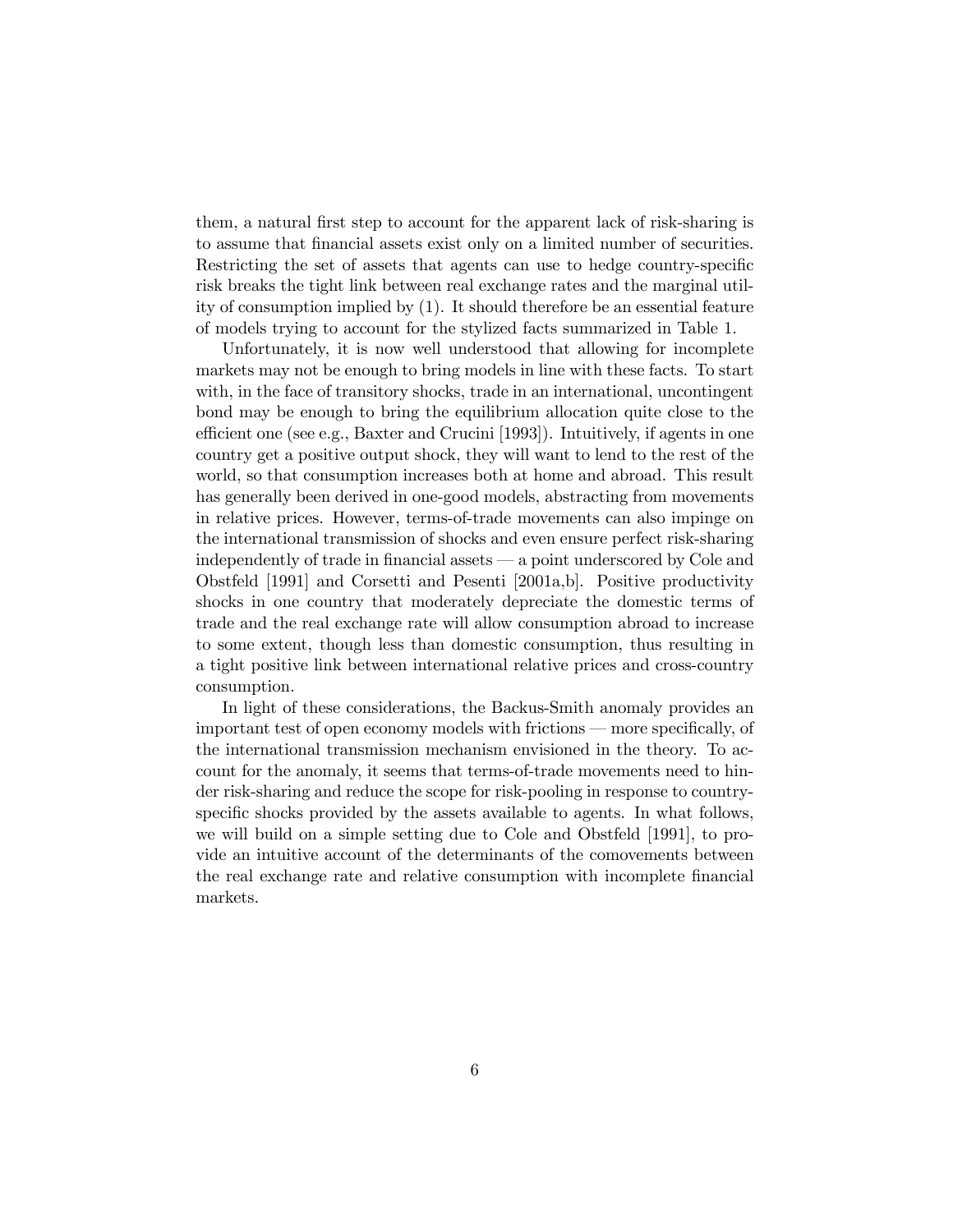# 2.2 Into the puzzle

# 2.2.1 Volatility and international transmission

This section develops a simple model  $\sim$  a special case of the model presented in section  $3$   $-$  with the aim of providing an intuitive yet analytical account of the main mechanisms driving our quantitative results below. We will first relate the sign and magnitude of the transmission of shocks across borders to the price elasticity of tradables. We will then relate the pattern of international transmission to risk-sharing.

Consider a two-country, two-good endowment economy under the extreme case of financial autarky. We will refer to the two countries as 'Home' and 'Foreign'. For the Home representative consumer, consumption is given by the following CES aggregator

$$
C = C_{\rm T} = \left[ a_{\rm H}^{1-\rho} C_{\rm H}^{\rho} + a_{\rm F}^{1-\rho} C_{\rm F}^{\rho} \right]^{\frac{1}{\rho}},\tag{2}
$$

where  $C_{H,t}$  ( $C_{F,t}$ ) is the domestic consumption of Home (Foreign) produced good,  $a_H$  is the share of the domestically produced good in the Home consumption expenditure,  $a_F$  is the corresponding share of imported goods, with  $a_F = 1 - a_H$ . Let  $P_{H,t}$  ( $P_{F,t}$ ) denote the price of the Home (Foreign) good, and  $\tau = \frac{P_{\rm F}}{P_{\rm F}}$  $\frac{H_F}{P_H}$  the terms of trade, the relative price of Foreign goods in terms of Home goods. The consumption-based price index  $P$  is

$$
P = P_{\rm T} = \left[ a_{\rm H} P_{\rm H}^{\frac{\rho}{\rho - 1}} + (1 - a_{\rm H}) P_{\rm F}^{\frac{\rho}{\rho - 1}} \right]^{\frac{\rho - 1}{\rho}}.
$$
 (3)

Let  $Y_H$  denote Home (tradable) output. In financial autarky, consumption expenditure has to equal current income, i.e.,  $\frac{PC}{P}$  $\frac{H}{P_{\rm H}} = Y_{\rm H}$ . Domestic demand for Home goods can then be written:

$$
C_{\rm H} = a_{\rm H} \left(\frac{P_{\rm H}}{P}\right)^{-\omega} C = \frac{a_{\rm H}}{a_{\rm H} + (1 - a_{\rm H}) \tau^{1 - \omega}} Y_{\rm H}
$$

where the demand's price elasticity coincides with the elasticity of substitution across the two goods,  $\omega = (1 - \rho)^{-1}$ . Analogous expressions hold for the Foreign country. Using an asterisk to denote foreign variables, the foreign demand for the Home goods is

$$
C_{\rm H}^* = \frac{a_{\rm H}^*}{a_{\rm H}^* + (1 - a_{\rm H}^*) \tau^{1 - \omega}} \tau Y_{\rm F}^*,
$$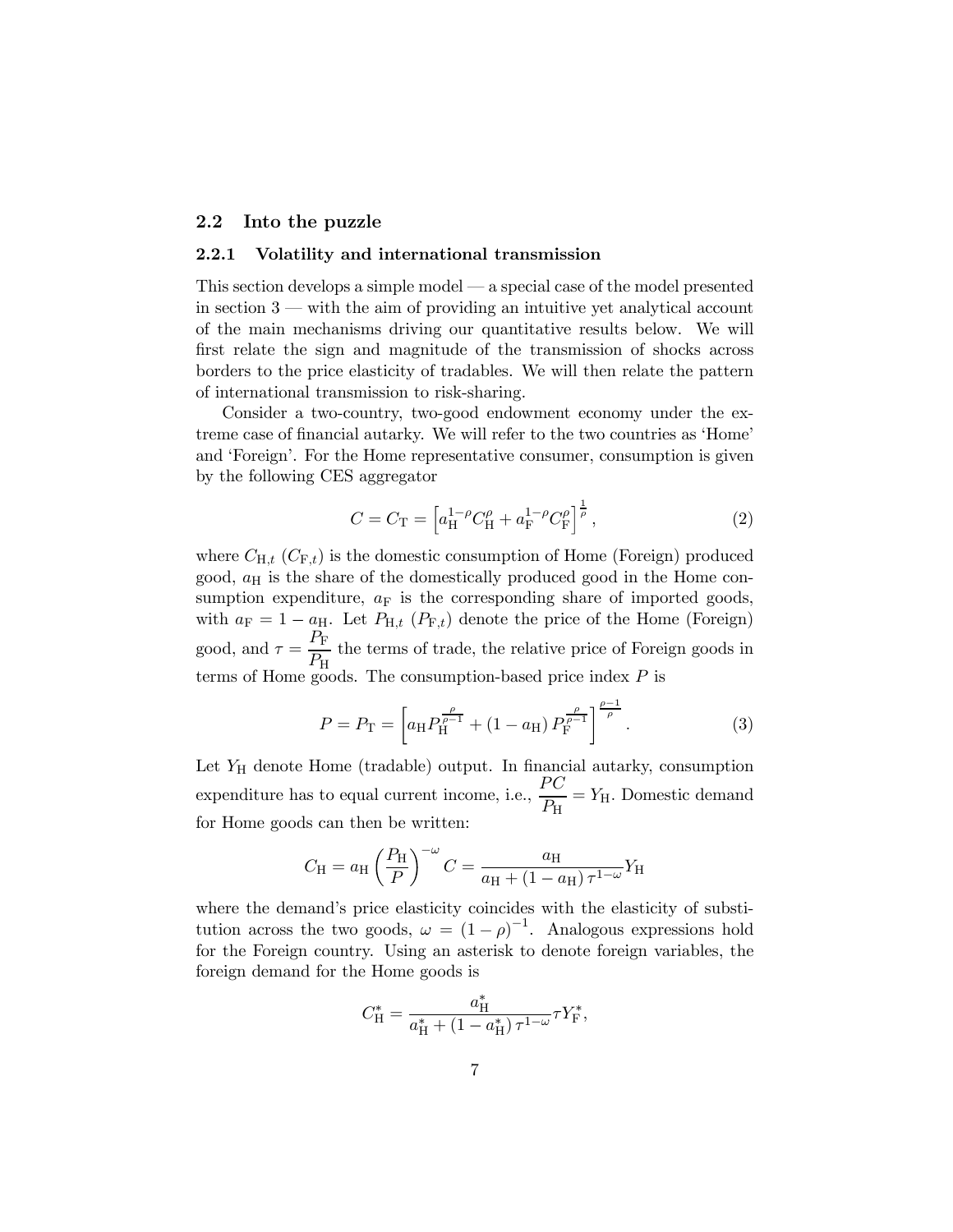where  $a_H^*$  is the share of Home goods in the foreign consumption basket. As above, we used the fact that, from the trade balance condition,  $\frac{P^*C^*}{P}$  $\frac{\sigma}{P_{\rm H}}$  =  $P_{\rm F}$  $\frac{F_F}{P_H} Y_F^*$  — where  $Y_F^*$  is foreign (tradable) output.

Now, taking the derivative of  $C_H$  with respect to  $\tau$ :

$$
\frac{\partial C_{\rm H}}{\partial \tau} = \begin{pmatrix} \omega & -\frac{1}{\sqrt{E}} \\ SE & IE \end{pmatrix} \frac{a_{\rm H} (1 - a_{\rm H}) \tau^{-\omega}}{[a_{\rm H} + (1 - a_{\rm H}) \tau^{1 - \omega}]^2} Y_{\rm H} > 0 \iff \omega > 1,
$$
\n(4)

makes it clear that the Home demand for the Home good  $C_H$  can be either increasing or decreasing in the terms of trade  $\tau$ , depending on  $\omega$ . When  $\omega > 1$ , a fall in the relative price of the domestic tradable — an increase in  $\tau$  — will raise its domestic demand. This is the case when the positive substitution effect  $(SE)$  from lower prices is larger in absolute value than the negative income effect  $(IE)$  from a lower valuation of  $Y_{H}$ .<sup>6</sup> Conversely, when  $\omega < 1$  the negative income effect will more than offset the substitution effect.<sup>7</sup> Thus, a terms-of-trade depreciation will reduce the domestic demand for the Home tradable. The foreign demand for Home tradables  $C_{\rm H}^*$  will instead always be increasing in  $\tau$ , independently of  $\omega$ .

$$
\frac{\partial C_{\rm H}^*}{\partial \tau} = \left[ \begin{array}{cc} \underline{\omega \left(1-a_{\rm H}^*\right) \tau^{1-\omega}} & \displaystyle +\underline{a_{\rm H}^*} \\ \overline{SE} & I E \end{array} \right] \frac{a_{\rm H}^*}{\left[\left(1-a_{\rm H}^*\right) \tau^{1-\omega}+a_{\rm H}^*\right]^2} Y_{\rm F}^* > 0;
$$

the substitution and income effects are both positive.

Putting these very basic relations together, it is apparent that a positive shock to Home output  $Y_H$  will cause the Home terms of trade to depreciate only if  $\omega$  is large enough that the world demand  $C_H + C_H^*$  is increasing in  $\tau$ 

$$
\frac{\partial x_{\rm H}}{\partial \tau} = \omega \frac{a_{\rm H} (1 - a_{\rm H}) \tau^{-\omega}}{[a_{\rm H} + (1 - a_{\rm H}) \tau^{1-\omega}]^2} Y_{\rm H}.
$$

 $6$ Formally, by a straightforward derivation of the Slutsky equation, the substitution effect is obtained from the compensated demand function  $x_H$ :

<sup>&</sup>lt;sup>7</sup>In the presence of negative net foreign asset positions, the income effect can be lower than -1, as argued by Benigno and Thonissen [2002]. However, this effect is unlikely to be quantitatively important for the OECD countries: for instance, Kraay and Ventura [2000] estimate that the largest foreign debt as a percentage of total assets on average over the 1973-1995 period amounts to less than 0.1 for Finland. The U.S. position is positive and equal to 5% of total assets.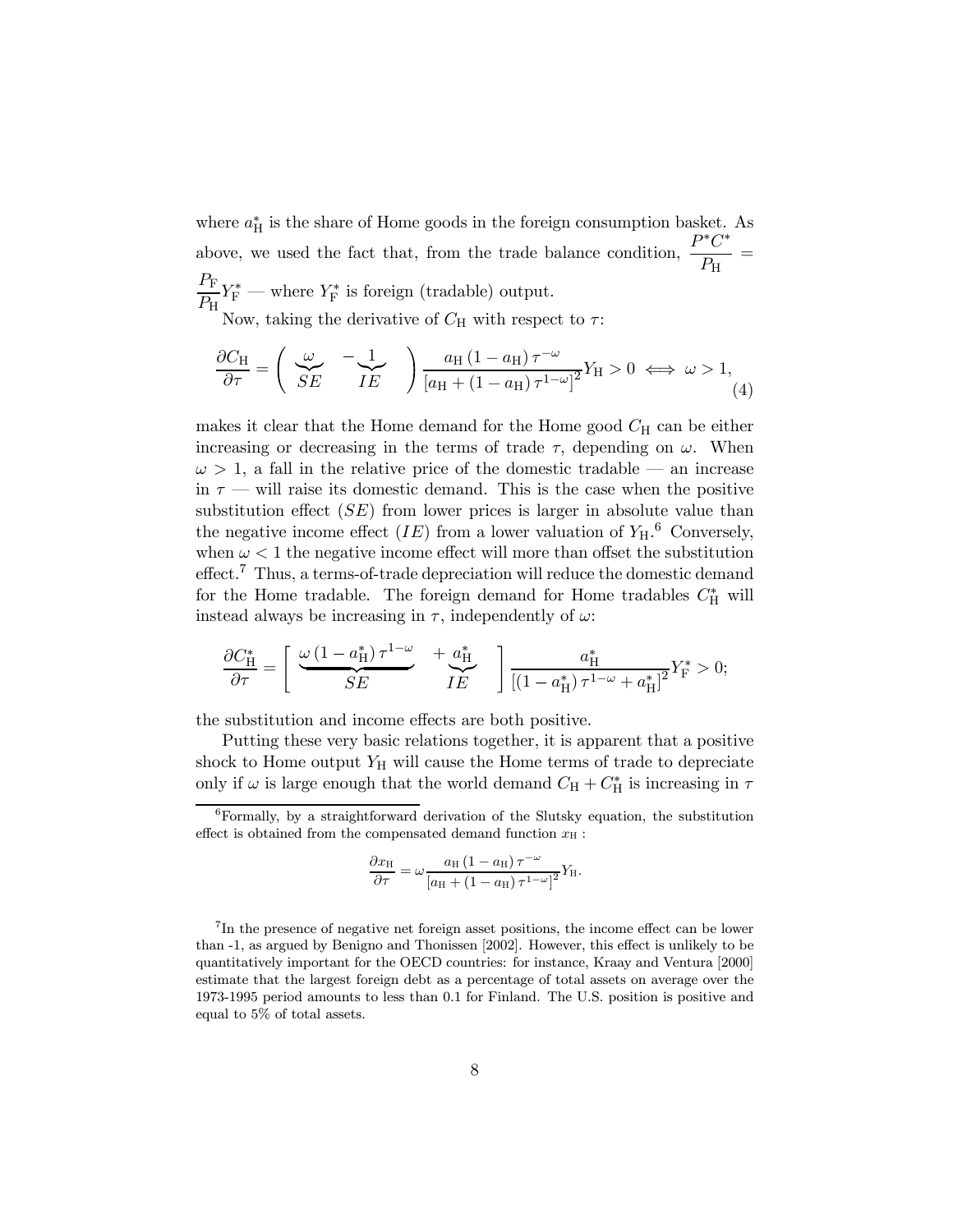(i.e., decreasing in the relative price of Home goods).<sup>8</sup> Note that in this case foreign consumption of Home tradables will rise, responding to the fall in the relative price of imports. If  $\omega$  is sufficiently below 1 and  $a_H$  is large relative to  $a_{\text{H}}^{*}$ , however, the world demand for the Home good will be dominated by its domestic component, and will be falling in  $\tau$ . The negative income effect of a depreciation of the domestic terms of trade on Home demand will be so strong as to more than offset any positive substitution and income effect abroad. For a positive supply shock to  $Y_H$  to be matched by an increase in world demand, the terms of trade needs to *appreciate*  $\sim$  with a negative impact on demand abroad. Moreover, for values of  $\omega$  in the region where the slope of world demand changes sign (and is rather flat), small changes in  $Y_H$  will bring about large movements in the terms of trade and the real exchange rate.

To make these points formally, we take a log-linear approximation of the market clearing condition for Home tradables  $(Y_H = C_H + C_H^*)$  around a symmetric equilibrium (with  $a_H = 1 - a_H^*$  and  $Y_H = Y_F^*$ ). The equilibrium link between relative output (endowment) changes, and the terms of trade/real exchange rate can be expressed as

$$
\widehat{\tau} = \frac{\widehat{Y}_{\mathrm{H}} - \widehat{Y}_{\mathrm{F}}^*}{1 - 2a_{\mathrm{H}}\left(1 - \omega\right)},\tag{5}
$$

$$
\widehat{RER} = \frac{2a_{\rm H} - 1}{1 - 2a_{\rm H}(1 - \omega)} \left( \widehat{Y}_{\rm H} - \widehat{Y}_{\rm F}^* \right),\tag{6}
$$

where a  $\omega$  represents a variable's percentage deviation from the symmetric values. For given movements in relative output, the sign of the coefficients in the above expressions depends on  $\omega$ , while the volatility of the terms of trade and the real exchange rate follows a hump-shaped pattern as  $\omega$ increases. These features are crucial determinants of our theoretical and empirical results in the following sections. We discuss them in turn.

First, with home bias in consumption  $(a_H > 1/2)$  and a sufficiently low price elasticity of imports, that is,  $0 < \omega < \frac{2a_{\text{H}} - 1}{2}$  $\frac{\nu_{\text{H}}}{2a_{\text{H}}}$  < 1/2, the ratio on the right-hand side of (6) is negative and *increasing* in  $\omega$ . The domestic and world demand schedules for Home tradables will be negatively sloped, so that relative output will move in opposite directions relative to the real exchange rate and the terms of trade  $-$  which will both appreciate in response to a

<sup>8</sup>We are grateful to Fabrizio Perri for suggesting this line of exposition.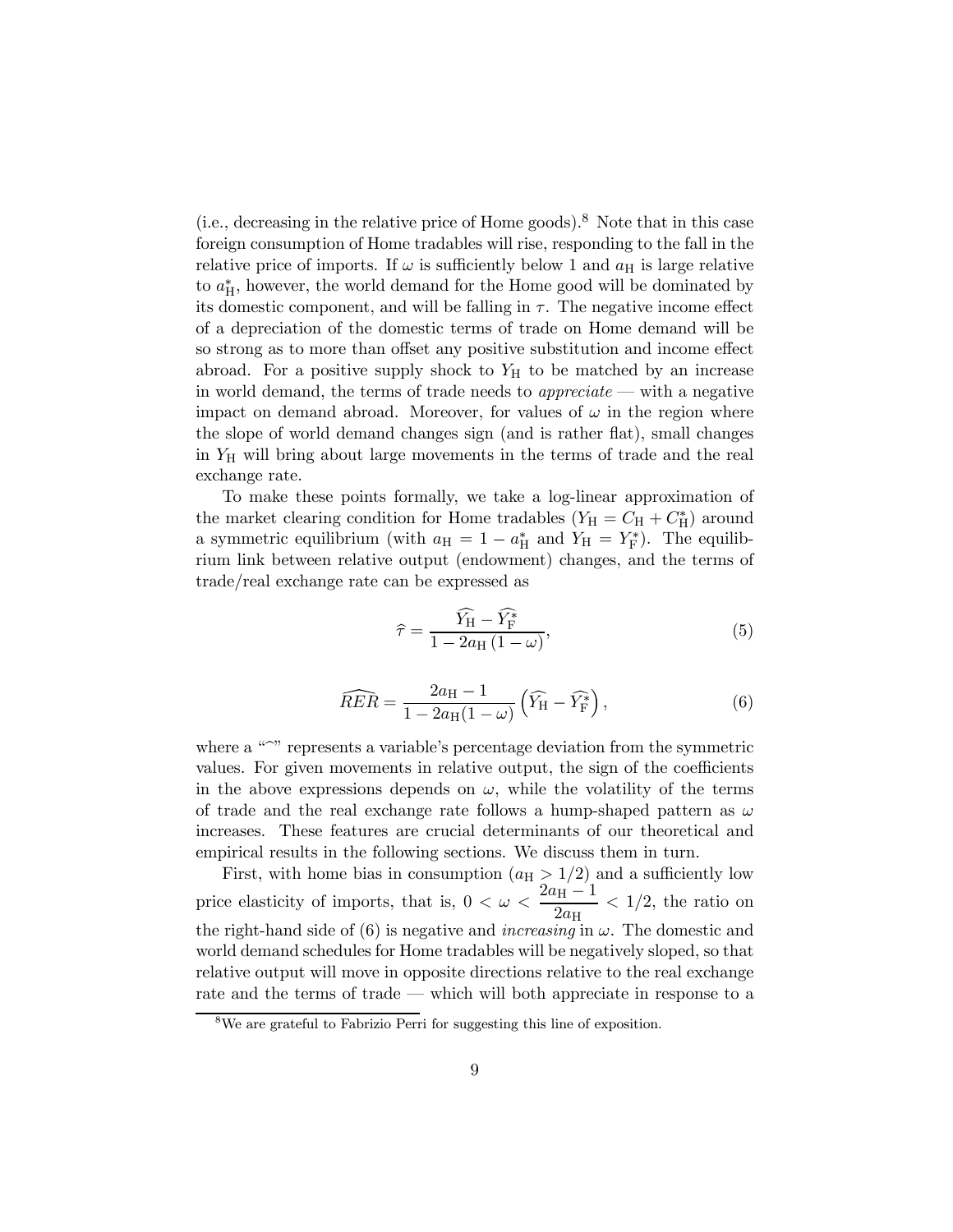positive Home supply shock. As shown above, what is key to this result is a weak substitution effect relative to the income effect following changes in relative prices.

Second, since the substitution effect is increasing in  $\omega$  the demand schedule becomes flatter, the closer  $\omega$  is to  $\frac{2a_H-1}{2}$  $\frac{v_{\text{H}}}{2a_{\text{H}}}$ , the upper bound of the region with a downward-sloping world demand. The coefficient relating  $Y_{\rm H} - Y_{\rm F}^*$  to RER and  $\hat{\tau}$  in the above expressions becomes quite high in absolute value, driving up the volatility of the real exchange rate and the terms of trade in terms of changes in relative output.

For higher values of the price elasticity, namely  $\omega > \frac{2a_H - 1}{2}$  $\frac{v_{\rm H}}{2a_{\rm H}}$ , the ratio on the right-hand side of (6) becomes positive and *decreasing* in  $\omega$ . The slope of world demand is now positive and increasing in  $\omega$ . As a result, higher values of  $\omega$  reduce the coefficient relating  $Y_{\rm H} - Y_{\rm F}^*$  to  $RER$  and  $\hat{\tau}$ : in this region, the larger the price elasticity, the lower the volatility of the real exchange rate and the terms of trade in terms of changes in relative output. Therefore, there will be in general two values of  $\omega$  below and above  $2a_H - 1$  $\frac{v_{\text{H}}}{2a_{\text{H}}}$  that yield the same volatility of the terms of trade and real exchange rate, each associated to a different sign of the response of relative prices to country-specific shocks.

## 2.2.2 Risk-sharing

So far, we have shown that there can be different patterns of relative price movements, shaping the international transmission of supply shocks in terms of both its magnitude and sign. We can now derive the implications of our results for risk-sharing, looking at the equilibrium comovements between the real exchange rate and relative consumption. With incomplete markets (under financial autarky) the scope for insurance against country-specific shocks is limited, and equilibrium movements in international relative prices will expose consumers to potentially strong relative wealth shocks.

In our simple model, using the balanced-trade condition, it is easy to write relative consumption as a function of the terms of trade:

$$
\tau C_{\rm F} = C_{\rm H}^* \Longleftrightarrow \frac{C}{C^*} = \left[ \frac{\left(1 - a_{\rm H}^*\right) \tau^{1 - \omega} + a_{\rm H}^*}{a_{\rm H} \tau^{\omega} + \left(1 - a_{\rm H}\right) \tau} \right]^{\frac{\omega}{1 - \omega}}; \tag{7}
$$

from this, we can then derive the following log-linearized relationship be-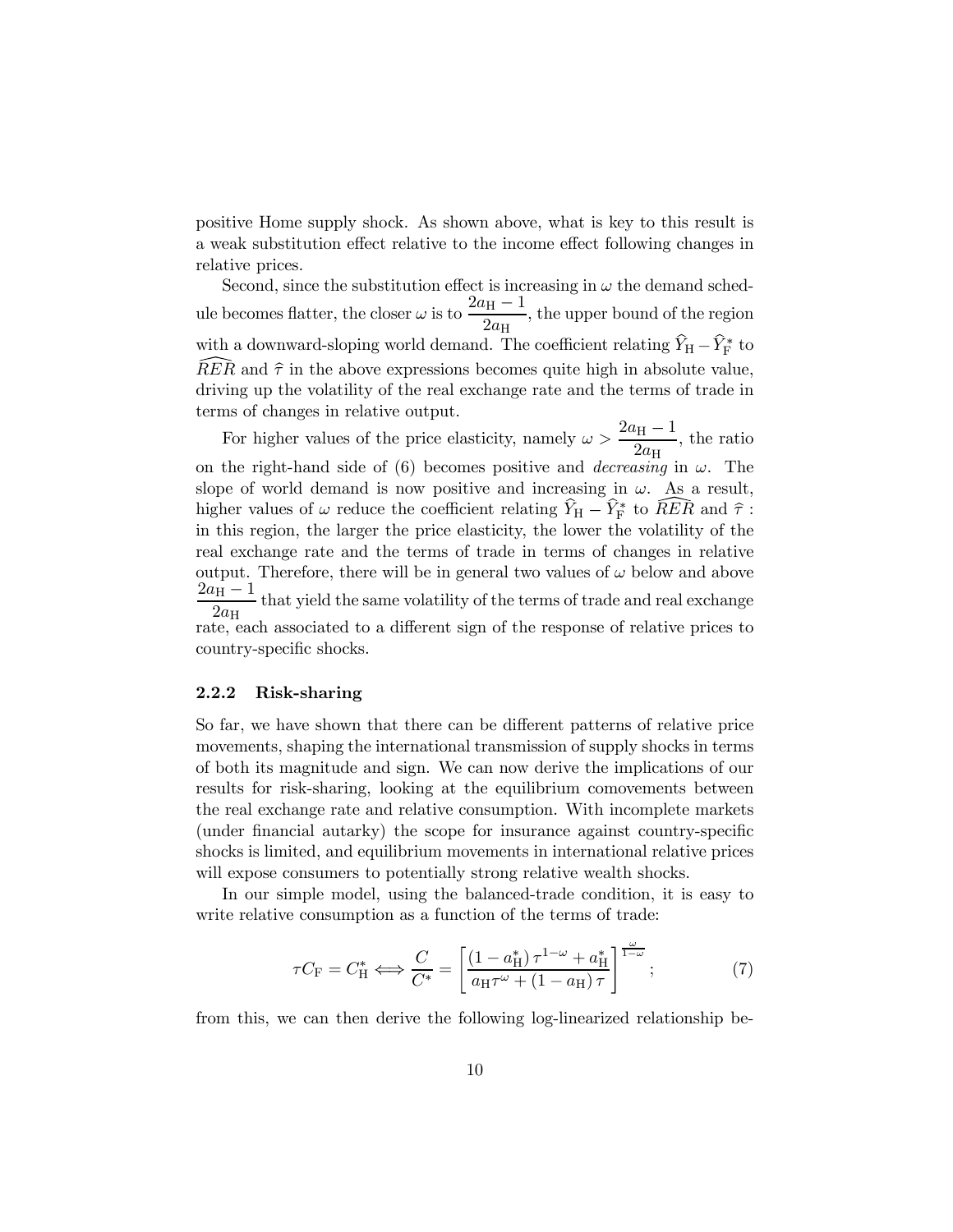tween the real exchange rate and relative consumption:

$$
\widehat{RER} = \frac{2a_{\rm H} - 1}{2a_{\rm H}\omega - 1} \left( \widehat{C} - \widehat{C}^* \right). \tag{8}
$$

The relation between real exchange rates and relative consumption can have either sign, depending again on the values of  $a_H$  and  $\omega$ . Specifically, assume again that countries' preferences are characterized by home bias in consumption. Then the ratio on the right-hand side of (8) will be negative when  $\omega < \frac{1}{2}$  $\frac{1}{2a_{\rm H}} < 1.$ 

We have seen above that, for a given change in the terms of trade and the real exchange rate, the international transmission of shocks can be positive or negative, depending on whether  $\omega$  is above or below  $\frac{2a_H - 1}{2a_H}$ . But this cutoff point is smaller than  $\frac{1}{2}$  $\frac{1}{2a_{\rm H}}$ . Hence, a negative correlation between the real exchange rate and relative consumption can correspond to different patterns of the international transmission. Consider the equilibrium response to a Home supply shock. For  $\omega < \frac{2a_H - 1}{2}$  $\frac{v_{\text{H}}}{2a_{\text{H}}}$ , the Home terms of trade improves and the real exchange rate appreciates, while Home consumption rises relative to Foreign consumption. For  $\frac{2a_{\text{H}}-1}{2}$  $\frac{a_\mathrm{H}-1}{2a_\mathrm{H}} < \omega < \frac{1}{2a_\mathrm{H}}$  $\frac{1}{2a_{\rm H}}$ , a Home supply shock reduces the relative price of Home exports, worsening the Home terms of trade and depreciating the Home real exchange rate. Because of the size of the price movements, consumption abroad increases relative to consumption at Home (which may or may not fall). With  $\omega > \frac{1}{2}$  $\frac{1}{2a_{\rm H}}$ , there is again a depreciation, but consumption abroad increases by less than consumption at Home.

Contrast these results with the benchmark economy constructed by Cole and Obstfeld [1991], which is a special case of our economy with  $\omega = 1$  and  $a_{\rm H} = a_{\rm H}^* = 1/2$ . This contribution — as well as Corsetti and Pesenti [2001a] ñ builds examples where productivity shocks to tradables bring about relative price movements that exactly offset changes in output, leaving crosscountry relative wealth unchanged. Even under financial autarky, agents can achieve the optimal degree of international risk-sharing.

But optimal risk-sharing via terms-of-trade movements is likely to be an extreme case, since according to the evidence, both the sign of the transmission and the magnitude of relative price movements appear to be different from what is required to support an efficient allocation. Even when the in-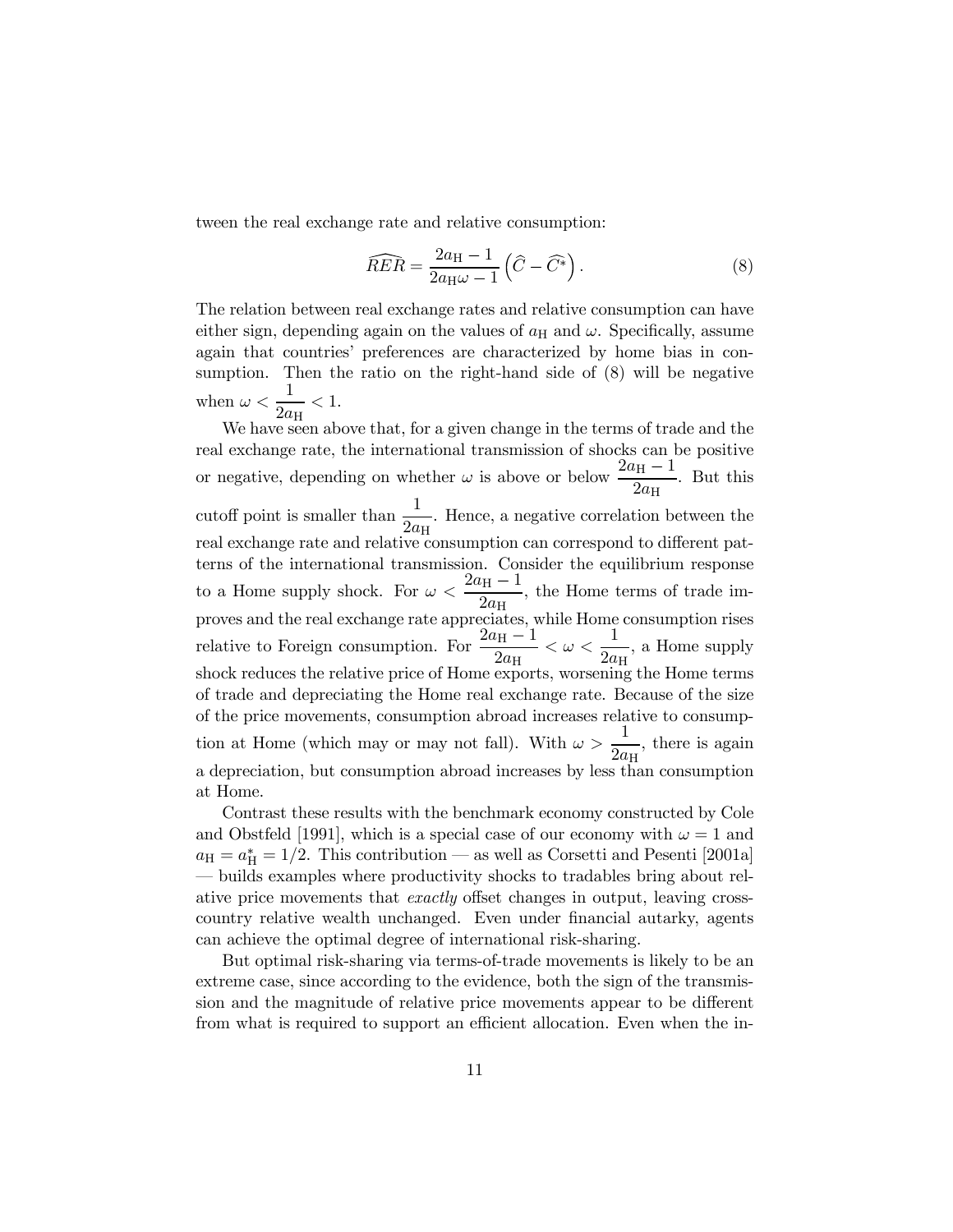ternational transmission is positive  $\sim$  as should be in the examples by Cole and Obstfeld and Corsetti and Pesenti  $-$  equilibrium fluctuations in real exchange rates and the terms of trade of the magnitude of those observed in the data may be excessive relative to the benchmark case of optimal transmission, as is the case when  $\frac{2a_H - 1}{2}$  $\frac{a_\mathrm{H}-1}{2a_\mathrm{H}} < \omega < \frac{1}{2a_\mathrm{H}}$  $\frac{1}{2a_{\rm H}}$ .

Our analysis above unveils that an "excessively positive" international transmission of productivity shock generates an empirical pattern of low risk-sharing and can therefore rationalize the Backus-Smith anomaly: a terms-of-trade and real exchange rate depreciation will be reflected in a reduction in relative consumptions. Risk-sharing is of course hindered by a negative transmission, which prevails when  $\omega < \frac{2a_{\text{H}}-1}{2}$  $\frac{v_{\text{H}}}{2a_{\text{H}}}$ . A terms of trade appreciation in response to a productivity shock raises domestic real import and consumption, while reducing wealth abroad  $\frac{1}{\sqrt{2}}$  again in line with the Backus-Smith evidence, but at odds with risk-sharing via relative price movements.

# 2.3 The way ahead

Using a stylized two-country, two-good model with financial autarky and endowment (productivity) shocks, we have shown that, depending on the price elasticity of tradables, the correlation between relative consumption and the real exchange rate can have either sign. By emphasizing a low price elasticity, this analysis suggests what we see as a promising modelling strategy to address the Backus-Smith anomaly. As shown below, our strategy consists of building a model in which a low price elasticity of tradables is not exclusively related to a low elasticity of substitution  $\omega$  but is an implication of assuming a realistic structure of the goods market with distributive trade. In the next sections we will study the quantitative implications of our dynamic model with capital accumulation, assuming that only uncontingent bonds are traded internationally. In particular, we want to check whether versions of the model, with and without a retailing sector, can give rise to international spillovers of productivity shocks consistent with the low degree of risk-sharing implied by the Backus-Smith anomaly, when  $\omega$  is set to match the observed volatility of the real exchange rate relative to that of output. This framework leads to empirically plausible predictions that find striking support in the data.

Before proceeding, it is worth noting that nominal rigidities do not seem to play a crucial role in explaining the Backus-Smith puzzle  $\sim$  as pointed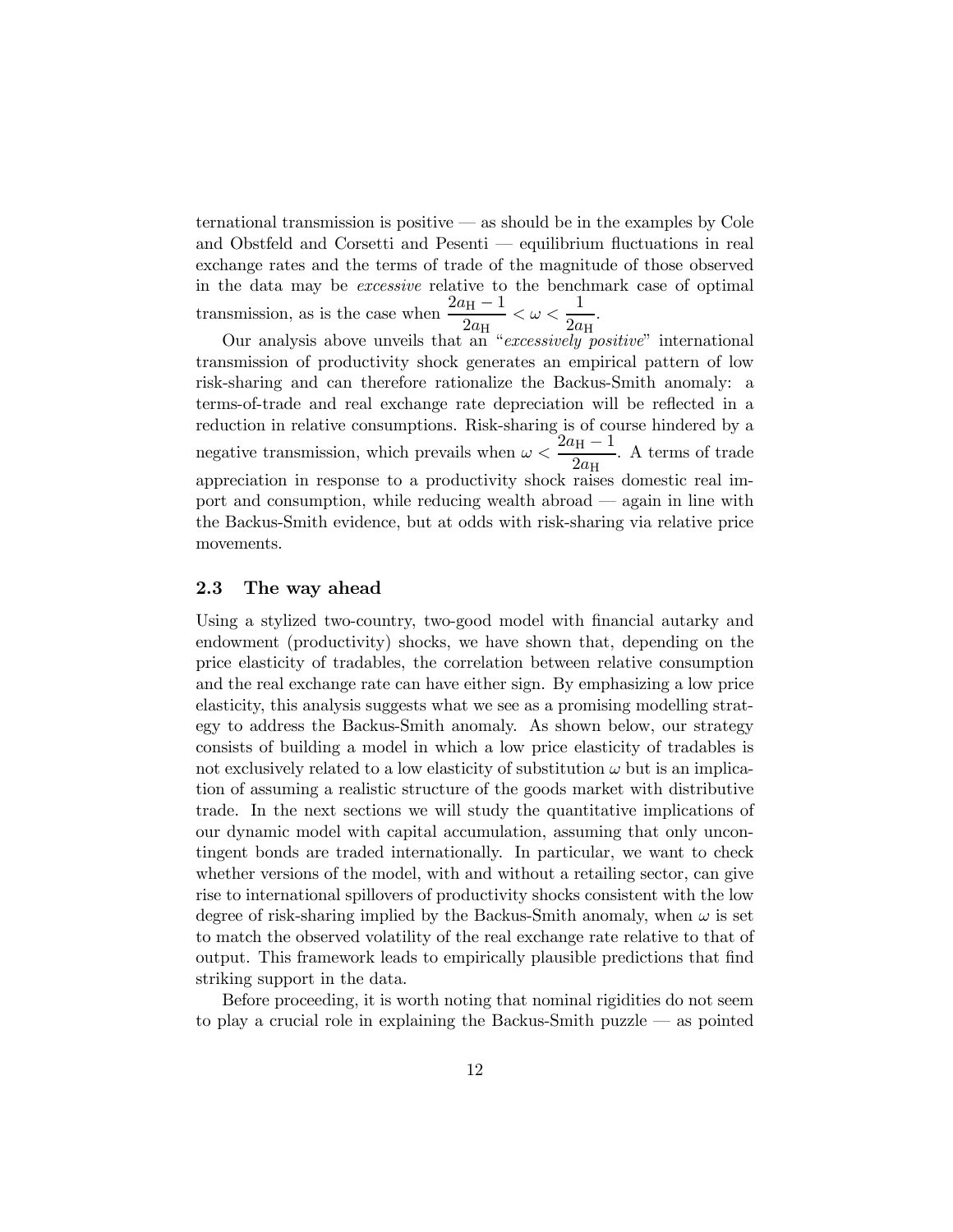out by Chari, Kehoe and McGrattan [2002] in a model in which exporters fix their price in the currency of the market of destination. To see why, consider a version of our simple economy with production and prices fixed in local currencies. It is easy to see that the correlation between the real exchange rate and relative consumption will remain strongly positive, irrespective of the value of  $\omega$ . Under financial autarky, the counterpart of the balanced trade condition (7) implies that relative consumption is proportional to the inverse of the terms of trade. A shock that increases Home consumption relative to Foreign consumption must thus appreciate the terms of trade to ensure zero net exports; but since prices are fixed in local currencies, a terms of trade appreciation can only occur because of a nominal currency depreciation that, again owing to local-currency price-stickiness, will coincide with a real depreciation. In what follows, we will abstract from nominal rigidities.

#### $\bf{3}$ The model

In this and the next section, we develop our model. In section 5 we will employ standard numerical techniques to solve it, with the specific goal of quantifying the link between the real exchange rate and the level of consumption across countries when the economy is hit by productivity shocks.

Our world economy consists of two countries of equal size, denoted H and F, each specialized in the production of an intermediate, perfectly tradable good. In addition, each country produces a nontradable good. This good is either consumed or used to make intermediate tradable goods H and F available to domestic consumers. In what follows, we describe our setup focusing on the Home country, with the understanding that similar expressions also characterize the Foreign economy  $\overline{\phantom{a}}$  whereas starred variables refer to Foreign firms and households.

# 3.1 The Firms' Problem

Firms producing Home tradables (H) and Home nontradables (N) are perfectly competitive and employ a technology that combines domestic labor and capital inputs, according to the following Cobb-Douglas functions:

$$
Y_{\rm H} = Z_{\rm H} K_{\rm H}^{1-\xi} L_{\rm H}^{\xi}
$$
  

$$
Y_{\rm N} = Z_{\rm N} K_{\rm N}^{1-\zeta} L_{\rm N}^{\zeta},
$$

where  $Z_H$  and  $Z_N$  are exogenous random disturbance following a statistical process to be determined below. We assume that capital and labor are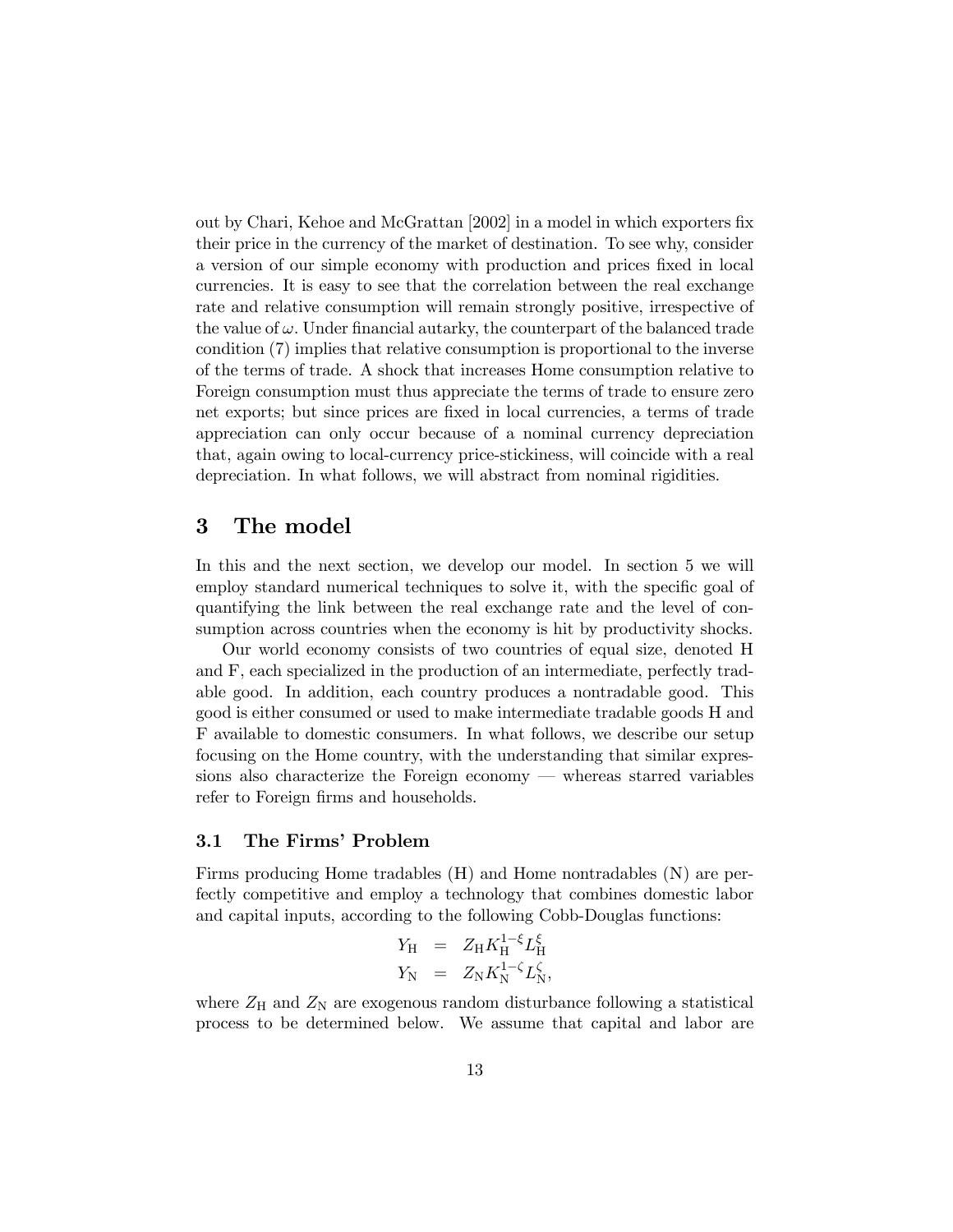freely mobile across sectors. The problem of these firms is standard: they hire labor and capital from households to maximize their profits:

$$
\begin{array}{rcl}\n\pi_{\rm H} & = & \overline{P}_{\rm H,t} Y_{\rm H,t} - W_t L_{\rm H,t} - R_t K_{\rm H,t} \\
\pi_{\rm N} & = & P_{\rm N,t} Y_{\rm N,t} - W_t L_{\rm N,t} - R_t K_{\rm N,t},\n\end{array}
$$

where  $\overline{P}_{H,t}$  is the *wholesale* price of the Home traded good and  $P_{N,t}$  is the price of the nontraded good.  $W_t$  denote the wage rate, while  $R_t$  represents the capital rental rate.

Firms in the distribution sector are also perfectly competitive. They buy tradable goods and distribute them to consumers using nontraded goods as the only input in production. In the spirit of Erceg and Levin [1996] and Burstein, Neves and Rebelo [2001], we assume that bringing one unit of traded goods to Home (Foreign) consumers requires  $\eta$  units of the Home (Foreign) nontraded goods.

# 3.2 The Household's Problem

# 3.2.1 Preferences

The representative Home agent in the model maximizes the expected value of her lifetime utility, given by:

$$
E\left\{\sum_{t=0}^{\infty} U\left[C_t, \ell_t\right] \exp\left[\sum_{\tau=0}^{t-1} -\nu\left(U\left[C_t, \ell_t\right]\right)\right] \right\} \tag{9}
$$

where instantaneous utility  $U$  is a function of a consumption index,  $C$ , and leisure,  $(1-\ell)$ . Foreign agents' preferences are symmetrically defined. These preferences guarantee the presence of a locally unique steady state, independent of initial conditions.<sup>9</sup>

The full consumption basket,  $C_t$ , in each country is defined by the following CES aggregator

$$
C_t \equiv \left[ a_{\rm T}^{1-\phi} C_{\rm T,t}{}^{\phi} + a_{\rm N}^{1-\phi} C_{\rm N,t}{}^{\phi} \right]^{\frac{1}{\phi}}, \qquad \phi < 1, \tag{10}
$$

where  $a_T$  and  $a_N$  are the weights on the consumption of traded and nontraded goods, respectively and  $\phi$  is the constant elasticity of substitution

<sup>&</sup>lt;sup>9</sup>A unique invariant distribution of wealth under these preferences will allow us to use standard numerical techniques to solve the model when only a non-contingent bond is traded internationally (see Obstfeld [1990], Mendoza [1991], and Schmitt-Grohe and Uribe [2001]).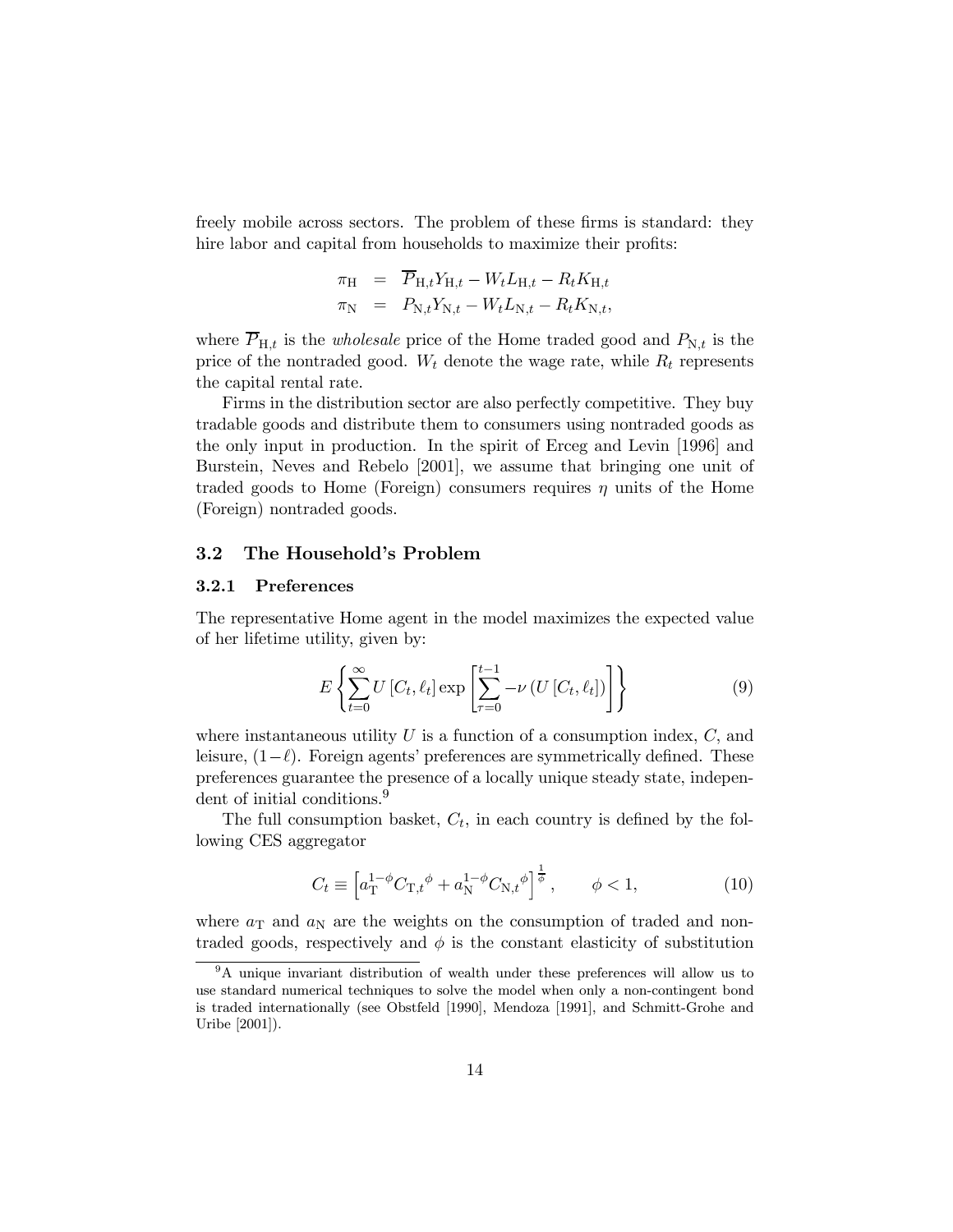between  $C_{N,t}$  and  $C_{T,t}$ . As in Section 2, the consumption index of traded goods  $C_{\text{T},t}$  is given by (2).

### 3.2.2 Price indexes

A notable feature of our specification is that, because of distribution costs, there is a wedge between the producer price and the consumer price of each good. Let  $\overline{P}_{H,t}$  and  $P_{H,t}$  denote the price of the Home traded good at the *producer* and *consumer* level, respectively. Let  $P_{N,t}$  denote the price of the nontraded good that is necessary to distribute the tradable one. With competitive firms in the distribution sector, the consumer price of the traded good is simply

$$
P_{\mathrm{H},t} = \overline{P}_{\mathrm{H},t} + \eta P_{\mathrm{N},t}.\tag{11}
$$

We hereafter write the utility-based CPIs, whereas the price index of tradables is given by (3):

$$
P_t = \left[ a_{\rm T} P_{\rm T,t} \frac{\phi}{\phi - 1} + a_{\rm N} P_{\rm N,t} \frac{\phi}{\phi - 1} \right] \frac{\phi - 1}{\phi}.
$$
 (12)

Foreign prices, denoted with an asterisk and expressed in the same currency as Home prices, are similarly defined. Observe that the law of one price holds at the wholesale level but not at the consumer level, so that  $\overline{P}_{H,t} = \overline{P}_{H,t}^*$ but  $P_{\mathrm{H},t} \neq P_{\mathrm{H},t}^{*}$ . In the remainder of the paper, the price of Home aggregate consumption  $P_t$  will be taken as the numeraire. Hence, the real exchange rate will be given by the price of Foreign aggregate consumption  $P_t^*$  in terms of  $P_t$ .

# 3.2.3 Budget constraints and asset markets

Home and Foreign agents hold an international bond,  $B<sub>H</sub>$ , which pays in units of Home aggregate consumption and is zero in net supply. They derive income from working,  $W_t \ell_t$ , from renting capital to firms,  $R_t K_t$ , and from the proceeds from holding the international bond,  $(1 + r_t)B_{H,t}$ , where  $r_t$  is the real bond's yield, paid at the beginning of period  $t$  but known at time  $t-1$ . The individual flow budget constraint for the representative agent in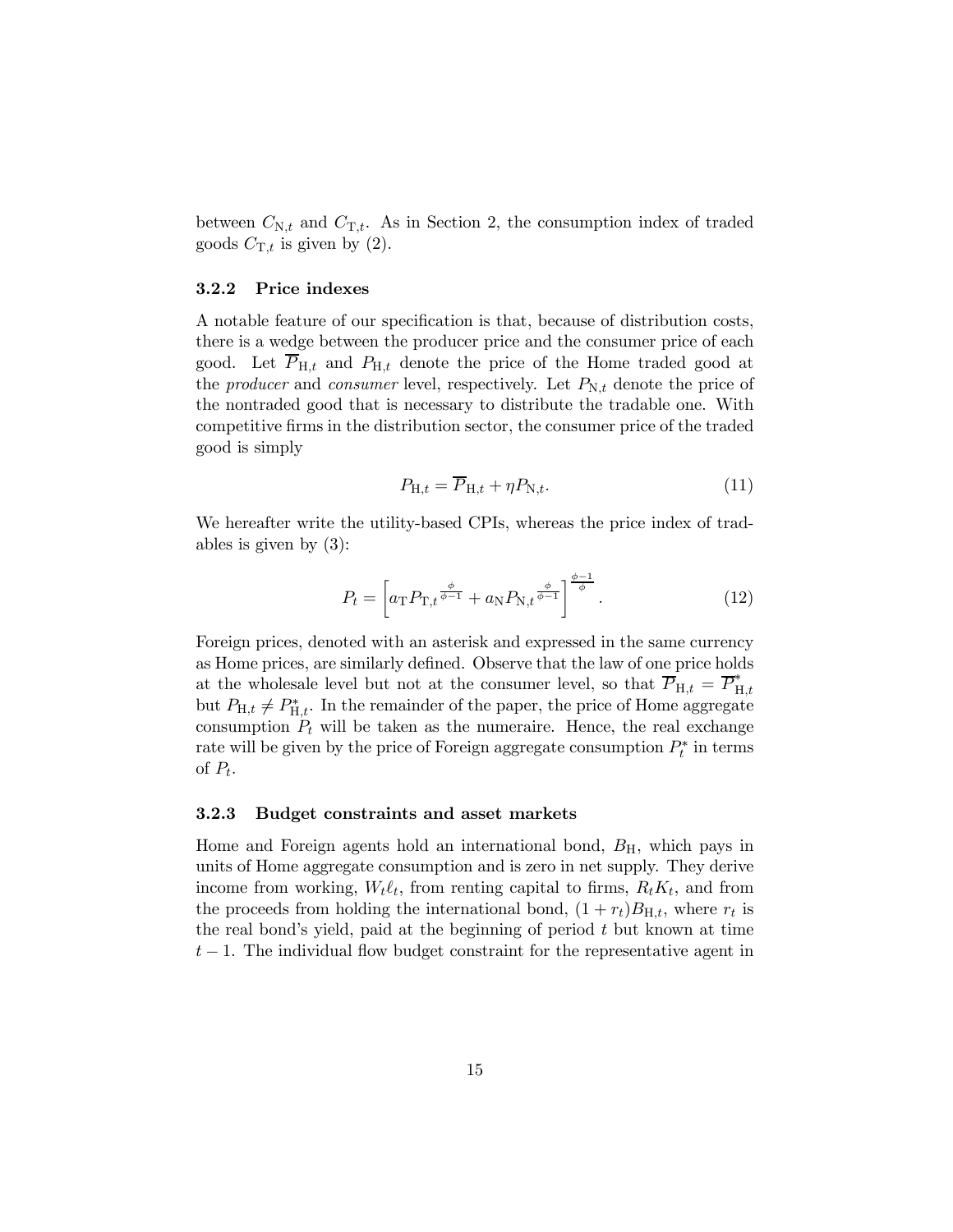the Home country is therefore:<sup>10</sup>

$$
P_{\mathrm{H},t}C_{\mathrm{H},t} + P_{\mathrm{F},t}C_{\mathrm{F},t} + P_{\mathrm{N},t}C_{\mathrm{N},t} + B_{\mathrm{H},t+1} + \overline{P}_{\mathrm{H},t}I_{\mathrm{H},t} \leq (13)
$$
  

$$
W_{t}\ell_{t} + R_{t}K_{t} + (1+r_{t})B_{\mathrm{H},t}.
$$

We assume that investment is carried out in Home tradable goods and that the capital stock,  $K$ , can be freely reallocated between the traded  $(K_H)$  and nontraded  $(K_{\rm N})$  sectors:<sup>11</sup>

$$
K=K_{\rm H}+K_{\rm N}.
$$

Moreover, contrary to the consumption of tradables, we assume that investment is not subject to distribution services. The price of investment is therefore the wholesale price of the domestic traded good,  $\overline{P}_{H,t}$ . The law of motion for the aggregate capital stock is given by:

$$
K_{t+1} = I_{H,t} + (1 - \delta)K_t
$$
\n(14)

The household's problem then consists of maximizing lifetime utility, defined by (9), subject to the constraints (13) and (14).

# 3.3 Competitive Equilibrium

Let  $s_t = \{B_H; \mathbf{Z}\}\$  denote the state of the world at time t, where  $\mathbf{Z} =$  $Z_{\rm H}$ ,  $Z_{\rm F}$ ,  $Z_{\rm N}$ ,  $Z_{\rm N}^*$ . A competitive equilibrium is a set of Home agent's decision rules  $C_H(s)$ ,  $C_F(s)$ ,  $C_N(s)$ ,  $I_H(s)$ ,  $l(s)$ ,  $B_H(s)$ ; a set of Foreign agent's decision rules  $C_{\rm H}^{*}(s)$ ,  $C_{\rm F}^{*}(s)$ ,  $C_{\rm N}^{*}(s)$ ,  $I_{\rm H}^{*}(s)$ ,  $l^{*}(s)$ ,  $B_{\rm H}^{*}(s)$ ; a set of Home firms' decision rules  $K_H(s)$ ,  $K_N(s)$ ,  $L_H(s)$ ,  $L_N(s)$ ; a set of Foreign firms' decision rules  $K_{\rm H}^*(s)$ ,  $K_{\rm N}^*(s)$ ,  $L_{\rm H}^*(s)$ ,  $L_{\rm N}^*(s)$ ; a set of pricing functions  $P_{\rm H}(s)$ ,  $P_{\rm F}(s)$ ,  $\overline{P}_{\rm H}(s), \overline{P}_{\rm F}(s), P_{\rm N}(s), P_{\rm N}^{*}(s), W(s), W^{*}(s), R(s), R^{*}(s), r(s)$  such that (i) the agents' decision rules solve the households' problems; (ii) the firms' decision rules solve the firms' problems; and (iii) the appropriate market-clearing conditions (for the labor market, the capital market and the bond market) hold.

 $^{10}B_{\text{H},t}$  denotes the Home agent's bonds accumulated during period  $t-1$  and carried over into period  $t$ .

 $11$ We also conduct sensitivity analysis on our specification of the investment process, below.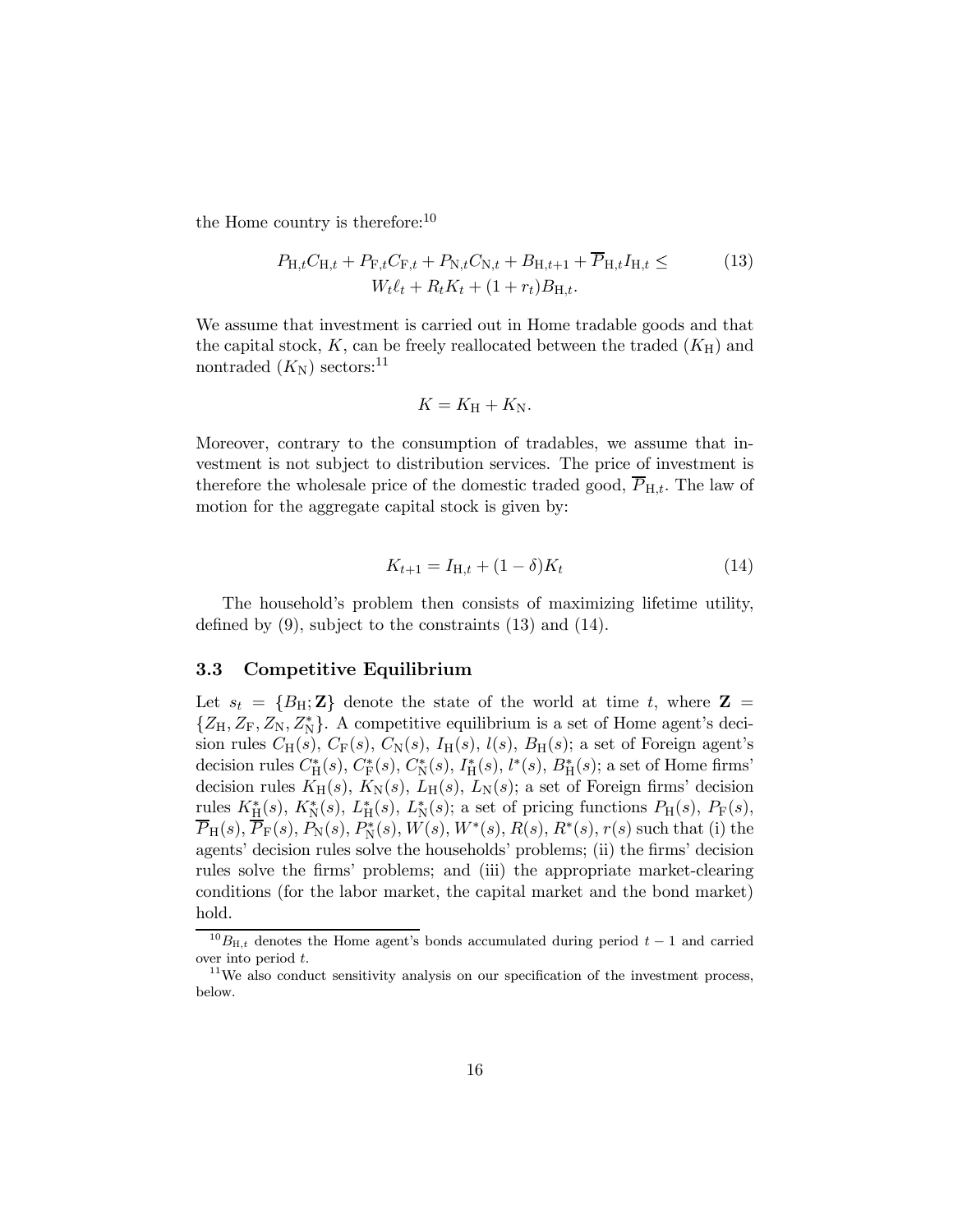# 3.4 A remark on distribution and the price elasticity of tradables

The introduction of a distribution sector in our model is a novel feature relative to standard business cycle models in the literature. Before delving into numerical analysis, it is appropriate to discuss an important implication of this feature regarding the volatility of the terms of trade.  $\chi$ From the representative consumerís first-order conditions (regardless of frictions in the asset and goods markets), optimality requires that the relative price of the imported good in terms of the domestic tradable at consumer level be equal to the ratio of marginal utilities:

$$
\frac{P_{\mathrm{F},t}}{P_{\mathrm{H},t}} = \frac{\overline{P}_{\mathrm{F},t} + \eta P_{\mathrm{N},t}}{\overline{P}_{\mathrm{H},t} + \eta P_{\mathrm{N},t}} = \frac{1 - a_{\mathrm{H}}}{a_{\mathrm{H}}} \left(\frac{C_{\mathrm{H},t}}{C_{\mathrm{F},t}}\right)^{\frac{1}{\omega}},\tag{15}
$$

where  $\omega = (1 - \rho)^{-1}$  is equal to the elasticity of substitution between Home and Foreign tradables in the consumption aggregator  $C_{\text{T},t}$ , and thus to the consumer price elasticity of these goods. Note that  $C_{H,t}/C_{F,t}$  is the inverse of the ratio of real imports to nonexported tradable output net of investment. In analogy to the literature, we can refer to this ratio as the (tradable) import ratio.

Because of distribution costs, the relative price of imports in terms of Home exports at the consumer level does not coincide with the terms of trade  $\overline{P}_{F,t}/\overline{P}_{H,t}$  – as in most standard models (e.g. Lucas [1982]). Let  $\mu$ denote the size of the distribution margin in steady state, i.e.,  $\mu = \eta \frac{P_N}{P_N}$  $\frac{1}{P_{\rm H}}$ . By log-linearizing (15), we get:

$$
\widehat{\tau}_t = \frac{1}{\omega \left(1 - \mu\right)} \left( \widehat{C}_{\mathrm{H},t} - \widehat{C}_{\mathrm{F},t} \right). \tag{16}
$$

where the terms of trade  $\tau$  is measured at the producer-price level so that  $\omega(1 - \mu)$  can be thought of as the producer price elasticity of tradables. Clearly, both  $\omega$  and  $\mu$  impinge on the *magnitude* of the international transmission of country-specific shocks through the equilibrium changes in the terms of trade. It is well known that for any given change in  $C_{H,t} - C_{F,t}$ , a lower  $\omega$  transpires into larger changes in the terms of trade. In our model, a larger distribution margin  $\mu$  (i.e., a larger  $\eta$ ) has a similar effect. Accounting for distributive trade introduces a novel amplification channel of fluctuations in international relative prices for any given variability in real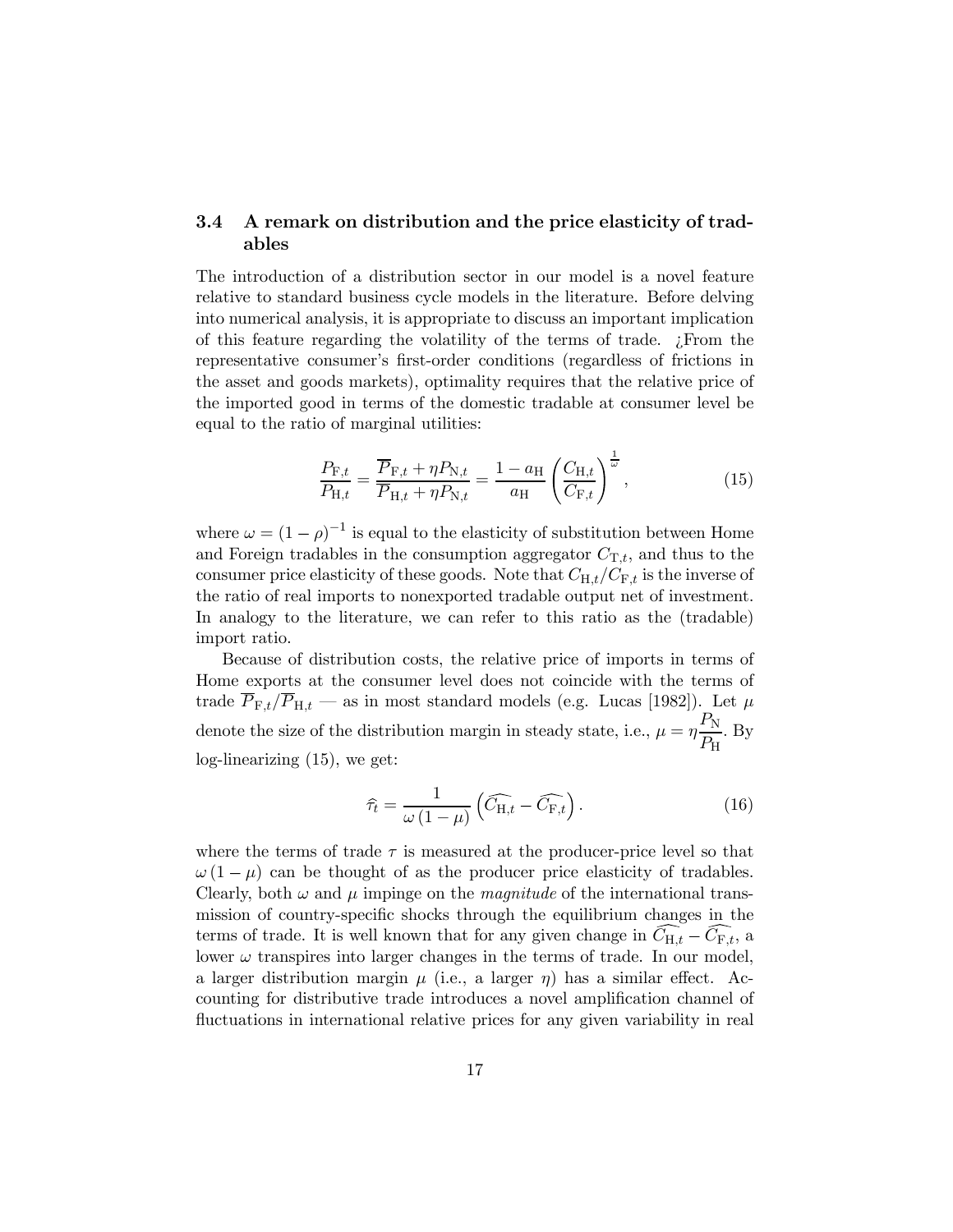quantities. So, for given  $\omega$  and  $\mu$ , large movements in the difference between the real consumption of domestic and imported tradables  $\tilde{C}_{H,t} - \tilde{C}_{F,t}$  (the inverse of the import ratio) will be reflected in highly volatile terms of trade and deviations from the law of one price.<sup>12</sup> Remarkably, it will be shown below that in the U.S. data the absolute standard deviation of this ratio is very close to that of the terms of trade (4.13 and 3.68 per cent, respectively).

Note that under financial autarky the counterpart of condition (4) in our fully-specified model with distribution services is:

$$
\frac{\partial C_{\rm H}}{\partial \tau} > 0 \iff \left( \frac{\omega (1 - \mu)}{SE} - \frac{1}{IE} \right) (1 - a_{\rm H}) \left( \frac{P_{\rm F}}{P_{\rm H}} \right)^{1 - \omega} - \frac{a_{\rm H} \mu}{IE} > 0.
$$

Not only does a positive distribution margin  $\mu$  reduce below  $\omega$  the substitution effect  $(SE)$  from a deterioration in the terms of trade. It also makes the income effect  $(IE)$  more negative, as the presence of distributive trade causes the consumer price to fall less than one-to-one relative to the relative price of domestic tradables.

#### Model calibration  $\boldsymbol{4}$

Table 2 reports our benchmark calibration, which we assume symmetric across countries. Several parameter values are similar to those adopted by Stockman and Tesar [1995] and Chari, Kehoe, and McGrattan [2002], who calibrate their models to the United States relative to a set of OECD countries. Throughout the exercise, we will carry out sensitivity analysis and assess the robustness of our results under the benchmark calibration. In particular, we are interested in the sensitivity of our results to changes in the elasticity of substitution for tradables  $\omega$ .

Productivity shocks We previously defined the exogenous state vector as  $\mathbf{Z} \equiv \{Z_H, Z_F, Z_N, Z_N^*\}^{\prime}$ . We assume that disturbances to technology follow a trend-stationary AR(1) process

$$
\mathbf{Z}' = \lambda \mathbf{Z} + \mathbf{u},\tag{17}
$$

whereas  $\mathbf{u} \equiv (u_{\rm H}, u_{\rm F}, u_{\rm N}, u_{\rm N}^*)$  has variance-covariance matrix  $V(\mathbf{u})$ , and  $\boldsymbol{\lambda}$  is a 4x4 matrix of coefficients describing the autocorrelation properties of the

 $12$ In particular, the tradable import ratio will display more variability, *ceteris paribus*, when changes in absorption of domestic and imported tradables have opposite signs.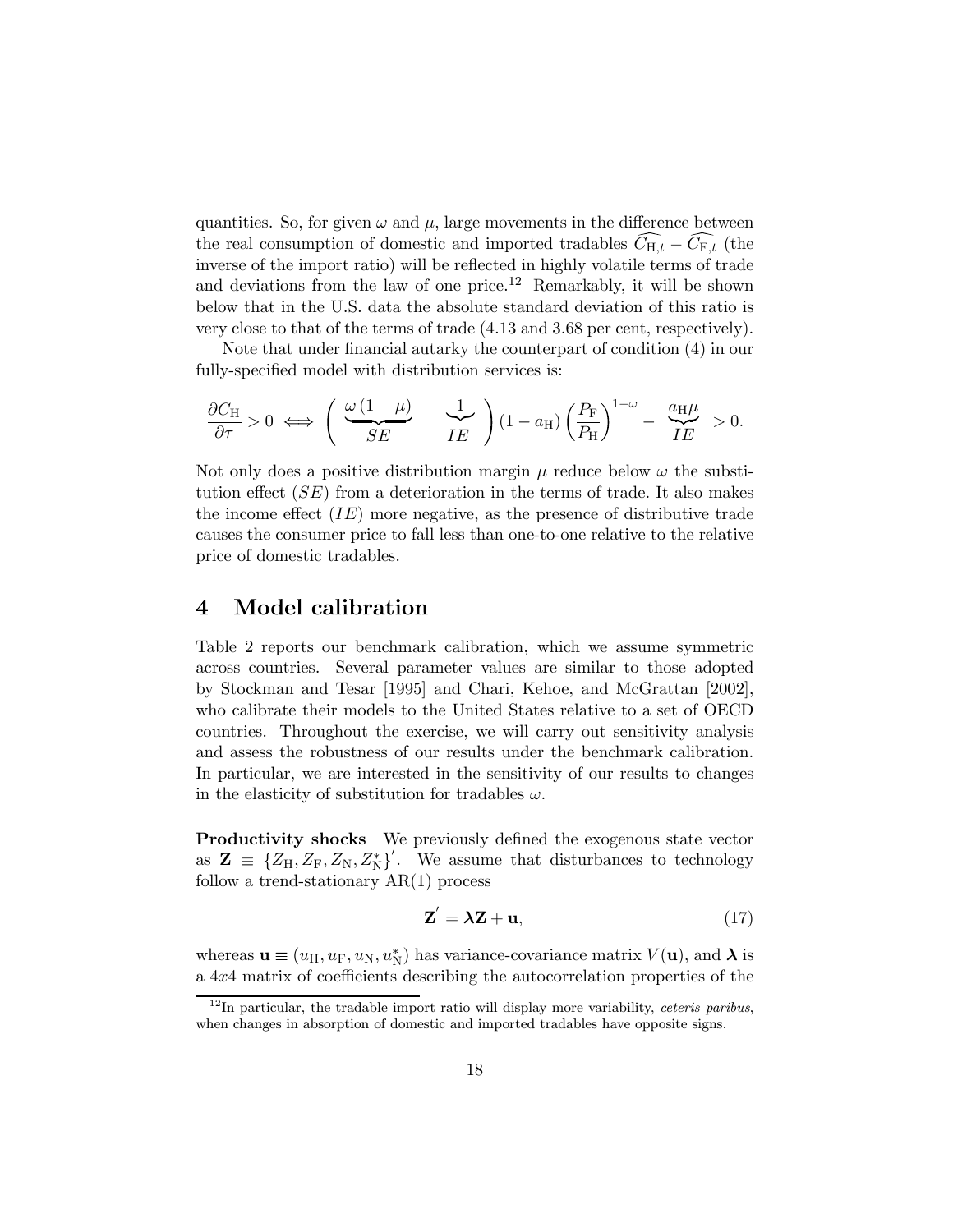shocks. Since we assume a symmetric economic structure across countries, we also impose symmetry on the autocorrelation and variance-covariance matrices of the above process.

Consistent with our model and other open-economy studies (e.g., Backus, Kehoe and Kydland [1995]), we identify technology shocks with Solow residuals in each sector, using annual data in manufacturing and services from the OECD STAN database. Since hours are not available for most other OECD countries, we use sectoral data on employment. An appendix describes our data in more detail.

The bottom panel of Table 2 reports our estimates of the parameters describing the process driving productivity. As found by previous studies, our estimated technology shocks are fairly persistent. On the other hand, in line with empirical studies, we find that spillovers across countries and sectors are not negligible.<sup>13</sup>

Preferences and production Consider first the preference parameters. Assuming a utility function of the form:

$$
U[C_t(j), \ell_t(j)] = \frac{[C_t^{\alpha}(j) (1 - \ell_t(j))^{1-\alpha}]^{1-\sigma} - 1}{1 - \sigma}, \qquad 0 < \alpha < 1, \qquad \sigma > 0,
$$
\n(18)

we set  $\alpha$  so that in steady state, one third of the time endowment is spent working;  $\sigma$  (risk aversion) is set equal to 2. Following Schmitt-Grohe and Uribe [2001], we assume that the endogenous discount factor depends on the average per capita level of consumption,  $C_t$ , and hours worked,  $\ell_t$ , and has the following form:

$$
\nu\left(U\left[C_t,\ell_t\right]\right) = \begin{cases} \ln\left(1+\psi\left[C_t^{\alpha}(1-\ell_t(j))^{1-\alpha}\right]\right) & \sigma \neq 1 \\ \ln\left(1+\psi\left[\alpha\ln C_t + (1-\alpha)\ln(1-\ell_t)\right]\right) & \sigma = 1 \end{cases},
$$

whereas  $\psi$  is chosen such that the steady-state real interest rate is 4 percent per annum, equal to 0.08.

The value of  $\phi$  is selected based on the available estimates for the elasticity of substitution between traded and nontraded goods. We use the estimate

 $13$ See Costello [1993]. The persistence of the estimated shocks, though in line with estimates both in the closed (e.g., Cooley and Prescott [1995]) and open-economy (Heathcote and Perri [2002]) literature, is higher than that reported by Stockman and Tesar [1995]. The difference can be attributed to the fact that they compute their Solow residuals from HP-filtered data - while we and most of the literature compute them using data in (log) levels.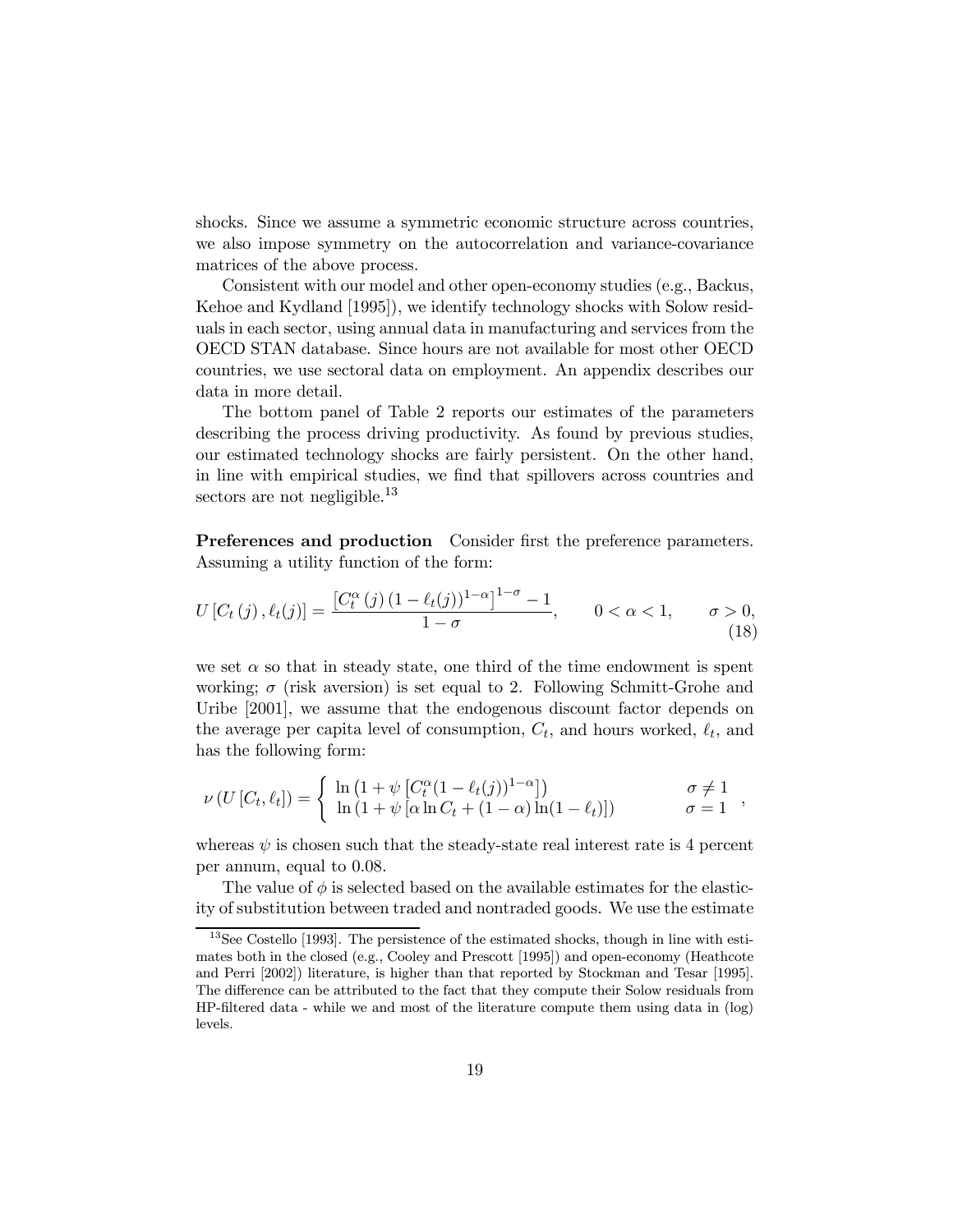by Mendoza [1991] referred to a sample of industrialized countries and set that elasticity equal to 0.74. Stockman and Tesar [1995] estimate a lower elasticity (0.44), but their sample includes both developed and developing countries.

According to the evidence for the U.S. economy in Burstein, Neves and Rebelo [2001], the share of the retail price of traded goods accounted for by local distribution services ranges between 40 percent and 50 percent, depending on the industrial sector. We follow their calibration and set it equal to 50 percent.

As regards the weights of domestic and foreign tradables in the tradables consumption basket  $(C_T)$ ,  $a_H$  and  $a_F$  (normalized  $a_H + a_F = 1$ ) are chosen such that imports are 5 percent of aggregate output in steady state. This corresponds to the average ratio of U.S. imports from Europe, Canada and Japan to U.S. GDP between 1960 and 2002. The weights of traded and nontraded goods,  $a_T$  and  $a_N$ , are chosen as to match the share of nontradables in the U.S. consumption basket. Over the period 1967-2002, this share is equal to 53 percent on average. Consistently, Stockman and Tesar [1995] suggest that the share of nontradables in the consumption basket of the seven largest OECD countries is roughly 50 percent.

We calibrate  $\xi$  and  $\zeta$ , the labor shares in the production of tradables and nontradables, based on the work of Stockman and Tesar [1995].They calculate these shares to be equal to 61 percent and 56 percent, respectively.

### The elasticity of substitution between Home and Foreign tradables

The quantitative literature has proposed a variety of values for the elasticity of substitution between traded goods. For instance, Backus, Kydland, and Kehoe [1995] set it equal to 1.5, whereas Heathcote and Perri [2002] estimate it to be 0.9. Here, we set the elasticity of substitution  $\omega$  to match the volatility of the U.S. real exchange rate relative to that of U.S. output, equal to 3.28 (see Table 3).<sup>14</sup> In Section 2.2, we have used our simple model to show that the volatility of international prices is hump-shaped in  $\omega$ , and discussed at length the mechanism underlying this pattern. Consistently, in our model we find two values for the elasticity  $\omega$  such that the model matches the volatility of the U.S. real exchange rate, namely,  $\omega = 0.99$  and  $\omega = 1.11$ . While apparently close to each other, these values imply quite different

 $14$ There is considerable uncertainty regarding the true value of trade elasticities, directly related to this parameter. For instance, Taylor [1993] estimates the value for the U.S. to be 0.39, while Whalley [1985], in the study quoted by Backus et al. [1995], reports a value of 1.5. For European countries most empirical studies suggest a value below 1.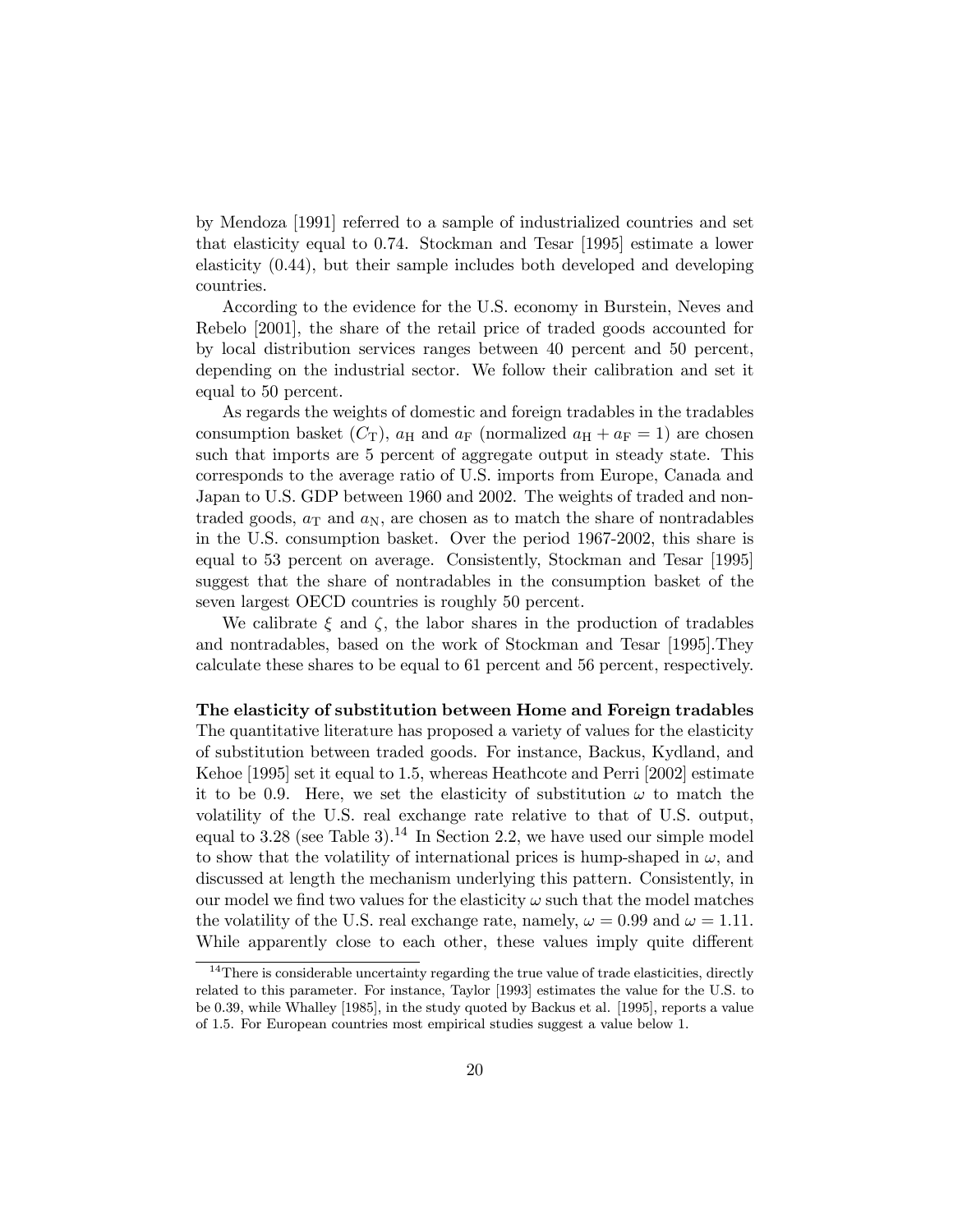dynamics and international transmission patterns for shocks to tradables productivity. These differences will become central to our discussion of the evidence in Section 6.

## Real exchange rate volatility and the interna- $\overline{5}$ tional transmission of productivity shocks

Our goal in this section is to verify whether our model can match the empirical evidence on the unconditional correlation between international prices and quantities, as well as the their relative volatilities. The evidence is summarized by the statistics reported in the first column of Tables 3 and 4. The statistics for the data  $\sim$  all filtered using the Hodrick and Prescott filter  $\sim$ are computed with the United States as the home country and an aggregate of the OECD comprising the European Union, Japan and Canada as the foreign country.<sup>15</sup> Notably, the Backus Smith correlation between relative consumption and the real exchange rate is equal to -0.45.

In what follows, we will show that, different from standard open-economy models, our artificial economy performs quite well in this dimension. Throughout our exercises, we will compute statistics by logging and filtering the model's artificial time series using the Hodrick and Prescott filter and averaging moments across 100 simulations. The results for our baseline model and some variations on it are also shown in Tables 3 and 4.

# 5.1 Volatilities and correlation properties

The real exchange rate and the terms of trade Using our framework, we can write the real exchange rate  $(RER)$  in the following log-linear form, reflecting movements in the terms of trade as well as in the relative price of non-traded goods:

$$
\widehat{RER}_t = (1 - \mu) (2a_H - 1) \widehat{\tau}_t + \mu \left( \widehat{P_{\mathrm{N},t}^*} - \widehat{P_{\mathrm{N},t}} \right) + \Omega \left( \widehat{q_t^*} - \widehat{q_t} \right),\tag{19}
$$

where  $0 < \Omega < 1$  and  $\hat{q}_t$  represents the relative price of nontradables.<sup>16</sup> In our numerical results, it is the first two components, arising from deviations

 $15$  Here we follow Heathcote and Perri [2002]. See the Data Appendix for details.

<sup>&</sup>lt;sup>16</sup>Namely,  $\Omega = a_N \overline{q^{\phi-1}}/(a_T + a_N \overline{q^{\phi-1}}) > 0$ , where  $\overline{q}$  denotes a steady-state value and  $\frac{1}{1-\phi}$  is the elasticity of substitution between tradables and nontradables.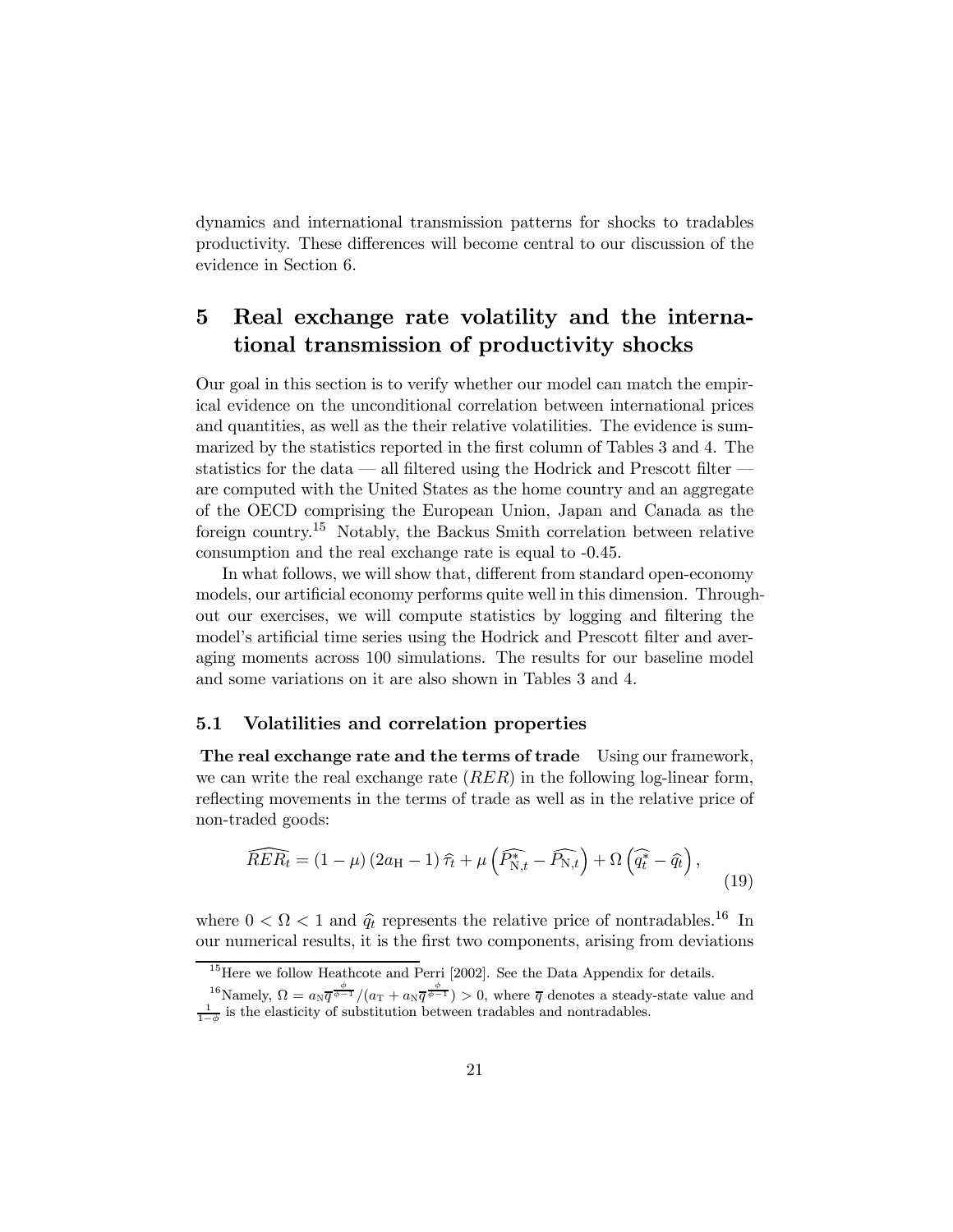of the law of one price for the CPI of tradables, which turn out to dominate real exchange-rate movements.

In our baseline economy the real exchange rate and the terms of trade are tightly related. Their correlation is positive (and equal to 0.97 for both values of  $\omega$ ), though higher than in the data (0.6). A positive sign for this correlation is an important result relative to alternative models that  $\frac{d}{dt}$  like  $ours$   $\sim$  allow for deviations from the law of one price but do so by assuming sticky prices in the buyer's currency. As argued by Obstfeld and Rogoff [2001], these models can generate high exchange rate volatility as well, but at the cost of inducing a counterfactual negative correlation between the real exchange rate and the terms of trade.

The terms of trade is very volatile, even more than in the data. The volatility of the terms of trade relative to output is 3.04 with  $\omega = 0.99$ , and 4.34 with  $\omega = 1.11$ , compared to 1.79 in the data. In this sense, our model suggests that high volatility of the international prices per se is not a measure of their 'disconnect' from fundamentals. To highlight this point, consider the volatility of the import ratio (IR), defined as the ratio of real imports to nonexported tradable output net of investment (empirically, we compute this ratio using manufacturing output). As shown in Table 4, the standard deviation of the import ratio is 4.13 percent in the data. In our benchmark parametrization, it is equal to 2.78 for the smaller  $\omega$ , but increases to 4.44 percent for the larger  $\omega$ . Hence, as in Backus et al. [1995] and Heathcote and Perri [2002], the variability of international prices is positively related to the variability of the IR, which, in turn, is increasing in  $\omega$ .<sup>17</sup>

Moreover, with  $\omega = 0.99$  the model is consistent with the ranking of variability in international prices observed in the data: the real exchange rate is more volatile than the terms of trade. The difference in volatility may be due either to the volatility of deviations from the law of one price (which drives a wedge between the terms of trade and relative prices at consumer levels) or to the volatility of nontradable prices, or a combination of the two. For this reason, the correct ranking of volatility is very hard to replicate using models that abstract from the features above (see Heathcoate and Perri [2002]).

We find that the relative price of nontradables across countries is not the main force driving the high volatility of the modelís real exchange rate. Table

 $17$ Remarkably, the data supports the tight and negative link between the terms of trade and the real exchange rate, on the one hand, and the import ratio, on the other hand, predicted by the theory. In the data these correlations stand at  $-0.68$  and  $-0.41$ , respectively, against -1 and -0.97 predicted by the model with for either value of  $\omega$ .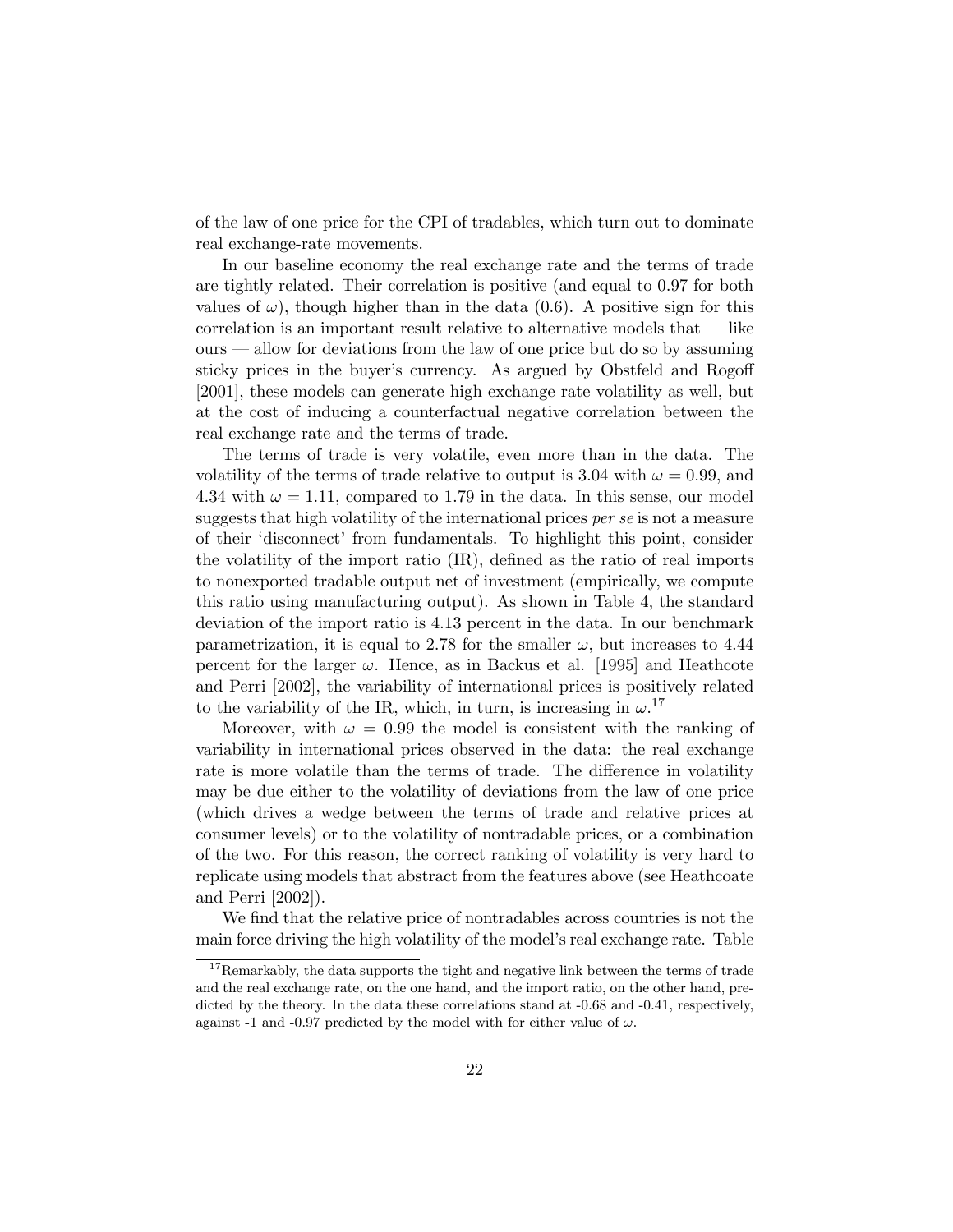3 shows that the volatility of the relative price of nontradables predicted by our model is quite in line with that in the data: depending on  $\omega$ , this volatility is 1.72 and 1.43, against an empirical estimate of 1.73. When we compute the ratio between the standard deviation of the relative price of nontradables across countries, and the standard deviation of the real exchange rate, this ratio is roughly 20 percent. This figure is slightly lower than that estimated by Betts and Kehoe [2001], who find this ratio to be between 35 and 44 percent using a weighted average of U.S. bilateral real exchange rates.<sup>18</sup>

The Backus-Smith correlation The main result of our baseline model shown in Table 3 is that the correlation between relative consumption and the real exchange rate is not only negative, but also quite close to its empirical counterpart. With both  $\omega = 0.99$  and  $\omega = 1.11$ , the correlation generated by the model is equal to -0.55, against our empirical estimate of -0.45. A similar pattern emerges for the terms of trade: its correlation with relative consumption is -0.72 and -0.73 in the model, against an empirical estimate of -0.53.

Since our two values of  $\omega$  are set so that the model fits the empirical volatility of the real exchange rate, our results show that the price elasticity that is consistent with a realistic volatility in international prices also implies a realistic pattern of risk-sharing, quite in line with the data. What generates a negative Backus-Smith correlation is the mechanism linking volatility and risk-sharing derived and discussed in Section 2 using a very simple setting under financial autarky. The same mechanism holds quantitatively in our baseline economy with traded and nontraded goods, capital accumulation and international borrowing and lending.

When international asset trade is limited to uncontingent bonds, the relation between the real exchange rate and marginal utilities of consumption only holds in expected first-differences  $\sim$  log-linearizing the Euler equations for the bond yields (abstracting from the time-varying discount factor):

$$
E_t\left(\widehat{RER}_{t+1} - \widehat{RER}_t\right) \approx E_t\left[\left(\widehat{U}_{c,t+1}^* - \widehat{U}_{c,t}^*\right) - \left(\widehat{U}_{c,t+1} - \widehat{U}_{c,t}\right)\right].
$$
\n(20)

Without uncertainty, the correlation between the rate of real depreciation and the cross-country differential in the growth rate of consumption will be

<sup>&</sup>lt;sup>18</sup>Following a different procedure, Engel [1999] finds that deviations from the law of one price in traded goods virtually account for all of the volatility of the U.S. real exchange rate.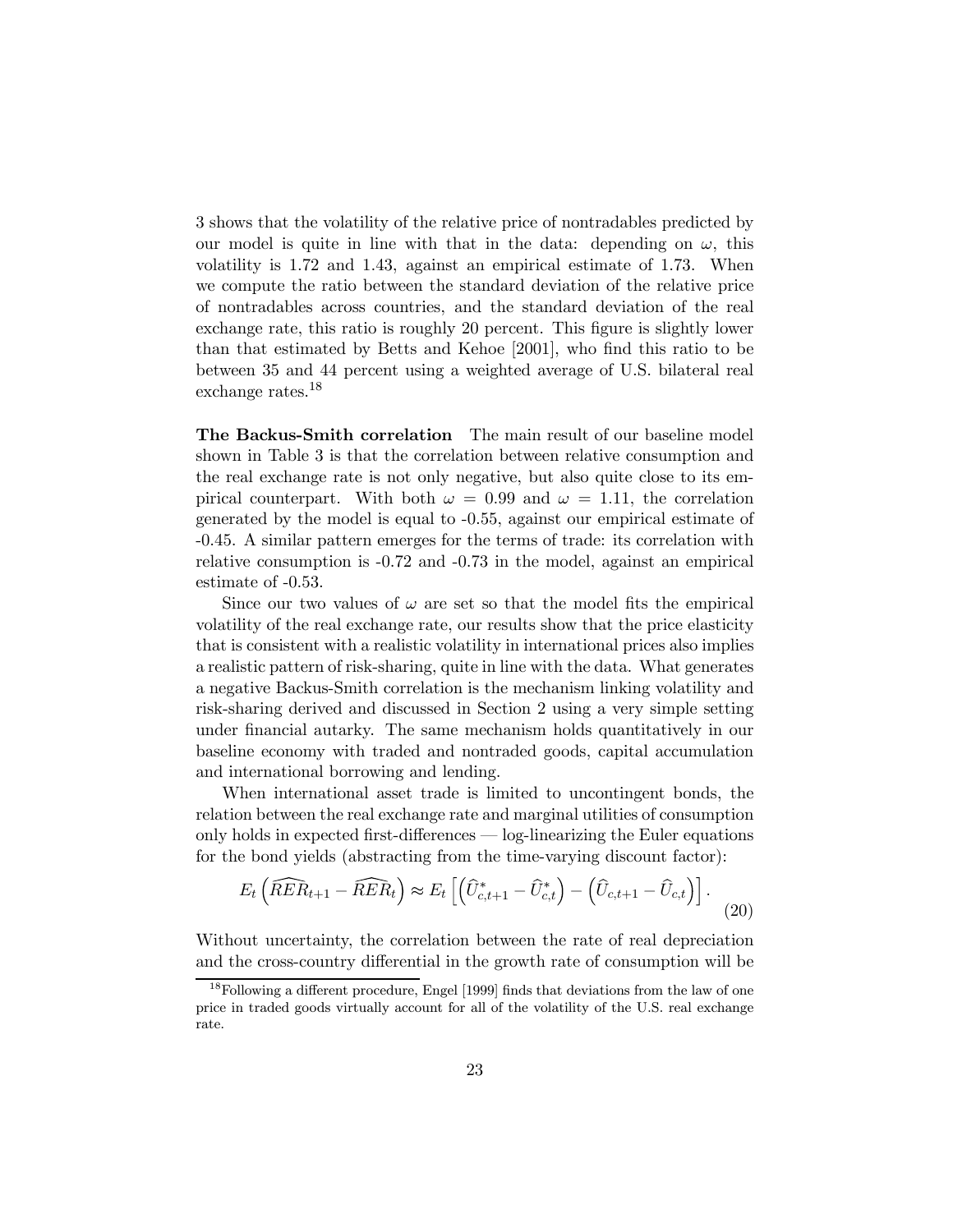very high and positive, and this tight link will be inherited by the levels of these variables  $-$  running against the Backus-Smith evidence. In a stochastic environment, however, the bond is traded only after the resolution of uncertainty and does not provide households with ex-ante insurance against country-specific income shocks  $\overline{\phantom{a}}$  it only makes it possible to reallocate wealth and smooth consumption over time. The impact effect of a shock to tradables in a bond economy will thus be roughly the same as under financial autarky, moving relative consumption and the real exchange rate in opposite directions (for an appropriately low value of the price elasticity).<sup>19</sup>

The Backus-Smith correlation will therefore be negative on impact, but positive in the aftermath of a shock, when the dynamics of relative consumption and the real exchange rate is determined by the above equation. For this reason, the Backus-Smith correlation in a bond economy will be less negative than under financial autarky. It will also become higher and closer to that implied by complete markets, the weaker the impact response (in absolute value) of the real exchange rate  $\frac{d}{dt}$  i.e., the less volatile the real exchange rate and the terms of trade on impact. Obviously, when shocks are permanent, bonds do not provide any means to smooth consumption, so that the bond economy will behave like an economy under financial autarky.<sup>20</sup>

International relative prices and business cycles Consider now the rest of the statistics for the baseline economy in Tables 3 and 4. As is well known, most open-economy models  $\frac{m}{n}$  including those allowing for nominal rigidities and monetary shocks  $-$  predict a strong and positive link between relative output and real exchange rates. As Stockman [1998] points out, this prediction is at variance with the data: the empirical correlation shown in Table 3 is -0.23. A similar shortcoming concerns the correlation between relative output and the terms of trade, which is negative in the data (and equal to -0.20), while it tends to be positive in quantitative models.

Our baseline economy yields contrasting results on this issue. The correlation between relative output and the real exchange rate (the terms of

<sup>&</sup>lt;sup>19</sup>The model can also get close to the Backus-Smith statistics even when we look at first-differenced data. As Ravn [2001] argues, the availability of an international bond should imply that the (expected) relative growth rate of consumption across countries be positively and strongly correlated with the (expected) real rate of currency depreciation. In our economy this correlation ex-post is -0.46 (-0.61) when  $\omega$  equals 0.97 (1.13).

 $^{20}$ Since the shock to nontradables is very close to a random walk (its estimated serial correlation with annual data is 0.99), the correlation between relative consumption and the real exchange rate conditional on shocks to the nontraded goods sector only is very close to -1, lower than this same correlation conditional on shocks to tradables.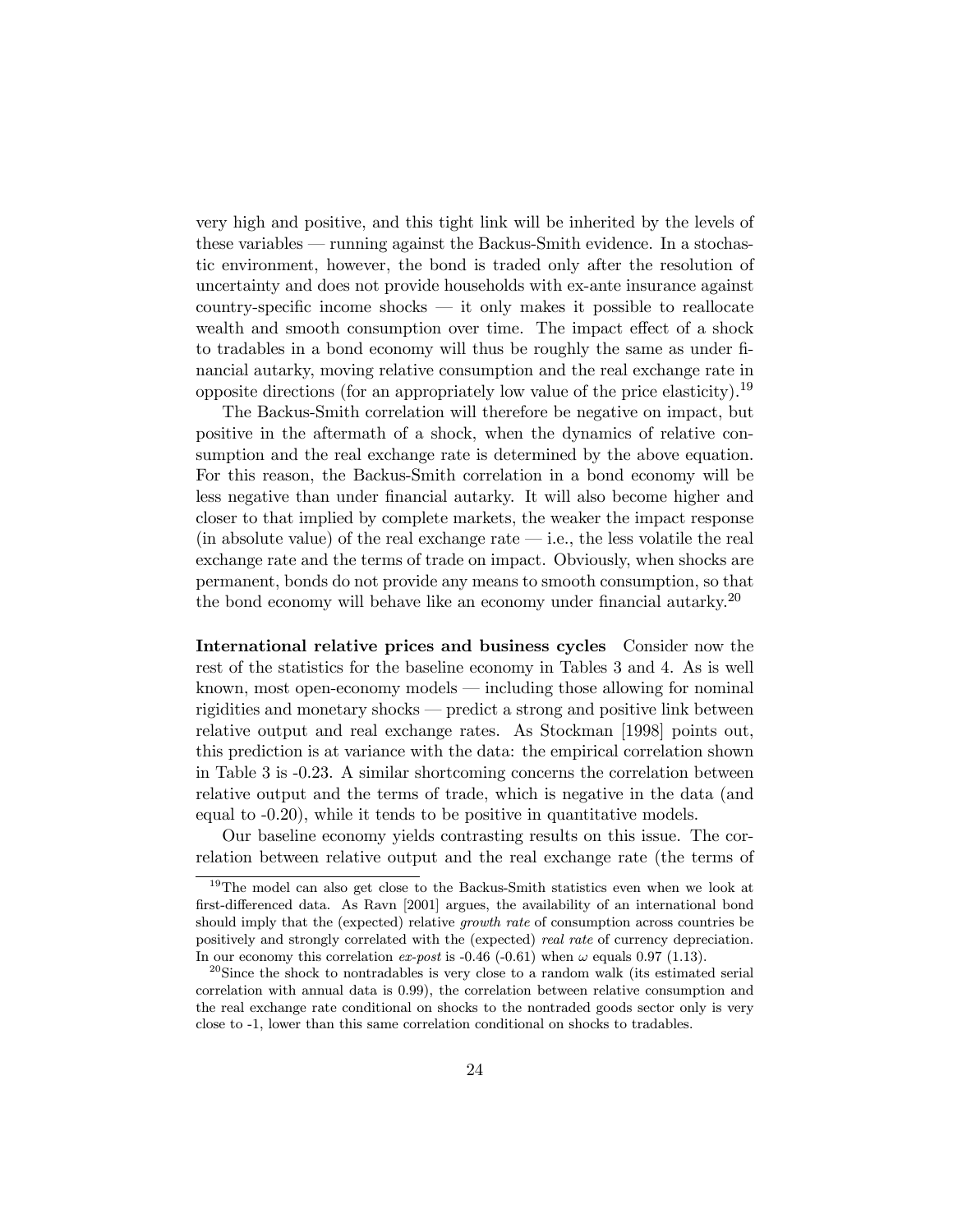trade) is high and positive — equal to 0.78 and 0.90 respectively — with  $\omega = 1.11$ , but becomes strongly negative with  $\omega = 0.99$ . This is because, with the lower  $\omega$ , positive productivity shocks in the tradable sector appreciate the terms of trade and the real exchange rate  $\overline{a}$  a result that we will discuss in greater detail below. We observe here that this very mechanism also accounts for the ability of the model to match the observed positive correlation between international relative prices and net exports, also shown at the bottom of the table.

In Table 4, we see that the cross-country correlation of output in the model (0.45 and 0.43 depending on  $\omega$ ) is very close to that in the data (0.49), and higher than that of consumption. The cross-correlation of consumption is lower than in the data  $(0.14 \text{ and } 0.11, \text{ against } 0.32)$ , while the cross-correlations of investment and employment are higher. However, the model does relatively better in this dimension than the standard real business cycle model — Backus, Kehoe and Kydland [1995] dub this empirical incongruity the 'quantity anomaly'. It is well known that this class of models — even assuming incomplete markets, with a real bond as the only internationally traded asset (see Heathcote and Perri  $[2002]$ ) — predicts that consumption should be more correlated across countries than output, and that the correlation across countries of investment and employment is negative.

Finally, a minor discrepancy between the benchmark model and the data is that  $\overline{\phantom{a}}$  relative to output  $\overline{\phantom{a}}$  consumption, investment, and employment are slightly less volatile than in data; net exports are about half as volatile in the model as in the data  $(0.29/0.40 \text{ against } 0.63)$ . However, note that our results with  $\omega = 0.99$  account for countercyclical net exports. Their correlation with GDP is -0.53 in the model, and -0.51 in the data.

The Arrow-Debreu Economy The fourth column of Tables 3 and 4 reports results for an economy with a complete set of Arrow-Debreu securities. Since in such an economy the volatility of the real exchange rate is to a large extent independent of the price elasticity of imports, we only show numerical results for the lower value of  $\omega$  — basically replicating the parameterization in Stockman and Tesar [1995]. As expected, including distribution services in such an environment is not enough to account for the Backus-Smith anomaly. The correlation between the real exchange rate and relative consumption is approximately equal to one. Moreover, the volatility of the real exchange rate, the terms of trade, the import ratio and net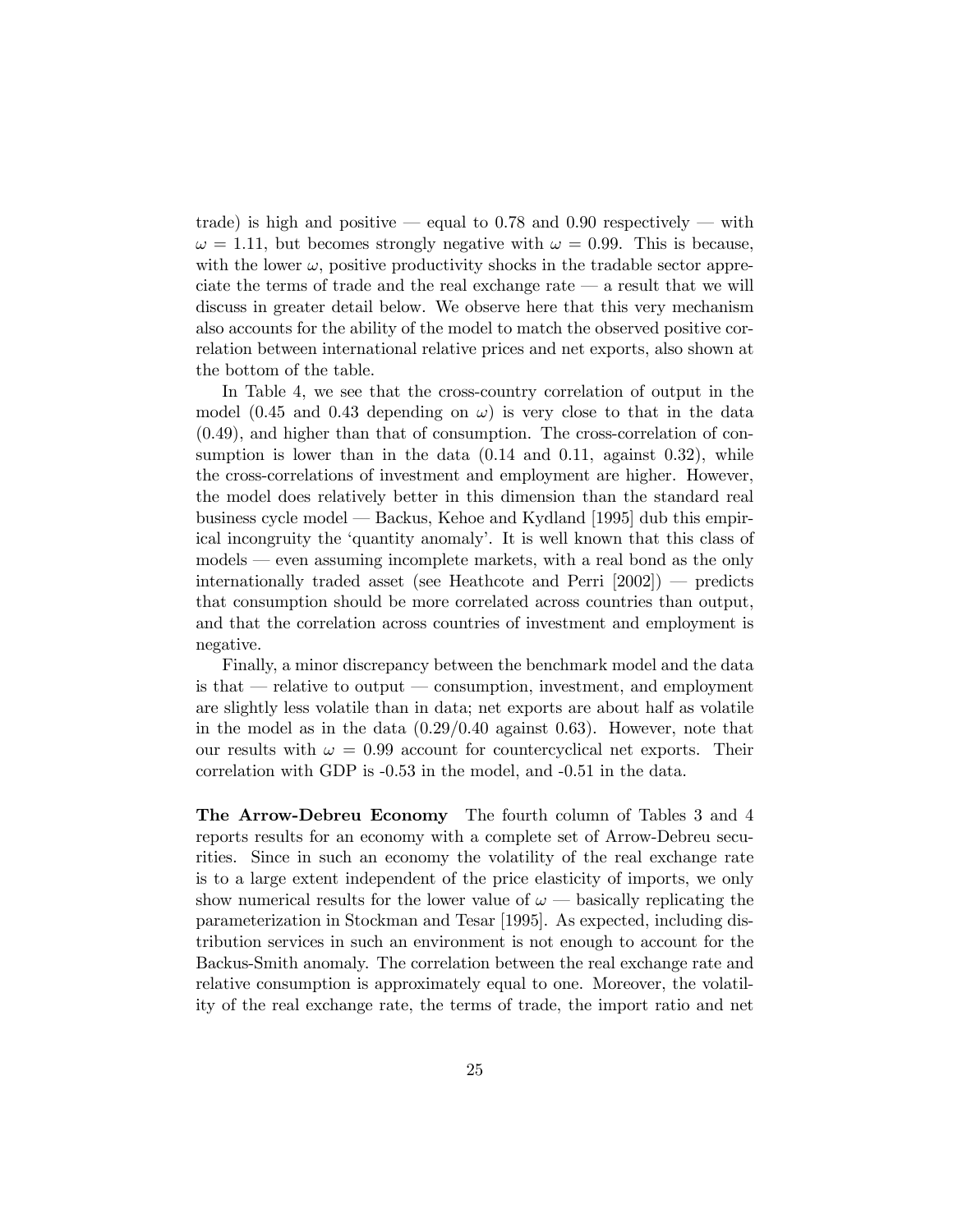exports is several times lower than that in the data.

Nevertheless, this model generates a negative correlation between the real exchange rate and relative output, in line with the observed one. This is because a productivity gain in the Home tradable sector raises relative output, worsens the Home terms of trade, but appreciates the real exchange rate – the real appreciation reflecting a higher relative price of nontradables and a fall in relative consumption in the period following the shock, driven by a drop in the consumption of nontradables. On the other hand, contrary to the data, the correlation between the terms of trade and relative output is positive, while that between the real exchange rate and the terms of trade is negative.

# 5.2 Sensitivity analysis

We now assess the sensitivity of our results to (a) removing the distribution sector from our baseline economy, (b) removing cross-country spillovers from the process driving productivity shocks, and (c) using different specifications of investment. We also check whether the Backus-Smith correlation could be explained by a Balassa-Samuelson effect of productivity shocks on consumption and the real exchange rate. Results from these exercises are shown in Tables 3 and 4.

### Changing the distribution margin and the elasticity of substitution

When we abstract from distributive trade and set  $\eta = 0$ , the two values of  $\omega$  for which the relative volatility of the real exchange rate in the model is the same as in the data are 0.33 and 0.41, a good deal lower than in our benchmark economy. As discussed in section 3.4, the need to combine tradables with retailing in our baseline economy lowers the price elasticity of imports. Without retailing, for the model to fit the volatility of the exchange rate, we need to assume a relatively lower elasticity of substitution between Home and Foreign goods.

With a lower elasticity of substitution but no retailing, the model still performs remarkably well with respect to the Backus-Smith anomaly: the correlation between the real exchange rate and relative consumption is negative and equal to -0.37 (-0.77) for  $\omega = 0.33$  (0.41). The underlying mechanism has already been thoroughly discussed in sections 2.2 and 2.3.

With  $\eta = 0$ , however, there are no deviations from the law of one price, contradicting an important stylized fact of the international economy (e.g., see Engel [1999]). As a consequence, movements in the relative price of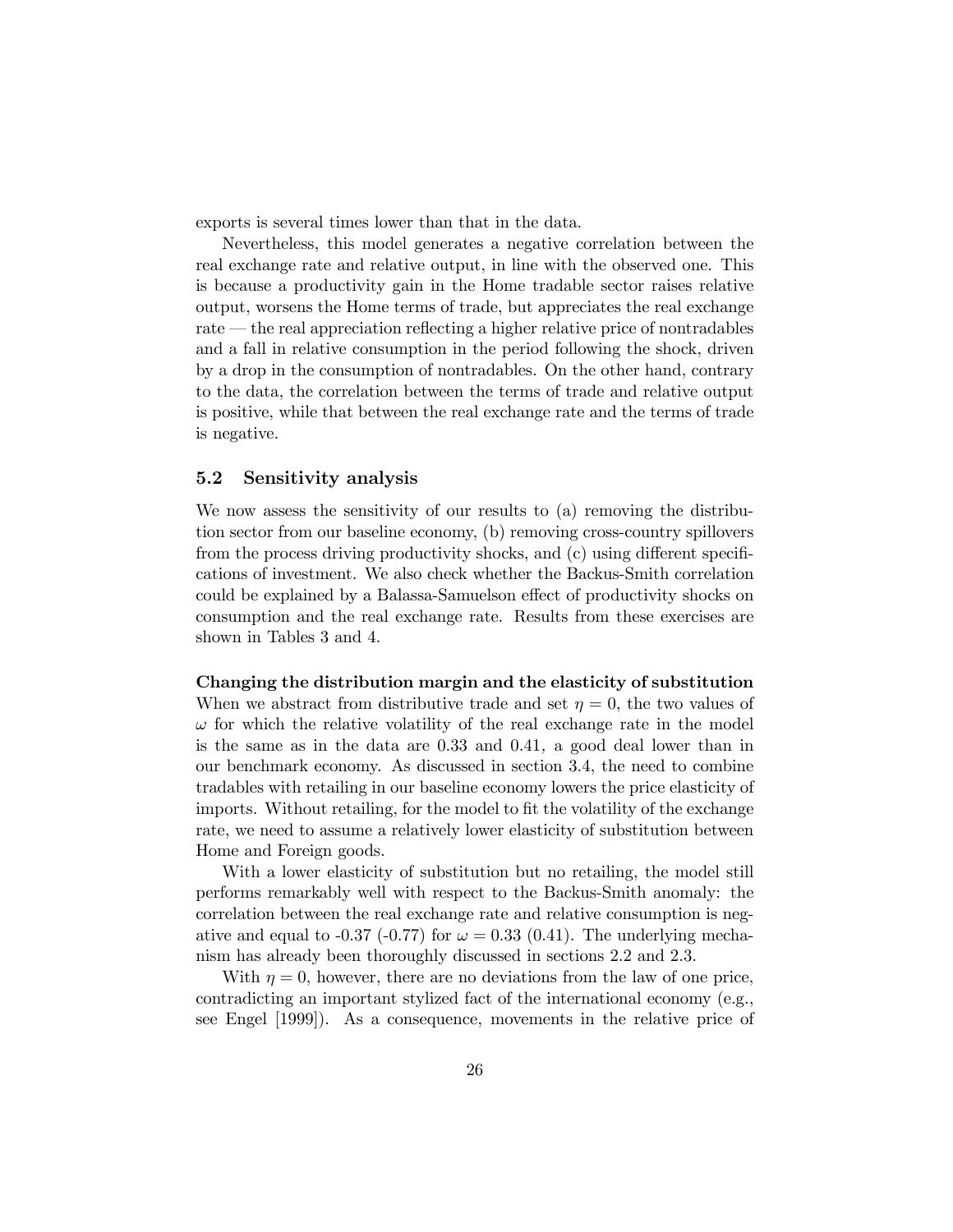nontradables across countries contribute to real exchange-rate fluctuations much more than in our benchmark economy. The standard deviation of the relative price of nontradables across countries is now 78 percent of that of the real exchange rate, a fraction which much higher than in the data. Moreover, the relative price of nontradables is more than twice as volatile as in our baseline model with distribution (3.67 and 2.28 against 1.72 and 1.43 depending on  $\omega$ , as well as in the data (1.73).

Balassa-Samuelson effects An interesting issue is whether the Backus-Smith anomaly could be accounted for by a Balassa-Samuelson effect, linking exchange-rate fluctuations to movements in the relative price of nontradables. The idea is as follows. Consider a model in which domestic and foreign tradables are highly substitutable. A positive productivity shock to the tradable sector should appreciate the real exchange rate (terms of trade movements are tiny), and drive up domestic relative to foreign consumption. Is the Backus-Smith correlation driven mainly by this effect?

To address this issue, we abstract from distributive trade  $\eta = 0$  and assume a rather high value of  $\omega$ , equal to 10 — so as to make tradables more homogeneous across countries and reduce the role of the terms of trade in exchange-rate fluctuations (results are the same for higher  $\omega$ ). With such a high elasticity of substitution, the correlation between the real exchange rate and relative output becomes very negative (-0.72), but the corresponding correlation with relative consumption remains close to one, i.e. as high as 0.92. In addition, both the real exchange rate and the terms of trade are a great deal less volatile than output (0.95 and 0.20), while their crosscorrelation is substantially lower than in the data (0.13).

Absence of Spillovers As shown in Table 2, the process driving productivity that we estimate and use in our model displays substantial crosscountry spillovers. How much of our results can be attributed to the magnitude of such spillovers? It turns out that removing them altogether in our numerical exercises does not substantially affect our main conclusions. Adopting the productivity process without spillovers, we again calibrate our economy such that the real exchange rate is as volatile as in the data, obtaining  $\omega = 0.93$  and  $\omega = 1.16$ . The Backus-Smith correlation remains close to the one in our baseline economy: -0.64 and -0.39. However, one significant implication of removing spillovers is that consumption becomes negatively correlated across countries for  $\omega = 0.93$ .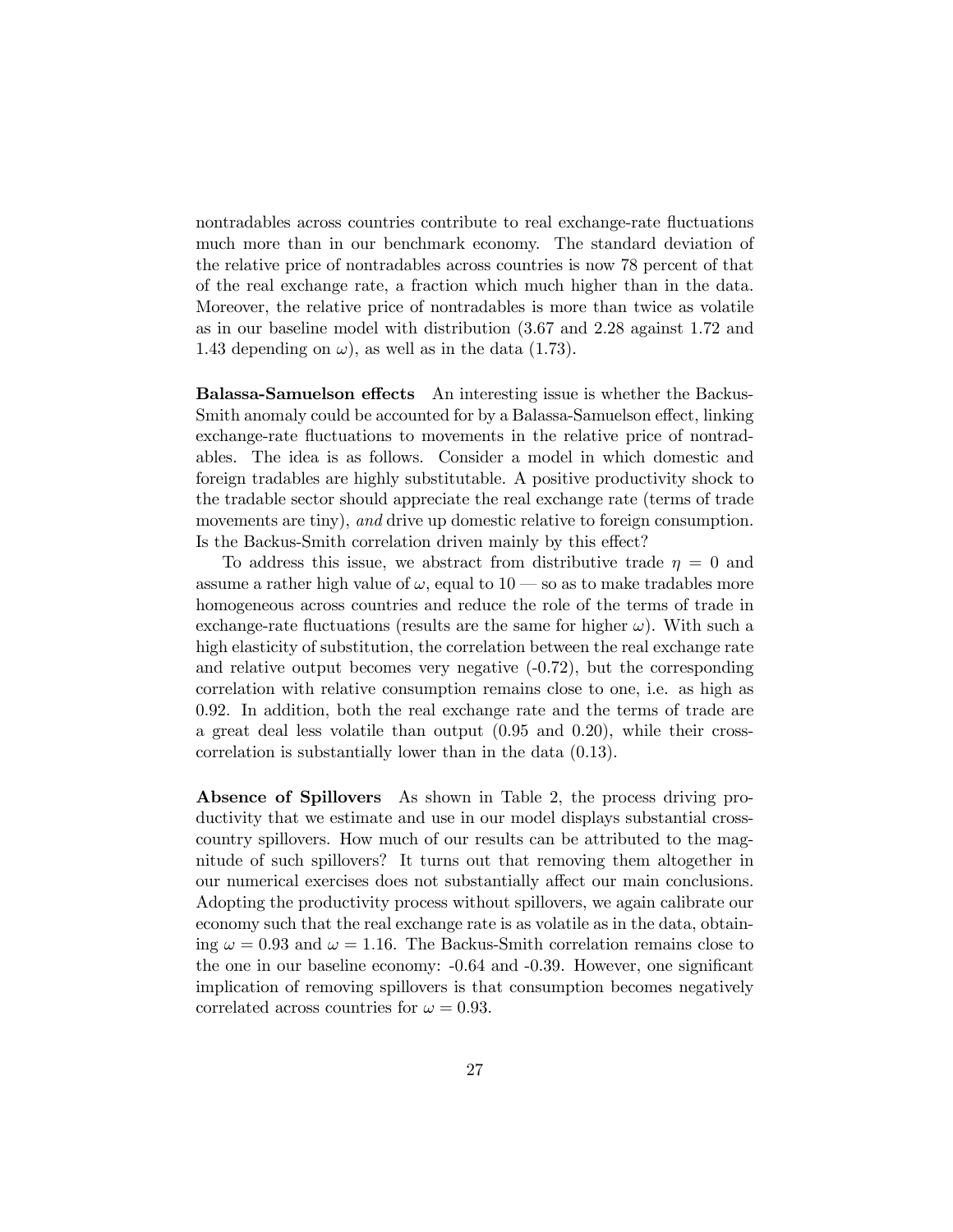Changing the investment specification In our baseline economy investment is carried out solely in domestically produced tradable goods. In our last exercise, we allow for a more general specification in which investment is a composite good comprising both Home and Foreign tradables. We assume that investment goods are given by the following CES aggregator

$$
I_{\mathrm{T},t}(j) \equiv \left[ a_{\mathrm{H}}^{1-\rho} I_{\mathrm{H},t}(j)^{\rho} + a_{\mathrm{F}}^{1-\rho} I_{\mathrm{F},t}(j)^{\rho} \right]^{\frac{1}{\rho}},
$$

where  $I_{H,t}$  ( $I_{F,t}$ ) is the level of investment in terms of the domestic (imported) traded good. As in our baseline calibration, we set  $a_{\rm H}$  and  $a_{\rm F}$  such that imports (which now also include investment) are 5 percent of aggregate output in steady state. We continue to assume that distribution services are required only to bring tradables to consumers. In Tables 3 and 4 results are shown under the heading "CES Investment."

With the more general CES specification for investment, the values of  $\omega$  needed to reproduce the volatility of the real exchange rate relative to that of output are smaller than under our benchmark calibration. This is because investment goods can now be imported from abroad, and investment does not use distribution services. Thus, any given price elasticity of imports corresponds to a lower elasticity of substitution relative to our baseline specification. Nonetheless, the model still succeeds in generating a significant departure from the complete markets outcome. Although the real exchange rate and relative consumption are not as negatively correlated as in our previous experiments, their correlation remains well below unity. When  $\omega = 0.57$ , the model predicts a slightly negative correlation of -0.08.

Finally, we report results for an economy without capital accumulation (shown under the heading "No Capital" in the tables). Excluding capital does not substantially change the match of the model with the data along most dimensions. However, for  $\omega = 0.97$ , consumption becomes more volatile than output (1.09), while the volatility and cross-country correlation of employment are very low (0.12 and -0.52).

# 5.3 The international transmission of productivity shocks to tradables

In our model, given a value for the distribution margin  $\mu$ , there are two values of price elasticity and thus of  $\omega$  that generate a real exchange-rate volatility matching the evidence. In this subsection, we analyze the difference between these two parameterizations by looking at theoretical impulse responses to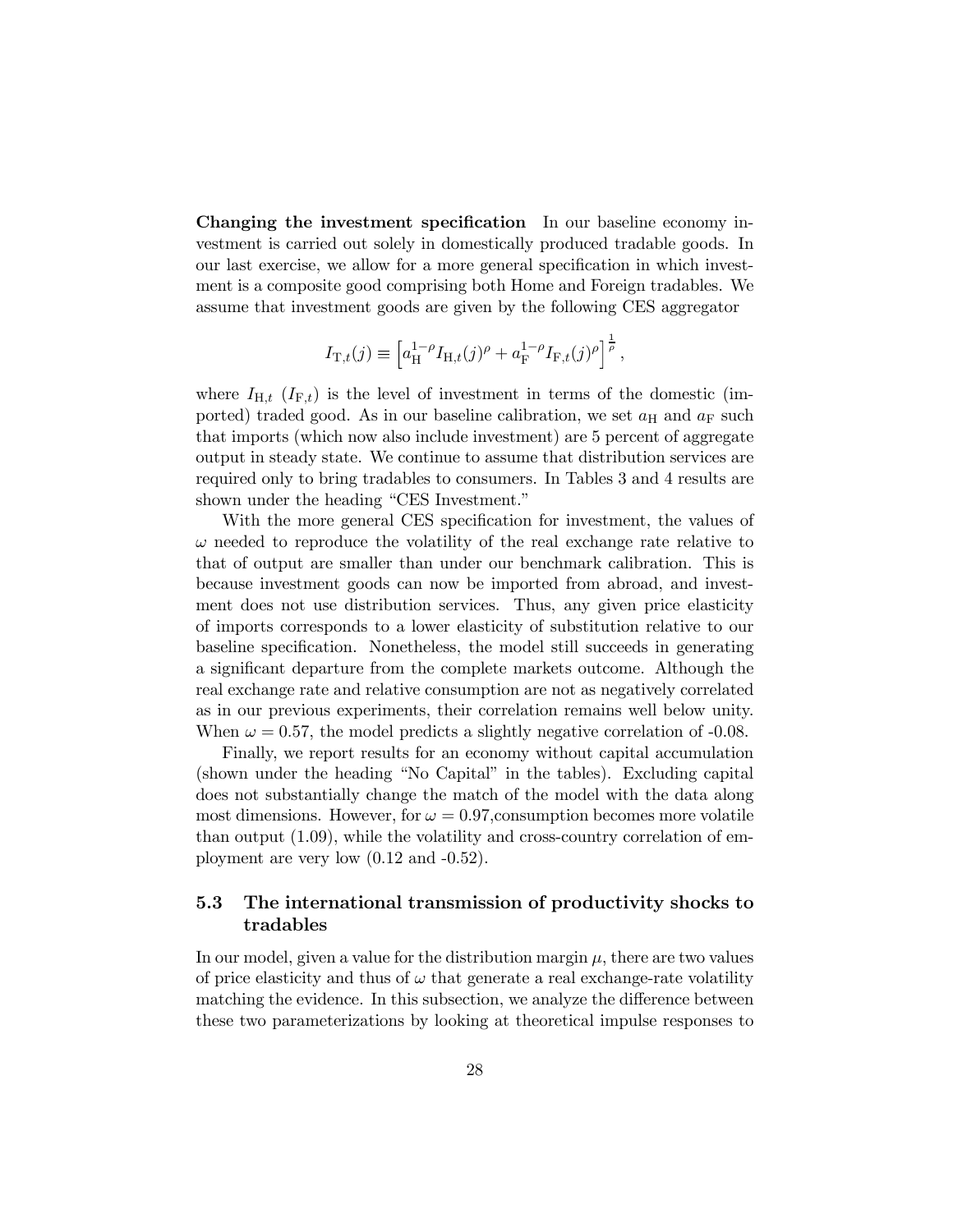a shock to the traded goods sector. In the next section, we will compare these responses to the estimated ones from an identified VAR.

Our experiments consist of shocking the exogenous process for sectoral productivity by once 1 percent at date 0, when both countries are at their symmetric, deterministic steady state. Figure 1 draws the responses of the following economic variables: (a) the real exchange rate; (b) the terms of trade; (c) relative consumption; (d) relative aggregate output; (e) the ratio of net exports to output. The two columns in Figure 1 report impulse responses for  $\omega = 0.99$  and  $\omega = 1.11$ , respectively.

Consider first the impulse responses under the higher  $\omega$  (first column in the figure). Since for this value of the price elasticity world demand for Home tradables is increasing in its relative price, the increase in the supply of Home traded goods relative to the Foreign goods worsens the Home countryís terms of trade. Note that an adverse effect of productivity shocks on the real exchange rate and the terms of trade is predicted by all standard models with product specialization and homothetic preferences (e.g., Lucas [1982] and Backus et al.  $[1995]$ .<sup>21</sup> The notable feature of our specification with incomplete markets is that a relatively low price elasticity of imports (also owing to the presence of retailing) magnifies the deterioration of the Home terms of trade and real exchange rate, increasing the ensuing negative wealth effect for the domestic household. As a result, consumption abroad rises by more than domestic consumption, while domestic output rises relative to the foreign one. Thus, the real exchange rate, the terms of trade and relative output on the one hand, and relative consumption on the other move in the opposite direction, as the large terms of trade worsening entails an excessively positive transmission of the productivity shock in favor of the Foreign country.

The response of the economy to an innovation in the productivity of the domestic traded sector is widely different when  $\omega = 0.99$ . In this case, relative output still rises, but the real exchange rate and the terms of trade now appreciate. Remember from Section 2 that for a low enough price elasticity

 $^{21}$ This result is seldom highlighted in models with traded and nontraded goods. A possible explanation is that in these models tradables are very often assumed to be perfectly homogeneous across countries, i.e..  $\omega \to \infty$ , so that there are no terms of trade fluctuations (see e.g., Stockman and Dellas [1989] and Tesar [1993]). With this specification, a technological advance in the traded-good sector typically brings about an appreciation of the domestic currency owing to an increase in the domestic relative price of nontradables, according to the Balassa-Samuelson hypothesis. Note, however, that these models obviously leave unexplained the terms of trade behavior.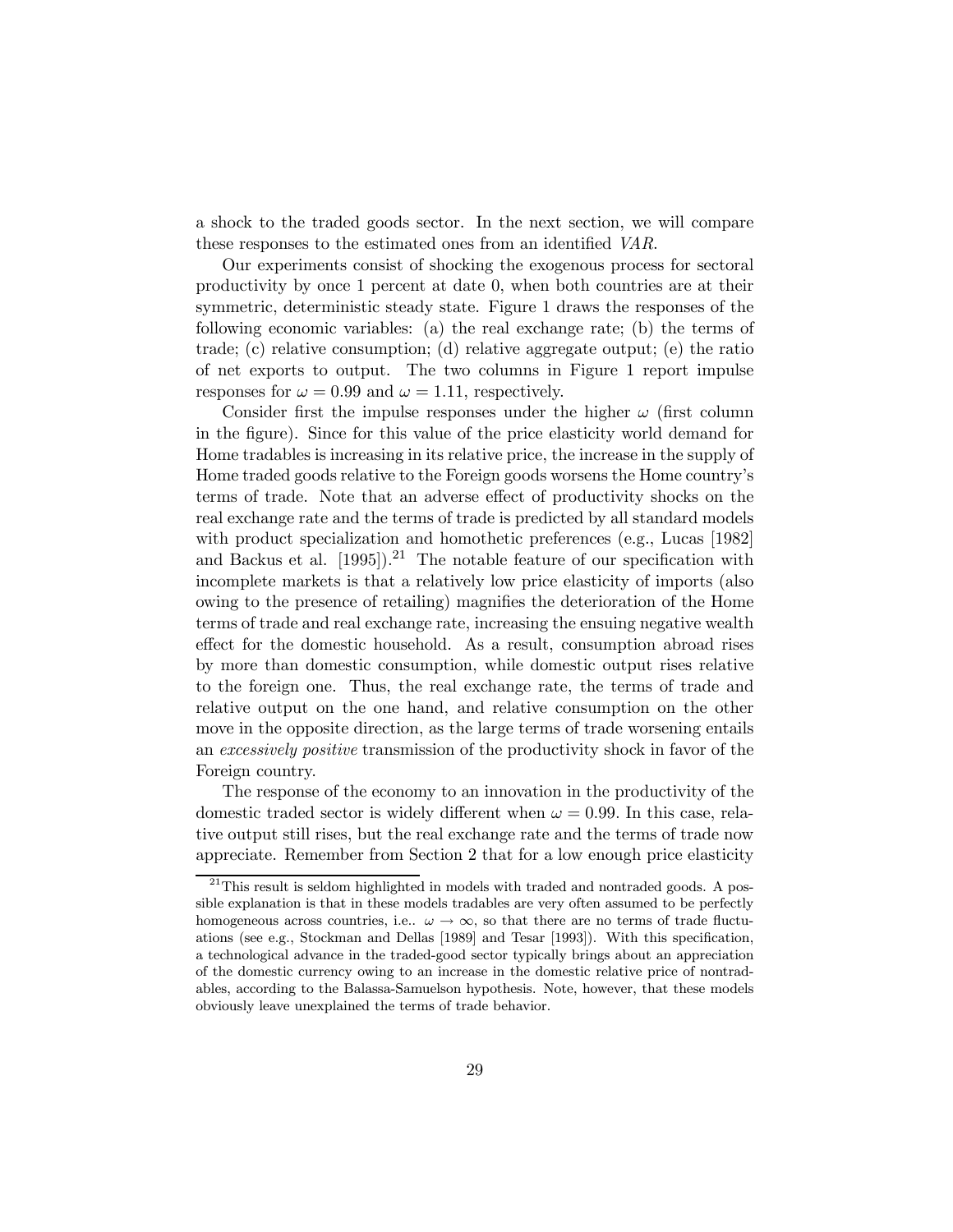(low enough  $\omega$ ), world demand for Home tradables will be negatively sloped in the terms of trade, owing to a prevailing negative income effect for the domestic household. An increase in the relative supply of Home tradables will thus require a terms-of-trade appreciation in equilibrium to bring about market clearing. And as the terms of trade improve, Home consumption rises by more than Foreign consumption. As a result, the real exchange rate, the terms of trade and relative consumption are again negatively correlated, but now relative output will move in the same direction as relative consumption, though by a lesser amount.

To summarize, a productivity shock to the export sector always induces an increase in relative output and (conditional) negative comovements between the real exchange rate, the terms of trade and relative consumption. Depending on the strength of the price-elasticity of imports and thus on the slope of world demand, however, relative consumption can increase or fall in response to a positive shock.

## Productivity shocks, the real exchange rate and 6 the terms of trade: VAR evidence for the U.S.

In this section we study empirically the comovements between the real exchange rate, the terms of trade, and relative consumption in response to productivity shocks. We adopt a structural VAR approach, extending the work by Galí  $[1999]$  — where technology shocks are identified via long-run restrictions  $\sim$  to an open-economy context. We focus our study on the U.S. economy vis-à-vis an aggregate of other OECD countries.

A number of recent papers have investigated the effects on closed-economy macroeconomic variables of technology shocks identified using long-run restrictions. Galí [1999] uses the insight from the standard stochastic growth model that only technology shocks should have a permanent effect on labor productivity to identify economy-wide technology shocks in the data, while there are no analogous long-run restrictions with respect to other macroeconomic variables. In particular, other kinds of shocks can have permanent effects on output, consumption, and investment and external variables like the real exchange rate, the terms of trade, and the trade balance. $^{22}$ 

 $22$ See Shapiro and Watson [1988], Blanchard and Quah [1989], Christiano et al. [2003], and Francis and Ramey [2001], among others. Following Blanchard and Quah [1989], some open-economy papers use long-run restrictions derived from the traditional framework of aggregate-demand and aggregate-supply analysis. For instance, Clarida and Galí [1994]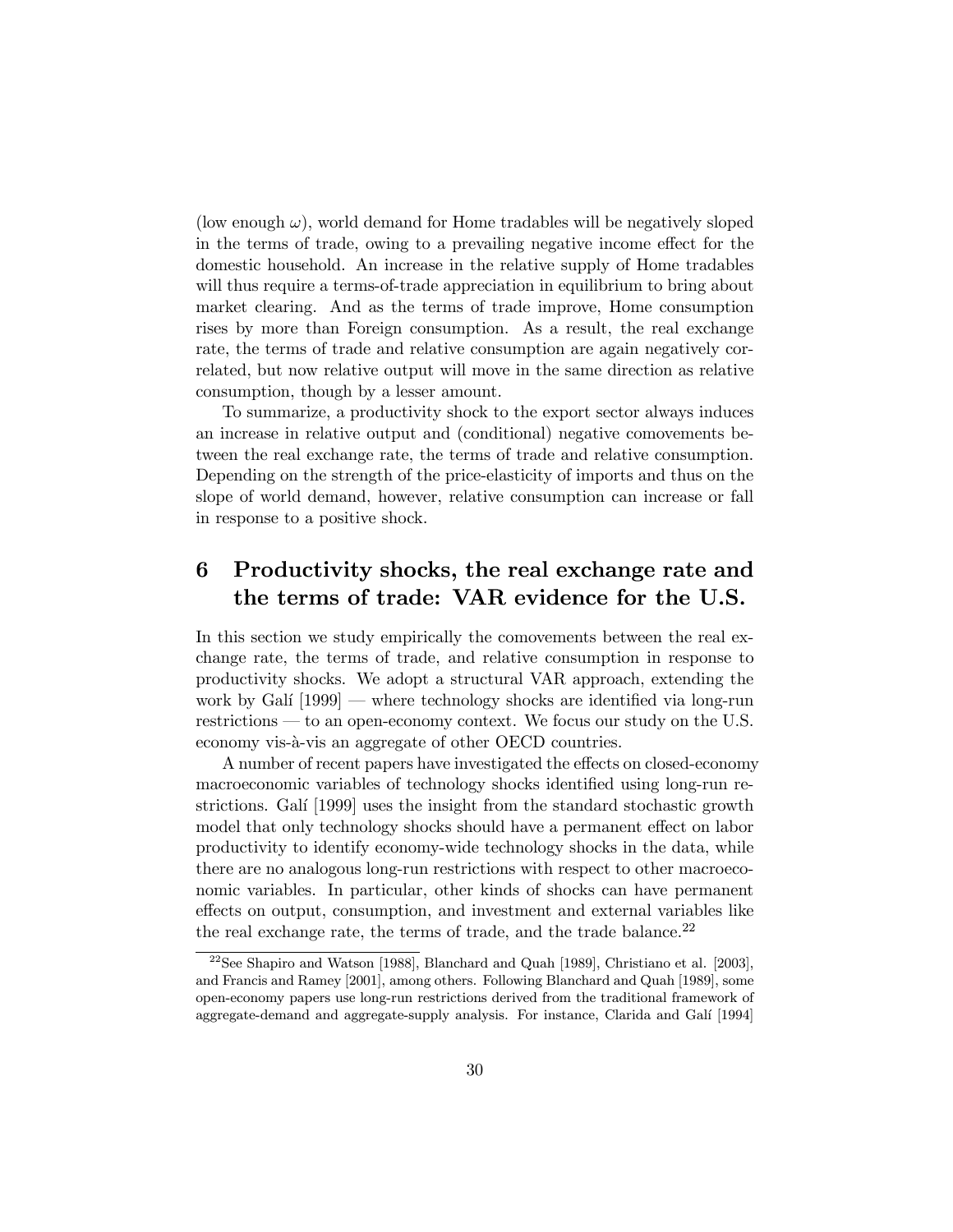Following these insights, we examine the effects of technology shocks to the U.S. manufacturing sector (a proxy for traded goods) on the real exchange rate, the terms of trade, and relative consumption, by augmenting with these variables the specifications used by the above authors. Moreover, since Chang and Hong [2002] show that using total factor productivity (TFP) instead of labor productivity may affect results for the manufacturing sector, we also assess the robustness of our results to the use of (annual) TFP data. The use of TFP should also control for long-run effects on labor productivity brought about by changes in the long-run capital labor ratio. Leaving to the data appendix a more detailed description of data sources, hereafter we briefly describe our approach and discuss the main results.

Over the period 1970 to 2001, we estimate two specifications of the following structural VAR model

$$
\left[\begin{array}{c} \Delta x_t \\ \Delta y_t \end{array}\right] = \left[\begin{array}{cc} C^{xz} (L) & C^{xm} (L) \\ C^{yz} (L) & C^{ym} (L) \end{array}\right] \left[\begin{array}{c} \Delta \varepsilon_t^z \\ \Delta \varepsilon_t^m \end{array}\right].
$$

Here  $x_t$  denotes the variable that is assumed to be affected in the long run only by permanent technology shocks: in our two different specifications, this variable is equal to (the log of) U.S. quarterly manufacturing labor productivity and (the log of) annual manufacturing TFP, respectively, both measured in deviation from labor productivity in an aggregate of other OECD countries.  $y_t$  is a 3x1 vector of variables, including (the log of) U.S. consumption relative to that of an aggregate of other OECD countries, (the log of) the U.S. real effective (trade-weighted) exchange rate, and the terms of trade (computed as the non-energy imports deflator over the exports deflator).

 $C\left( L\right)$  is a polynomial in the lag operator;  $\varepsilon_{t}^{z}$  denotes the technology shock to manufacturing, and  $\varepsilon_t^m$  the other structural, non-technology shocks.<sup>23</sup> In addition to the usual assumption that the structural shocks are uncorrelated, positing that  $C^{xm}(1) = 0$  is enough to identify  $\varepsilon_t^z$ . This restricts the unit root in the variable  $x_t$  to originate solely in the technology shock. Although not necessary for identification, implicit in this benchmark specification is the assumption that all the other variables also have a unit root;

identify supply shocks by assuming that demand and monetary shocks do not have longrun effects on relative output levels across countries. While monetary shocks satisfy this assumption in most models, fiscal or preference shocks do not, since they can have long-run effects on output (and hours) in the stochastic growth model.

 $^{23}$ We include up to four lags for quarterly data and one for annual data, based on a BIC criterion and tests of residual serial correlation.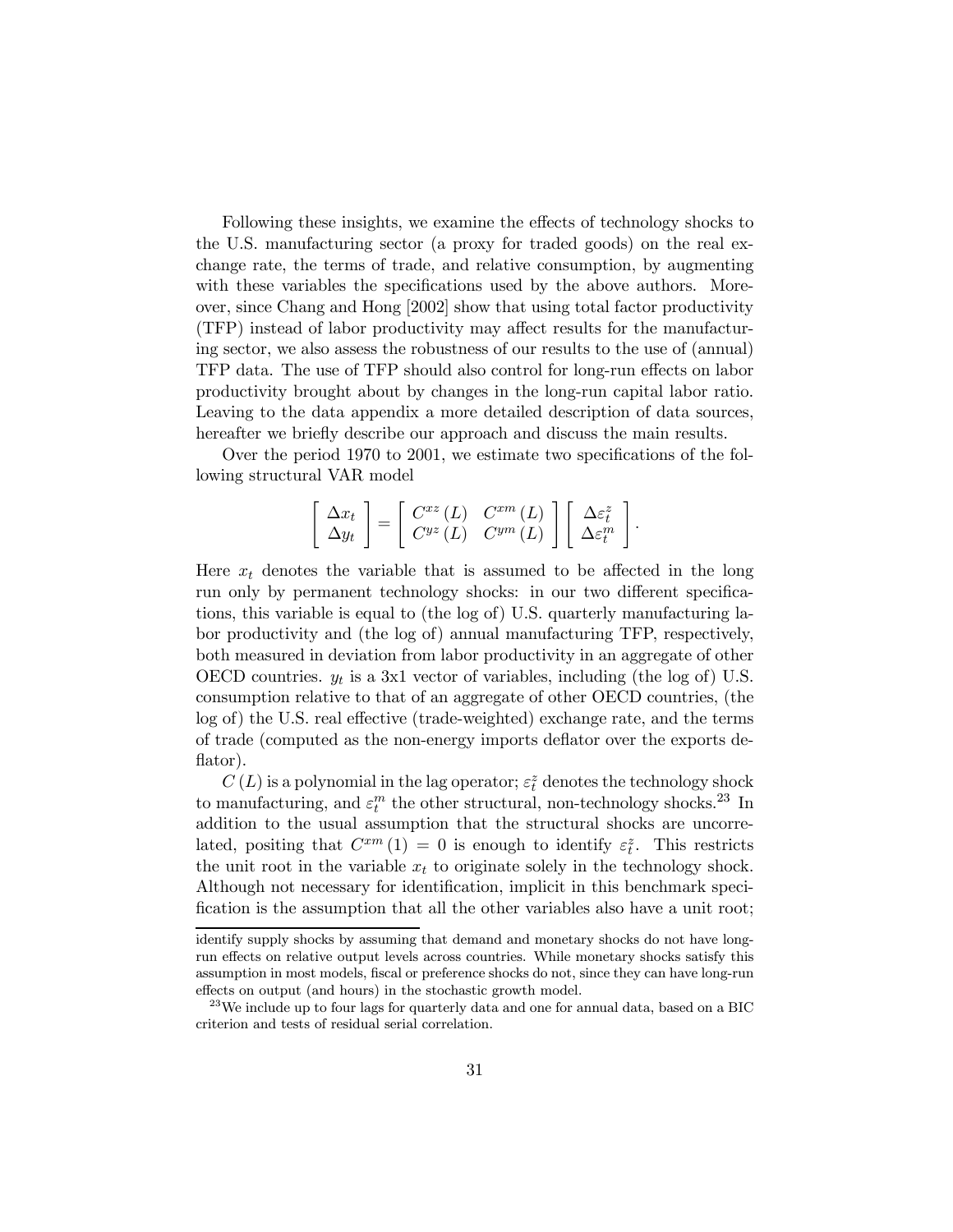this assumption is not rejected by the data over our sample.<sup>24</sup>

Figure 2 shows the effects of the identified technology shocks on the levels of productivity, relative consumption, the real exchange rate, and the terms of trade.<sup>25</sup> The first column is obtained from quarterly data, the second one from annual data. We report standard error bands for the significance levels of 68 percent and 90 percent (corresponding to the darker and lighter shaded areas, respectively).<sup>26</sup>

The first column in Figure 2 shows the impulse responses using Gali's identification scheme, with  $x_t$  equal to (relative) U.S. manufacturing labor productivity.<sup>27</sup> Following a positive technology shock to manufacturing, U.S. total consumption increases gradually but permanently relative to the rest of the world. Moreover, the real exchange rate and the terms of trade strongly appreciate on impact and remain permanently stronger, by an amount that is larger in the case of the real exchange rate, but that for both variables outsizes the increase in productivity. However, the real exchange rate response is somehow less significant in the long run.

The second column in Figure 2 reports the effects of a technology shock identified as the only shock that permanently affects TFP in U.S. manufacturing. Our results are broadly robust across different long-run identification schemes. In the annual VAR also a positive technology shock to the U.S. production of tradables appears to lead to an increase in domestic consumption relative to the rest of the world, while improving the terms of trade and appreciating the real exchange rate for at least a year.<sup>28</sup>

 $^{24}$ Following the suggestions in Christiano et al. [2003], we also estimated specifications of our VAR with those variables, for which the unit root null is not rejected only marginally, in levels. Our main findings that a technology improvement leads to a persistent terms-of trade deterioration and real exchange rate depreciation are basically unaltered. These results are not included to save on space, but they are available upon request.

<sup>25</sup>We also estimated specifications of the model, adding more U.S. and international variables, like GDP, investment, aggregate hours, and net exports. In all cases we obtain very similar results to those discussed in the text.

 $26$ The standard error bands were computed using a bootstrap Monte Carlo procedure with 500 replications. We thank Yongsung Chang for graciously providing us with his bootstrapping Matlab codes.

 $27$  Despite the changes in variables and the shorter sample period, the results on productivity and hours are very similar to Galí's results. An identified technology shock to manufacturing leads to an immediate and permanent rise in productivity, while hours worked somehow decline and do not return to near normal for about six quarters.

<sup>&</sup>lt;sup>28</sup>Using cointegrating techniques, Alquist and Chinn (2002) find that each percentage point increase in the U.S.-Euro area economy-wide labor productivity differential results in a 5-percentage-point real appreciation of the dollar in the long run.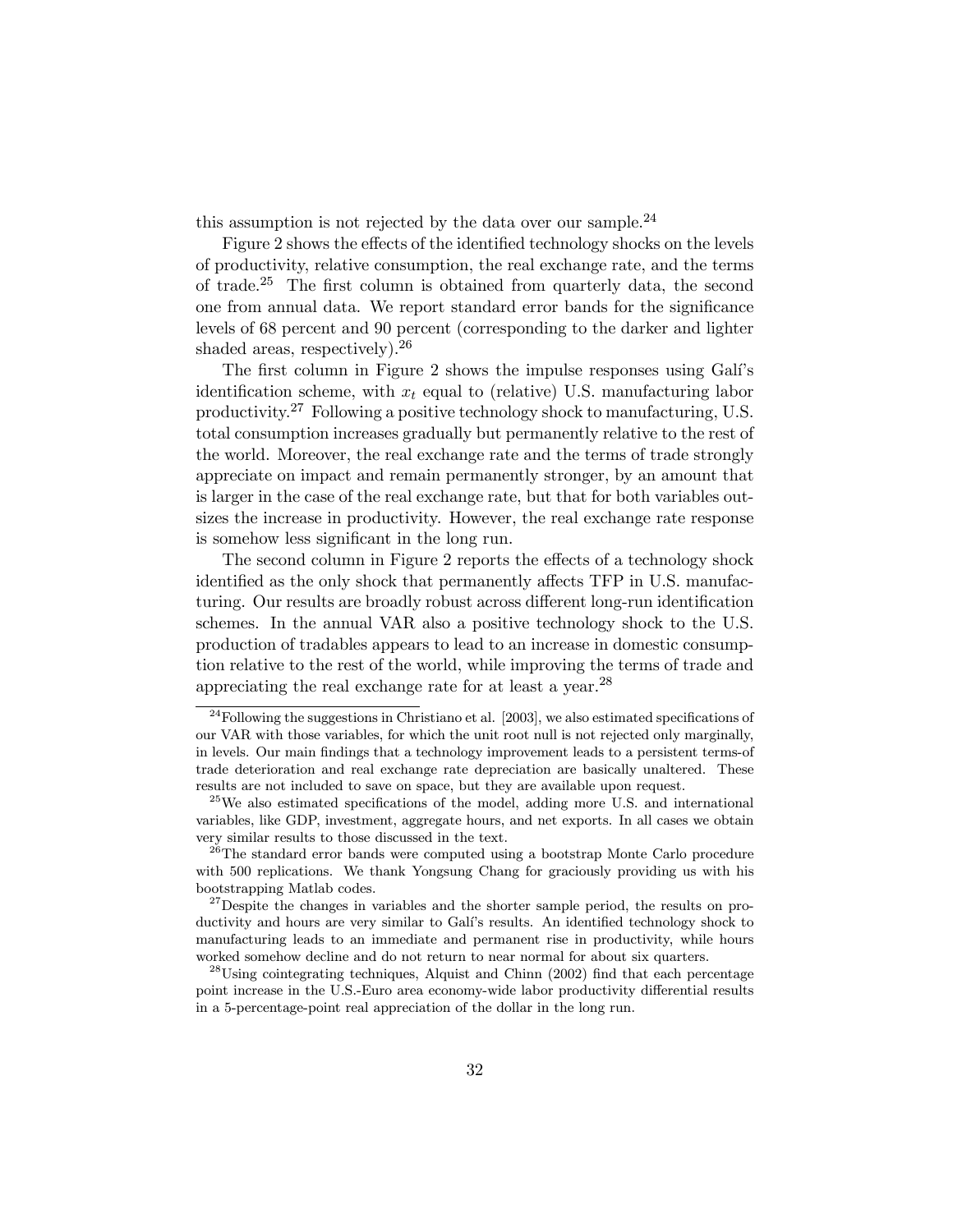To summarize, U.S. consumption relative to the rest of the world and the real exchange rate move in opposite directions, in sharp contrast with the predictions of the perfect risk-sharing hypothesis. Consistent with the Backus-Smith anomaly, the results in this section indicate that following a technology shock to the traded goods sector, real exchange rates and relative consumption can indeed be negatively correlated. Most interestingly, the appreciation of the real exchange rate, and especially the terms of trade, in response to a positive technology shock to domestic tradables, is qualitatively consistent with the transmission mechanism at work in our setup under the lower value of  $\omega$ . Conversely, it is at odds with the predictions of a vast class of models of international fluctuations, which link increasing world supply of a good to a fall in its relative price.

#### $\overline{7}$ **Concluding remarks**

In this paper, we develop a model with incomplete asset markets and a low price elasticity of tradables arising from the need to employ distribution services in order to reach final consumers. In numerical exercises with a plausible parameterization of our world economy, we study the international transmission of productivity shocks and account for the high volatility of international prices and the (unconditional) negative link between the real exchange rate and relative consumption observed in the data.

Many contributions to the literature have stressed that movements in the terms of trade in response to country-specific shocks may provide risk insurance to countries specialized in different types of goods. In our model, however, because of deviations from the law of one price and low priceelasticities, these large terms of trade movements are much less effective in providing insurance against production risk and are even counterproductive, in the sense of amplifying the wedge in wealth across countries stemming from asymmetric productivity shocks.

Using structural VAR techniques, we apply long-run restrictions to identify productivity shocks to manufacturing (our measure of tradable goods). We find evidence supporting our prediction of a negative conditional correlation between relative consumptions and international relative prices. Following a permanent positive shock to U.S. labor productivity in manufacturing, domestic output and consumption increase relative to the rest of the world, while both the terms of trade and the real exchange rate appreciate, consistent with the predictions of our model. This result is reasonably robust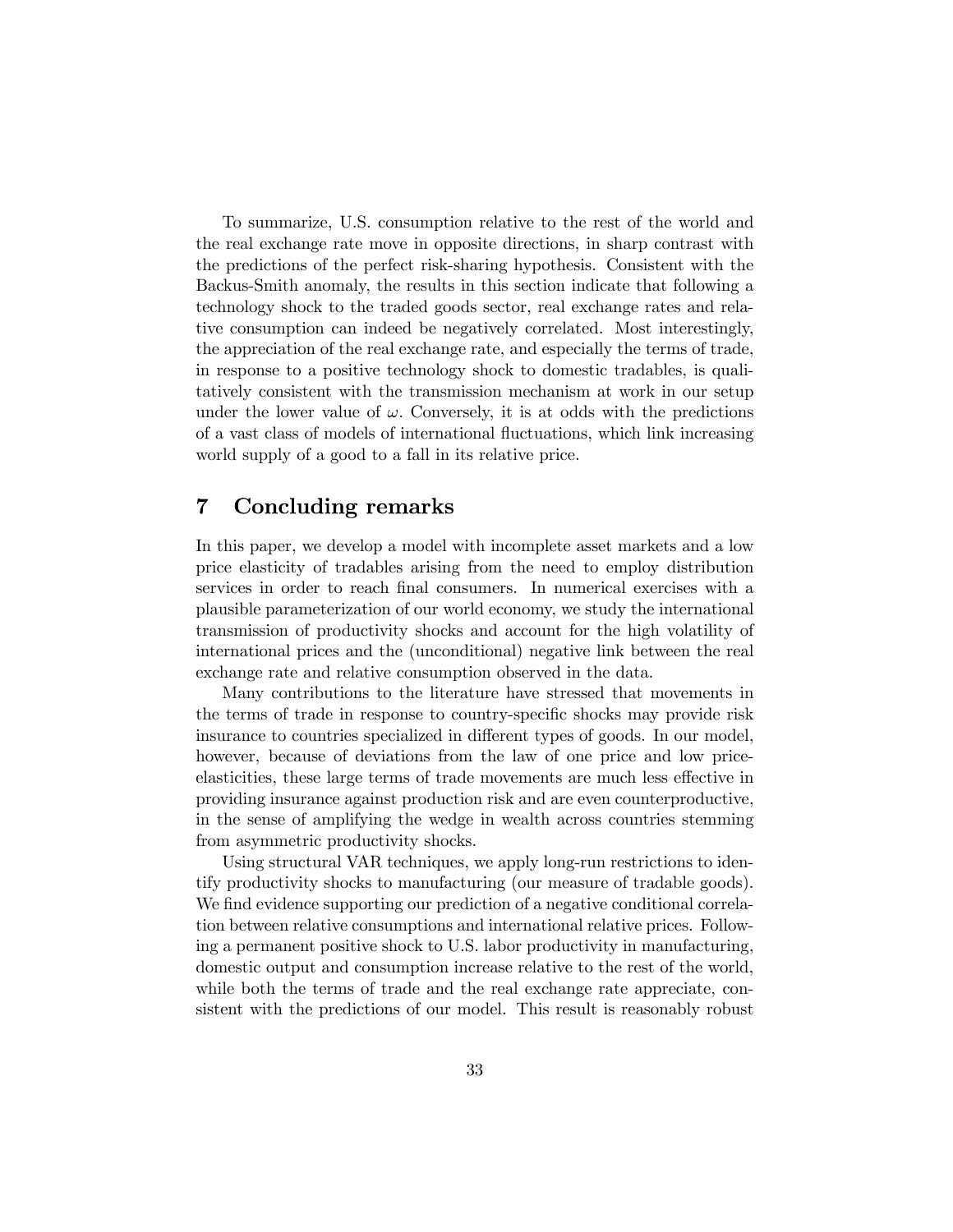to the definition of the terms of trade and the use of TFP instead of labor productivity.

By showing that the terms of trade appreciate in response to a positive productivity shock to tradables, however, our VAR evidence questions the model of international transmission of productivity shocks in most theoretical and empirical contributions to open macro. This result is a challenge to standard open macro models that predict a drop in the international relative price of domestic tradables, generating some degree of risk-sharing even with severe goods and financial markets segmentation. Moreover, several VAR studies have found that the U.S. real exchange rate and terms of trade depreciate following an expansionary monetary policy shock.<sup>29</sup> Given the relevance of this issue to our understanding of the international transmission of supply shocks and the mechanism of international risk-sharing, further empirical and theoretical work trying to reconcile these apparently conflicting results would prove extremely helpful.

 $^{29}$ Clarida and Galí [1994], using long-run restrictions, found that a permanent increase in U.S. relative output appreciates the real exchange rate vis-à-vis Japan and Germany, while an expansionary monetary policy triggers a currency depreciation.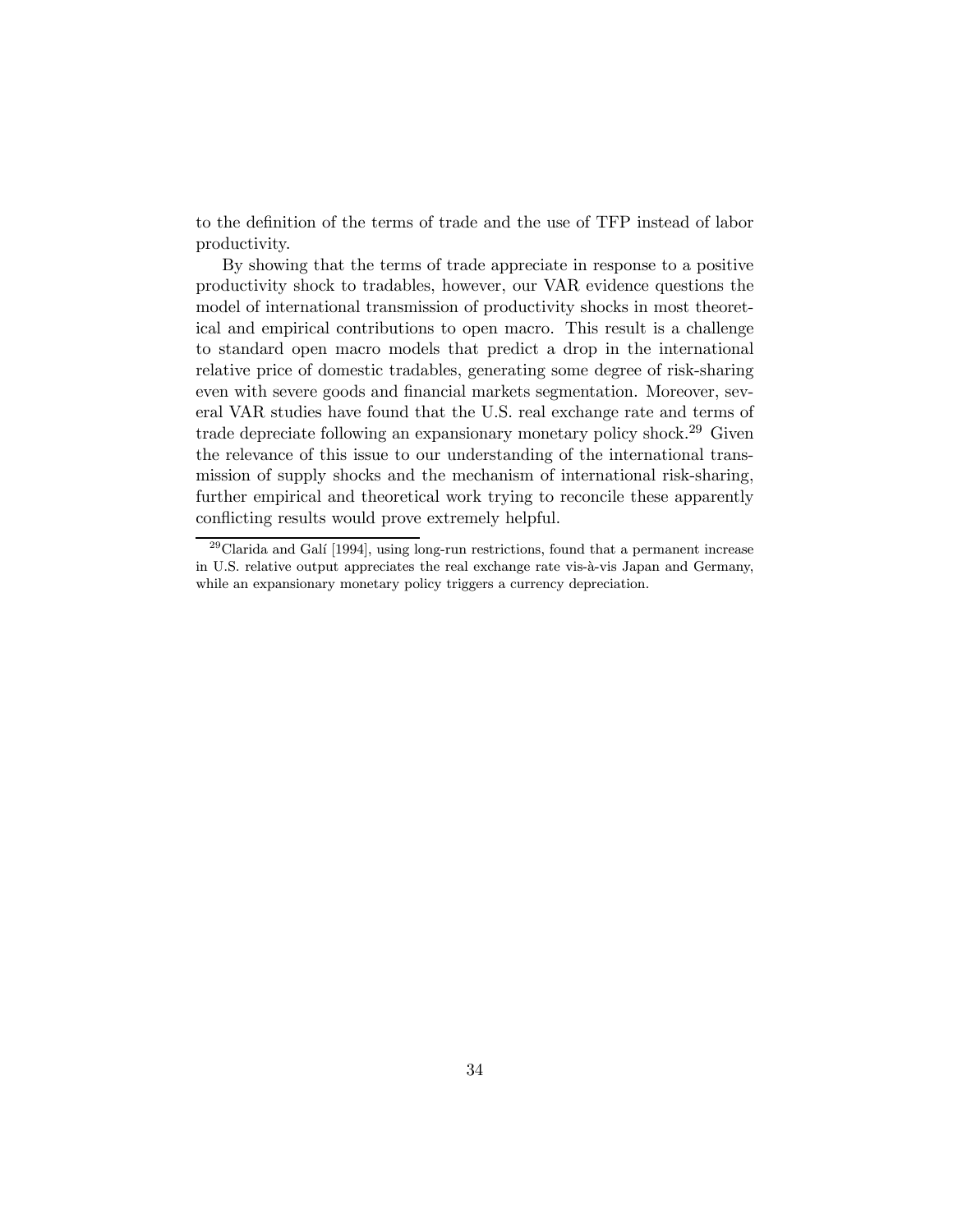# References

- [1] Alquist, Ron and Menzie David Chinn [2002]. "The Euro and the Productivity Puzzle: An Alternative Interpretation," mimeo, University of Michigan.
- [2] Altig, David, Lawrence J. Christiano, Martin Eichenbaum and Jesper Lindé [2002]. "Technology Shocks and Aggregate Fluctuations," mimeo, Northwestern University.
- [3] Backus, David K., Patrick J. Kehoe, and Finn E. Kydland [1995]. "International Business Cycles: Theory and Evidence," in Thomas F. Cooley (ed.) Frontiers of Business Cycle Research, Princeton University Press, Princeton, 331-56.
- [4] Backus, David K., and Gregor W. Smith, [1993]. "Consumption and Real Exchange Rates in Dynamic Economies with Non-traded Goods," Journal of International Economics 35, 297-316.
- [5] Baxter, M. and Mario Crucini [1993]. "Explaining Saving/Investment Correlations," American Economic Review 83, 416-36.
- [6] Baxter, M. and Mario Crucini [1995]. "Business Cycles and the Asset Structure of Foreign Trade," International Economic Review 36, 821-54.
- [7] Blanchard Olivier J. and Danny Quah [1989]. "The Dynamic Effects of Aggregate Demand and Supply Disturbances," American Economic Review 19, 655-73.
- [8] Burstein, Ariel T., João Neves, and Sergio Rebelo [2001]. "Distribution Costs and Real Exchange Rate Dynamics During Exchange-Rate-Based Stabilizations," Journal of Monetary Economics, forthcoming.
- [9] Chang, Yongsung, and Jay H. Hong  $[2002]$ . "On the Employment Effect of Technology: Evidence from U.S. Manufacturing for 1958-1996," mimeo, University of Pennsylvania.
- $[10]$  Chari, V.V., Patrick J. Kehoe, and Ellen McGrattan  $[2002]$ . "Can Sticky Prices Generate Volatile and Persistent Real Exchange Rates?," Review of Economic Studies 69, 633-63.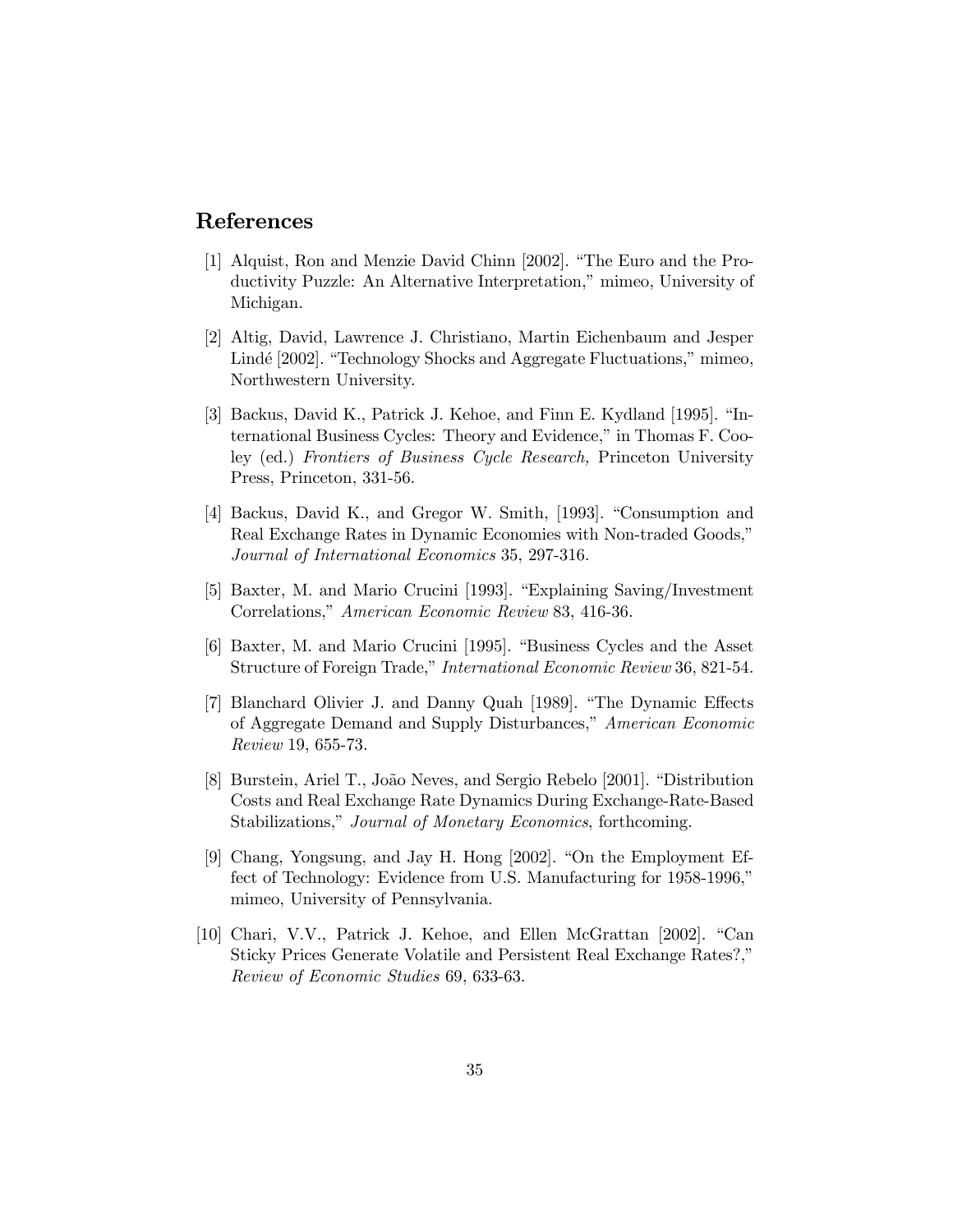- [11] Christiano, Lawrence J., Martin Eichenbaum and Robert Vigfusson [2003], "What Happens After a Technology Shock?," mimeo, Northwestern University.
- [12] Clarida, Richard, and Jordi Galí [1994]. "Sources of Real Exchange Rate Fluctuations: How Important Are Nominal Shocks?" Carnegie-Rochester Series in Public Policy 41, 1-56
- [13] Cole, Harold L., and Maurice Obstfeld [1991]. "Commodity Trade and International Risk Sharing: How Much Do Finacial Markets Matter?î Journal of Monetary Economics 28, 3-24.
- [14] Cooley, Thomas F. and Edward C. Prescott [1995]. "Economic Growth and Business Cycles," in Thomas F. Cooley (ed.) Frontiers of Business Cycle Research, Princeton University Press, Princeton, 1-38.
- [15] Corsetti, Giancarlo, and Paolo Pesenti [2001a]. "Welfare and Macroeconomic Interdependence," Quarterly Journal of Economics, May.
- [16] Corsetti, Giancarlo, and Paolo Pesenti [2001b]. "International Dimensions of Optimal Monetary Policy." National Bureau of Economic Research Working Paper no. 8230.
- [17] Corsetti Giancarlo and Luca Dedola [2002], "Macroeconomics of International Price Discrimination," European Central Bank Working Paper No. 176.
- [18] Costello, Donna [1993]. "A Cross-country, Cross-industry Comparison of Productivity Growth," Journal of Political Economy 101 (2), 207-22.
- [19] Engel, Charles [1999]. "Accounting for Real Exchange Rate Changes," Journal of Political Economy 107, 507-38.
- [20] Erceg, Chris, and Andrew Levin [1996]. "Structures and the Dynamic Behavior of the Real Exchange Rate," mimeo, Board of Governors of the Federal Reserve System.
- [21] Francis, Neville, and Valerie A. Ramey [2001]. "Is the Technology-Driven Real Business Cycle Hypothesis Dead? Shocks and Aggregate Fluctuations Revisited,î mimeo, University of California, San Diego.
- [22] Galí, Jordi [1999]. "Technology, Employment and the Business Cycle: Do Technology Shocks Explain Aggregate Fluctuations?" American Economic Review 89, 249-71.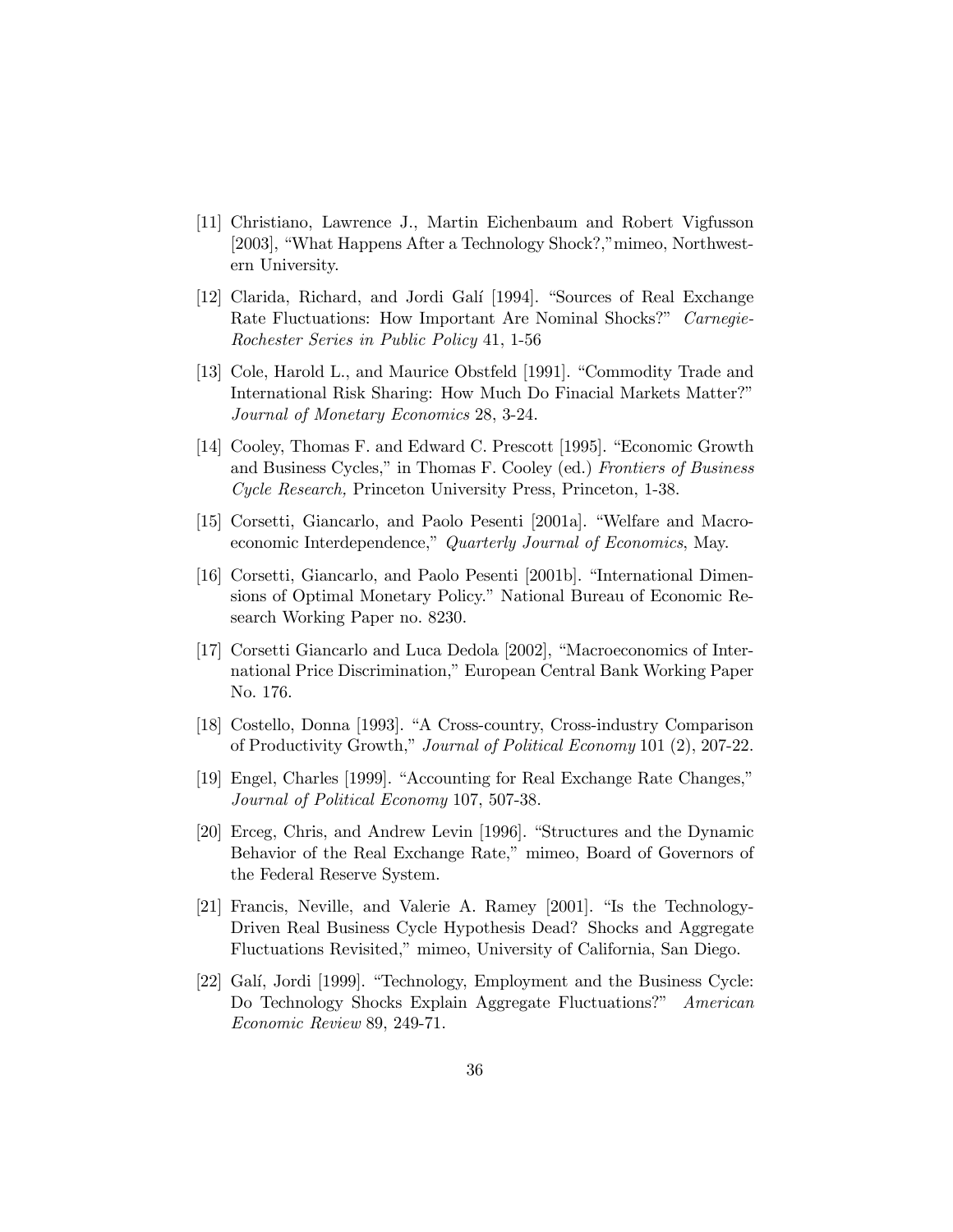- [23] Heathcote, Jonathan and Fabrizio Perri [2002]. "Financial Autarky and International Business Cycles," Journal of Monetary Economics 49, 601-27.
- [24] Kollman, Robert [1995]. "Consumption, Real Exchange Rates and the Structure of International Asset Markets," Journal of International Money and Finance 55, 29-57.
- [25] Lewis, Karen K. [1996]. "What Can Explain the Apparent Lack of International Consumption Risk Sharing?", Journal of Political Economy 104 (2), 267-97.
- [26] Lucas, Robert E., Jr. [1982]. "Interest Rates and Currency Prices in a Two-Country World," Journal of Monetary Economics 32, 335-59.
- [27] Mendoza, Enrique [1991]. "Real Business Cycles in a Small Open Economy," American Economic Review 81(4), 797-818.
- [28] Obstfeld, Maurice [1990]. "Intertemporal Dependence, Impatience, and Dynamics," Journal of Monetary Economics 26, 45-75.
- [29] Obstfeld, Maurice, and Kenneth Rogoff [1996]. Foundations of International Macroeconomics, Cambridge, MA: MIT Press.
- [30] Obstfeld, Maurice, and Kenneth Rogoff [2001]. "The Six Major Puzzles in International Macroeconomics: Is There a Common Cause?" in Ben Bernanke and Kenneth Rogoff (eds.), NBER Macroeconomics Annual 2000, Cambridge, MA: MIT Press.
- [31] Ravn, Morten [2001]. "Consumption Dynamics and Real Exchange Rates," mimeo, London Business School.
- [32] Schmitt-Grohé, Stephanie and Martín Uribe [2001]. "Closing Small Open Economy Models,î forthcoming in the Journal of International Economics.
- [33] Shapiro, Matthew D., and Mark Watson [1988]. "Sources of Business Cycle Fluctuations,î NBER Macroeconomics Annual 1998, Cambridge, MA: MIT Press.
- [34] Stockman, Alan C. [1998]. "New Evidence Connecting Exchange Rates to Business Cycles," Federal Reserve Bank of Richmond Economic Quarterly 84, 73-89.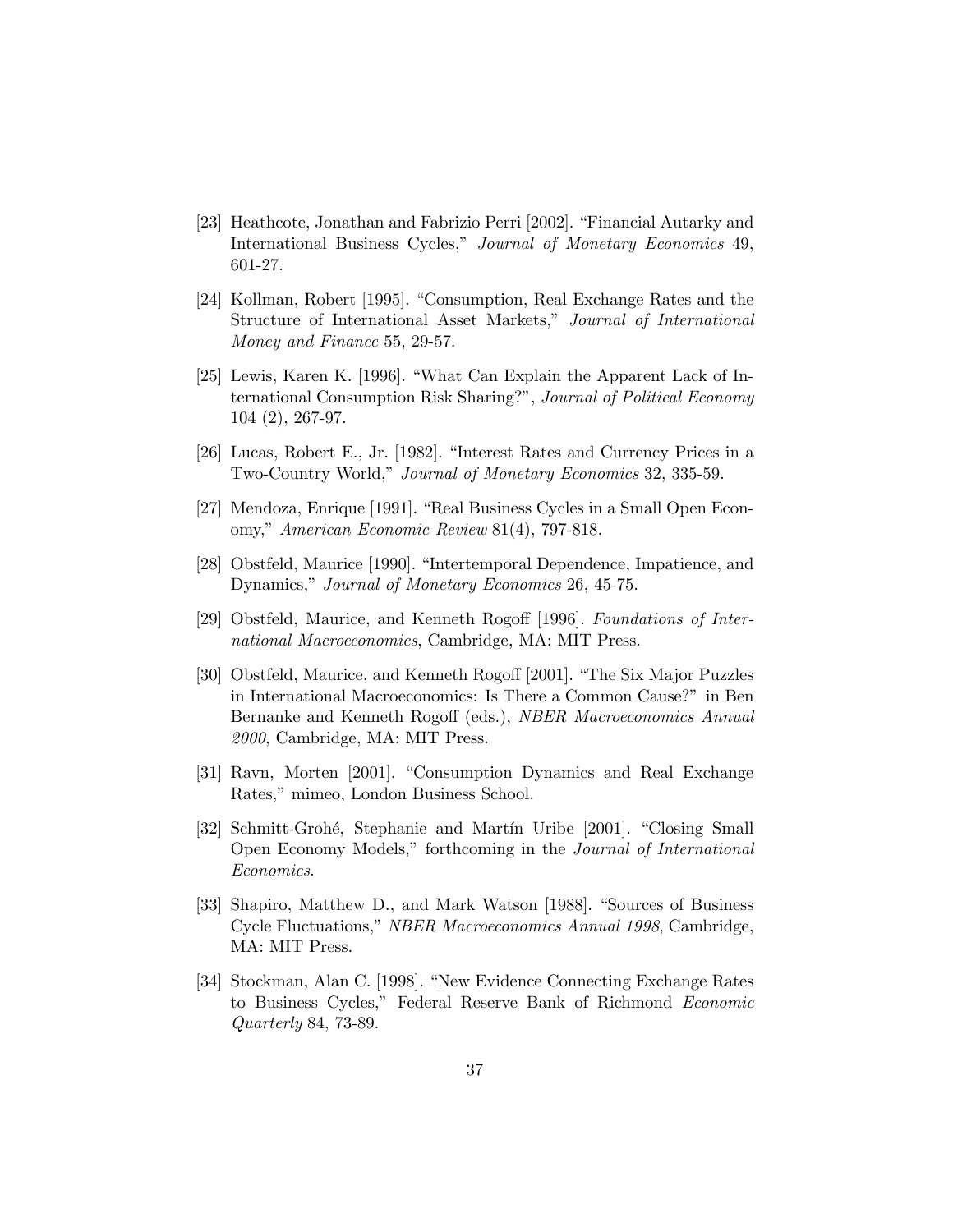- [35] Stockman, Alan C., and Harris Dellas [1989]. "International Portfolio Nondiversification and Exchange Rate Variability," Journal of International Economics 26 (3-4), 271-90.
- [36] Stockman, Alan C., and Linda Tesar [1995]. "Tastes and Technology in a Two-Country Model of the Business Cycle: Explaining International Comovements," American Economic Review 83, 473-86.
- [37] Taylor, John [1993]. Macroeconomic Policy in a World Economy: From Economic Design to Practical Operation, New York, NY: Norton.
- [38] Tesar, Linda [1993]. "International Risk Sharing and Non-Traded Goods," Journal of International Economics 35 (1-2), 69-89.
- [39] Whalley, John [1985]. Trade Liberalization Among Major World Trading Areas, Cambridge, MA: MIT Press.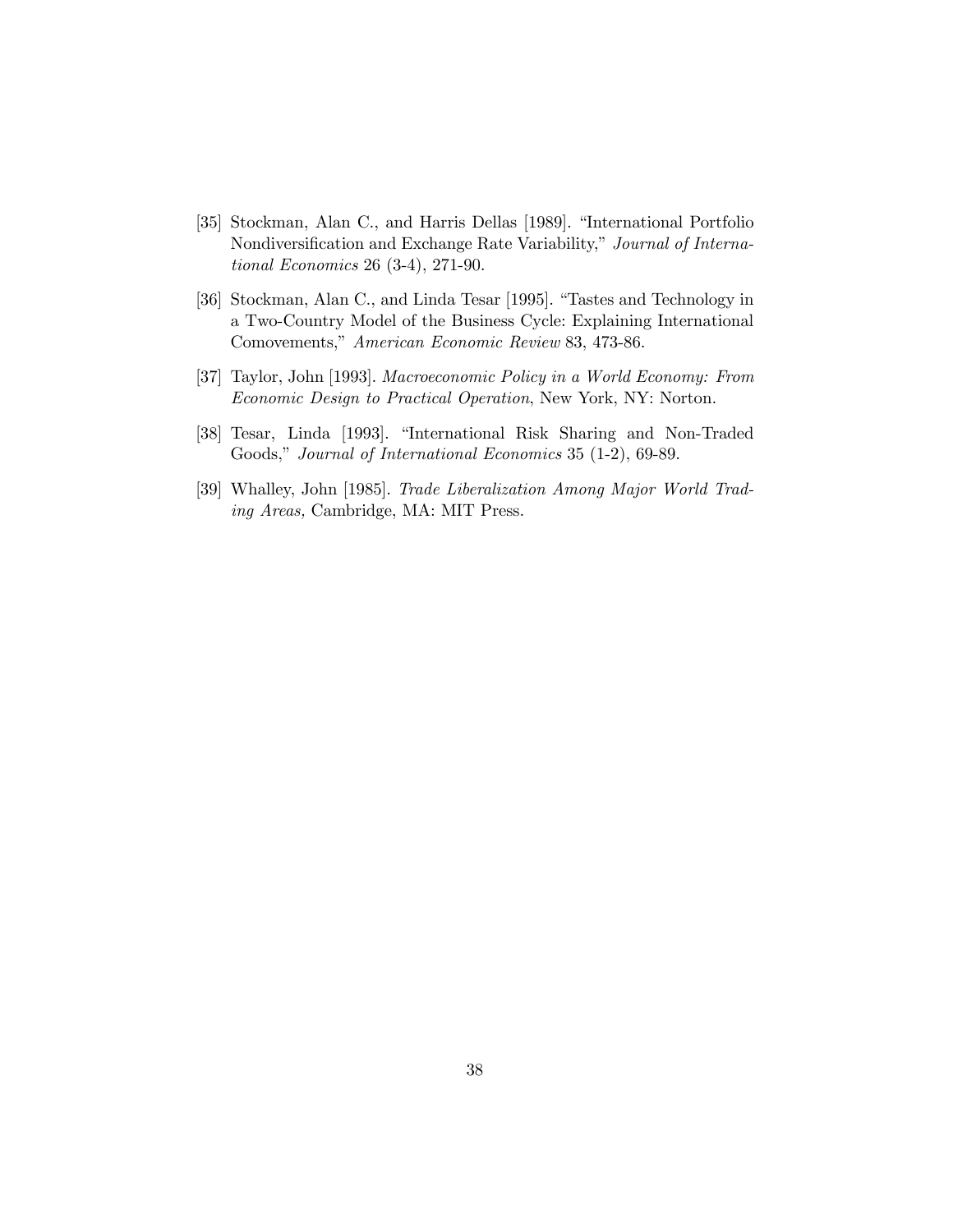### Data Sources  $\bf A$

This appendix describes the data used in this paper. The complete dataset is available from the authors upon request.

Calibration dataset To calibrate the process of the shocks for the Home country labor productivity in tradables and nontradables we use the annual BLS series "Index of output per hour in manufacturing" and "Index of output per hour in private services,î respectively. For the Foreign country we use an aggregation of the index of manufacturing output and output in services divided by sectoral total employment for OECD countries obtained from the OECD STAN sectoral database.

U.S. GDP and consumption are chain-weighted 1996 dollar NIPA series from the BEA. World GDP and consumption are constant 1995 PPP dollar series for the total of the OECD countries from the OECD Quarterly National Accounts.

The series for U.S. imports and exports at current and constant prices are NIPA series from the BEA. The series for the U.S. real exchange rate is a trade-weighted measure of the real value of the dollar computed by J.P. Morgan; the series for the U.S. (ex-oil) terms of trade is the ratio of the NIPA (non-oil) import price deflator over the export price deflator from the BEA.

VAR dataset In the estimation of the VAR models we use quarterly data from 1970:1 to 2001:4 and annual data from 1970 to 2001. For the series on U.S. labor productivity (quarterly), total factor productivity (annual), and labor input (quarterly and annual) we use the BLS series "Index of output per hour in manufacturing," "Index of total factor productivity in manufacturing," and "Index of hours in manufacturing," respectively. Hours are put on a per capita basis by dividing by the population of age 16 and above. The quarterly real wage measure is the BLS measure of nominal hourly compensation in manufacturing divided by the BLS producer price index.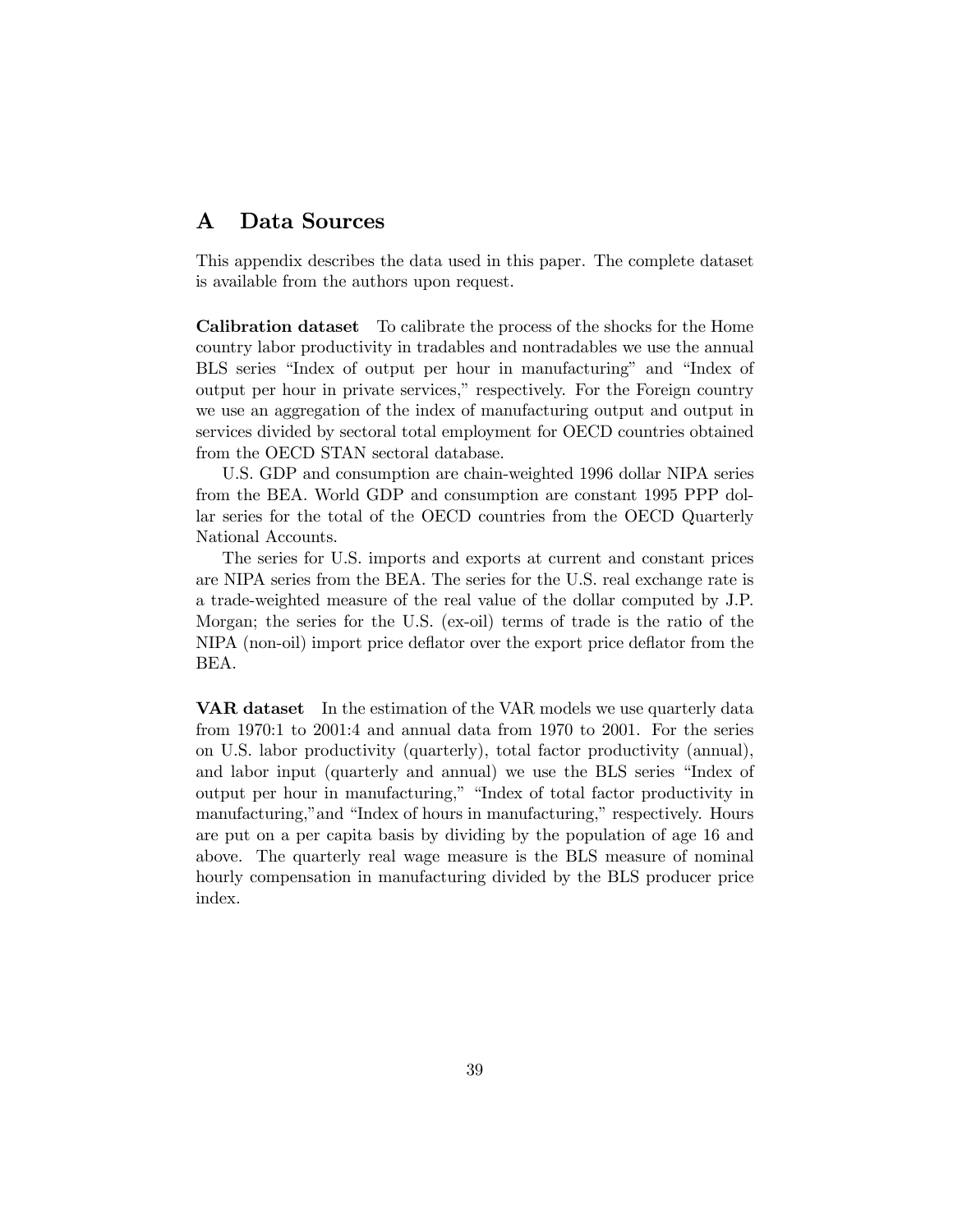|                     |                 | Correlation    |                  |                |
|---------------------|-----------------|----------------|------------------|----------------|
|                     | HP-Filtered     |                | First-Difference |                |
| Country             | U.S.            | <b>OECD</b>    | U.S.             | <b>OECD</b>    |
| Australia           | $-0.01$         | 0.05           | $-0.09$          | $-0.13$        |
| Austria             | $-0.35$         | $-0.54$        | $-0.20$          | $-0.30$        |
| Belgium             | $-0.12$         | $0.15\,$       | $-0.11$          | 0.19           |
| Canada              | $-0.41$         | $-0.10$        | $-0.20$          | 0.02           |
| Denmark             | $-0.16$         | $-0.27$        | $-0.20$          | $-0.21$        |
| E.U.                | $-0.30$         | $-0.10$        | $-0.23$          | $-0.04$        |
| Finland             | $-0.27$         | $-0.64$        | $-0.40$          | $-0.55$        |
| France              | $-0.18$         | 0.12           | $-0.21$          | $-0.01$        |
| Germany             | $-0.27$         | $-0.17$        | $-0.13$          | 0.01           |
| Italy               | $-0.26$         | $-0.51$        | $-0.27$          | $-0.31$        |
| Japan               | 0.09            | 0.27           | 0.04             | 0.08           |
| South Korea         | $-0.73$         | $-0.50$        | $-0.79$          | $-0.63$        |
| Mexico              | $-0.73$         | $-0.77$        | $-0.68$          | $-0.74$        |
| Netherlands         | $-0.41$         | $-0.20$        | $-0.30$          | $-0.19$        |
| New Zealand         | $-0.25$         | $-0.37$        | $-0.27$          | $-0.28$        |
| Portugal            | $-0.56$         | $-0.73$        | $-0.48$          | $-0.67$        |
| Sweden              | $-0.52$         | $-0.39$        | $-0.34$          | $-0.29$        |
| Spain               | $-0.60$         | $-0.66$        | $-0.41$          | $-0.38$        |
| Switzerland         | 0.16            | 0.53           | 0.09             | $0.32\,$       |
| Turkey              | $-0.31$         | $-0.25$        | $-0.34$          | $-0.17$        |
| U.K.                | $-0.47$         | $-0.08$        | $-0.40$          | $-0.04$        |
| U.S.                | N/A             | $-0.30$        | N/A              | $-0.31$        |
| Median <sup>b</sup> | $-0.30$         | $-0.27$        | $-0.27$          | $-0.21$        |
|                     | $(-0.12,-0.56)$ | $(0.12,-0.54)$ | $(-0.11,-0.41)$  | $(0.02,-0.55)$ |

Table 1: Correlations between real exchange rates and relative  ${\rm consumptions}^a$ 

Data are from the OECD Main Economic Indicators dataset.

 $^{b}$ In parenthesis the cross-sectional 68 percent confidence bands.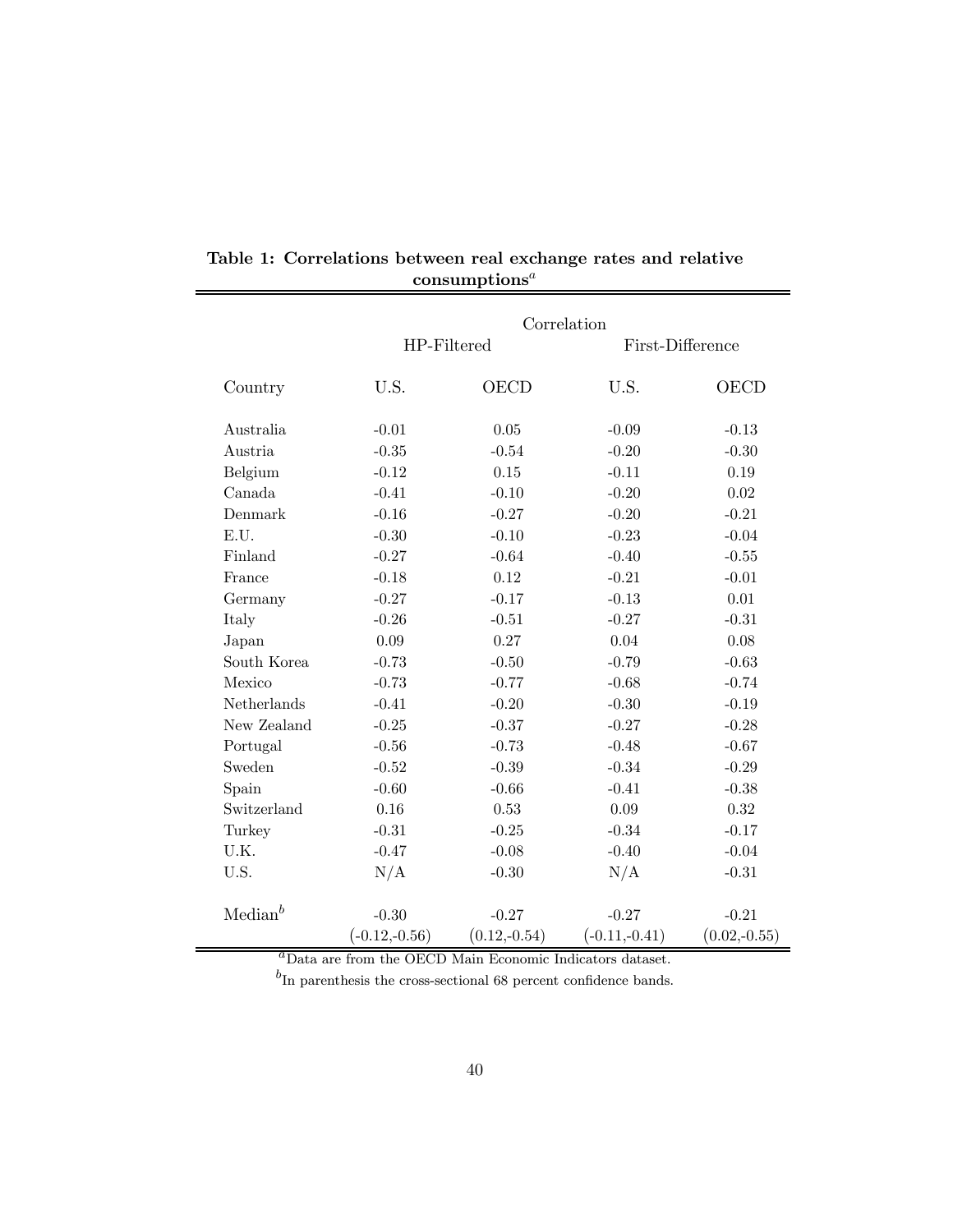# Benchmark Model

Preferences and Technology

| Risk aversion                                                                                                                                                                                                                  | $\sigma = 2$                                                   |
|--------------------------------------------------------------------------------------------------------------------------------------------------------------------------------------------------------------------------------|----------------------------------------------------------------|
| Consumption share                                                                                                                                                                                                              | $\alpha = 0.34$                                                |
| Elasticity of substitution between:                                                                                                                                                                                            |                                                                |
| Home and Foreign traded goods<br>traded and non-traded goods                                                                                                                                                                   | $\frac{1}{1-\rho} = \{0.99, 1.11$<br>$\frac{1}{1-\phi} = 0.74$ |
| Share of Home Traded goods                                                                                                                                                                                                     | $a_{\rm H}=0.72$                                               |
| Share of non-traded goods                                                                                                                                                                                                      | $a_{\rm N}=0.45$ $\psi=0.08$                                   |
| Elasticity of the discount factor<br>with respect to $C$ and $L$                                                                                                                                                               |                                                                |
| Distribution Margin                                                                                                                                                                                                            | $\eta=1.09$                                                    |
| Labor Share in Tradables                                                                                                                                                                                                       | $\xi=0.61$<br>$\zeta=0.56$                                     |
| Labor Share in Nontradables                                                                                                                                                                                                    |                                                                |
| <b>Productivity Shocks</b>                                                                                                                                                                                                     |                                                                |
| $\lambda = \left[\begin{array}{cccc} 0.78 & 0.11 & 0.19 & 0.31 \\ 0.11 & 0.78 & 0.31 & 0.19 \\ -0.04 & 0.01 & 0.99 & 0.05 \\ 0.01 & 0.04 & 0.05 & 0.99 \end{array}\right]$                                                     |                                                                |
| Variance-Covariance Matrix (in percent)<br>$\lambda = \left[\begin{array}{cccc} 0.054 & 0.026 & 0.003 & 0.015 \\ 0.026 & 0.054 & 0.015 & 0.003 \\ 0.003 & -0.001 & 0.008 & 0 \\ -0.001 & 0.003 & 0 & 0.008 \end{array}\right]$ |                                                                |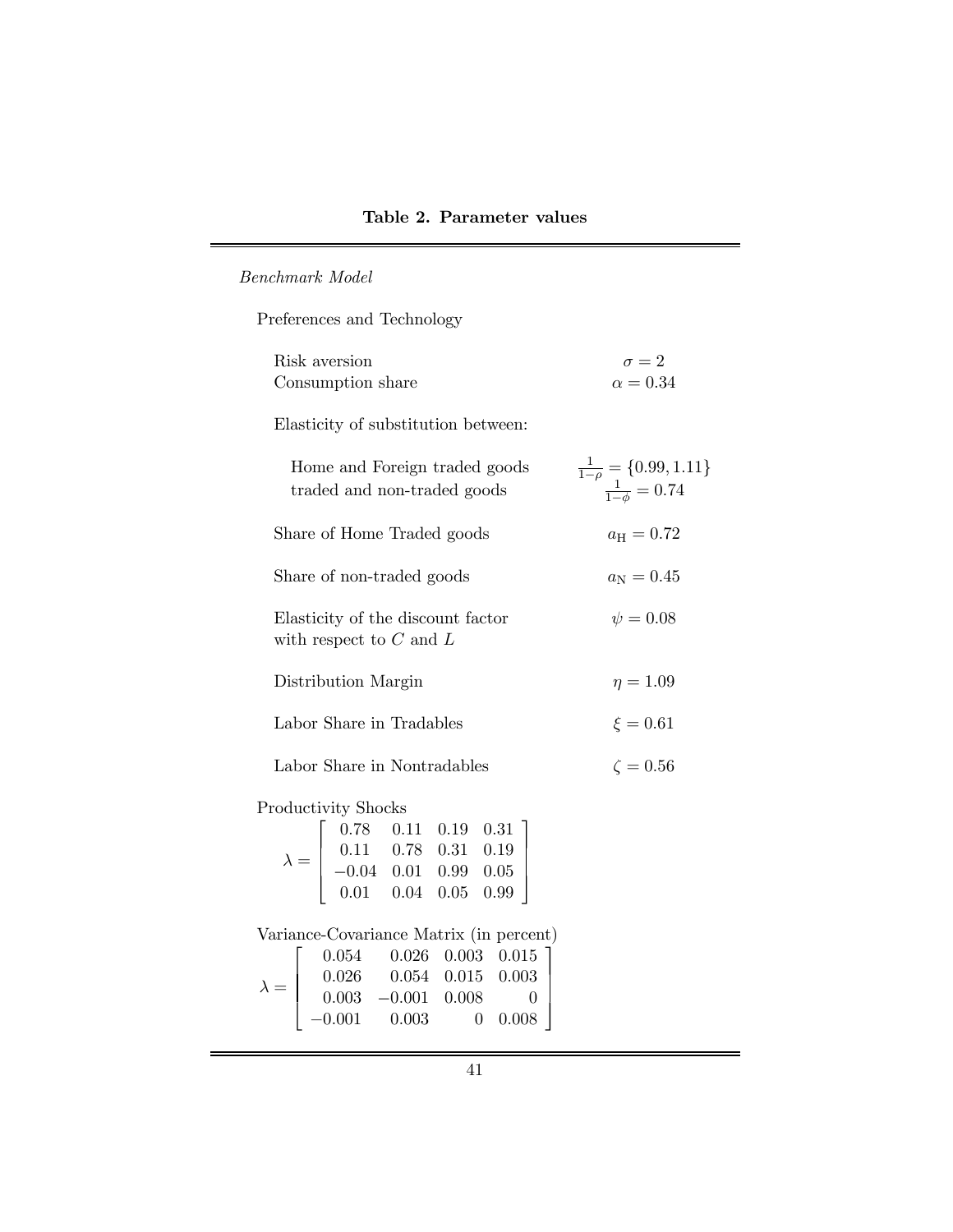|                                                    |               |                                         |                                                                 |                                              |               |                                    | Variations on the benchmark economy |                         |                                                       |                                      |                                                  |                                                     |
|----------------------------------------------------|---------------|-----------------------------------------|-----------------------------------------------------------------|----------------------------------------------|---------------|------------------------------------|-------------------------------------|-------------------------|-------------------------------------------------------|--------------------------------------|--------------------------------------------------|-----------------------------------------------------|
| Data<br>Statistics                                 | $\omega=0.99$ | $\omega = 1.11$<br>Benchmark<br>Economy | Arrow-Debreu<br>$\omega=0.99$<br>Economy                        | Spillover<br>$\mathsf{N}_0$<br>$= 0.93$<br>3 | $\omega=1.16$ | Investment<br>CES<br>$= 0.40$<br>3 | $\omega=0.57$                       | $\omega=0.97$           | $\omega=1.05$<br>Capital<br>$\mathsf{X}_{\mathsf{O}}$ | $\omega=0.33$                        | Distribution<br>$\omega = 0.41$<br>$\mathcal{S}$ | $\omega=10$                                         |
| Standard deviation<br>relative to GDP              |               |                                         |                                                                 |                                              |               |                                    |                                     |                         |                                                       |                                      |                                                  |                                                     |
| 3.28<br>Real exchange rate                         | 3.28          | 3.28                                    | 0.79                                                            | 3.28                                         | 3.28          | 3.28                               | 3.28                                |                         | 3.28                                                  |                                      |                                                  | $0.95\,$                                            |
| 1.79<br>Terms of trade                             | 3.04          | 4.34                                    | 0.61                                                            | 3.23                                         | 4.16          | 2.49                               | 4.36                                | 3.79                    | 4.13                                                  | $3.28$<br>$2.74$                     | $3.28$<br>4.77                                   | 0.20                                                |
| 1.73<br>Relative price of nontradables<br>absolute | 1.72          | 143                                     | 1.24                                                            | 1.64                                         | 1.51          | 1.47                               | 1.10                                | 1.23                    | 1.23                                                  | 3.67                                 | 2.28                                             | 2.59                                                |
| $Cross-correlations$                               |               |                                         |                                                                 |                                              |               |                                    |                                     |                         |                                                       |                                      |                                                  |                                                     |
| Between real exchange rate and                     |               |                                         |                                                                 |                                              |               |                                    |                                     |                         |                                                       |                                      |                                                  |                                                     |
| $-0.23$<br>Relative GDPs                           | $-0.97$       | 0.78                                    | $-0.48$                                                         | $-0.98$<br>$-0.64$                           | 0.70          | $-0.88$                            | 0.80                                |                         | 0.82                                                  |                                      | 0.82                                             | $-0.72$                                             |
| $-0.45$<br>Relative consumptions                   | $-0.55$       | $-0.55$                                 |                                                                 |                                              | $-0.39$       | $\!0.31$                           | $-0.08$                             |                         | $\bf 0.66$                                            |                                      |                                                  |                                                     |
| 0.39<br>Net exports                                | 0.95          | 0.95                                    | 0.98                                                            | $0.94\,$                                     | $\rm 0.94$    | 0.88                               | $\!0.96\!$                          | 52<br>667<br>547<br>548 | 0.99                                                  | $0.87$<br>$0.37$<br>$0.38$<br>$0.58$ | $66.0 - 77$                                      | $\begin{array}{c} 0.92 \\ 0.23 \\ 0.13 \end{array}$ |
| 0.60<br>Terms of trade                             | 0.97          | 0.97                                    | $-0.12$                                                         | 0.96                                         | 0.96          | 0.99                               | 0.99                                |                         | 0.99                                                  |                                      | 0.99                                             |                                                     |
| Between terms of trade and                         |               |                                         |                                                                 |                                              |               |                                    |                                     |                         |                                                       |                                      |                                                  |                                                     |
| $-0.20$<br>Relative GDPs                           | $-0.91$       | 0.90                                    | 0.82                                                            | $-0.82$                                      | 0.87          | $-0.89$                            | 0.83                                |                         | 0.93                                                  |                                      | $0.85\,$                                         | 0.41                                                |
| $-0.53$<br>Relative consumptions                   | $-0.72$       | $-0.73$                                 | $0.03\,$                                                        | $-0.81$                                      | $-0.61$       | $0.21\,$                           | $-0.20$                             | $-0.33$<br>$-0.57$      | $\rm 0.82$                                            | $-0.81$<br>$-0.46$<br>$0.99$         | $-0.86$                                          | $\rm 0.46$                                          |
| 0.43<br>Net exports                                | 0.99          | 0.99                                    | 0.74                                                            | 0.99                                         | 0.99          | 0.92                               | 0.99                                | 0.97                    | 0.99                                                  |                                      | 0.99                                             | 0.99                                                |
|                                                    |               |                                         | $^aRER$ is the real exchange rate, $TOT$ is the terms of trade. |                                              |               |                                    |                                     |                         |                                                       |                                      |                                                  |                                                     |

Table 3. Exchange rates and prices in the theoretical economies<sup>a</sup> Table 3. Exchange rates and prices in the theoretical economies<sup>a</sup>

42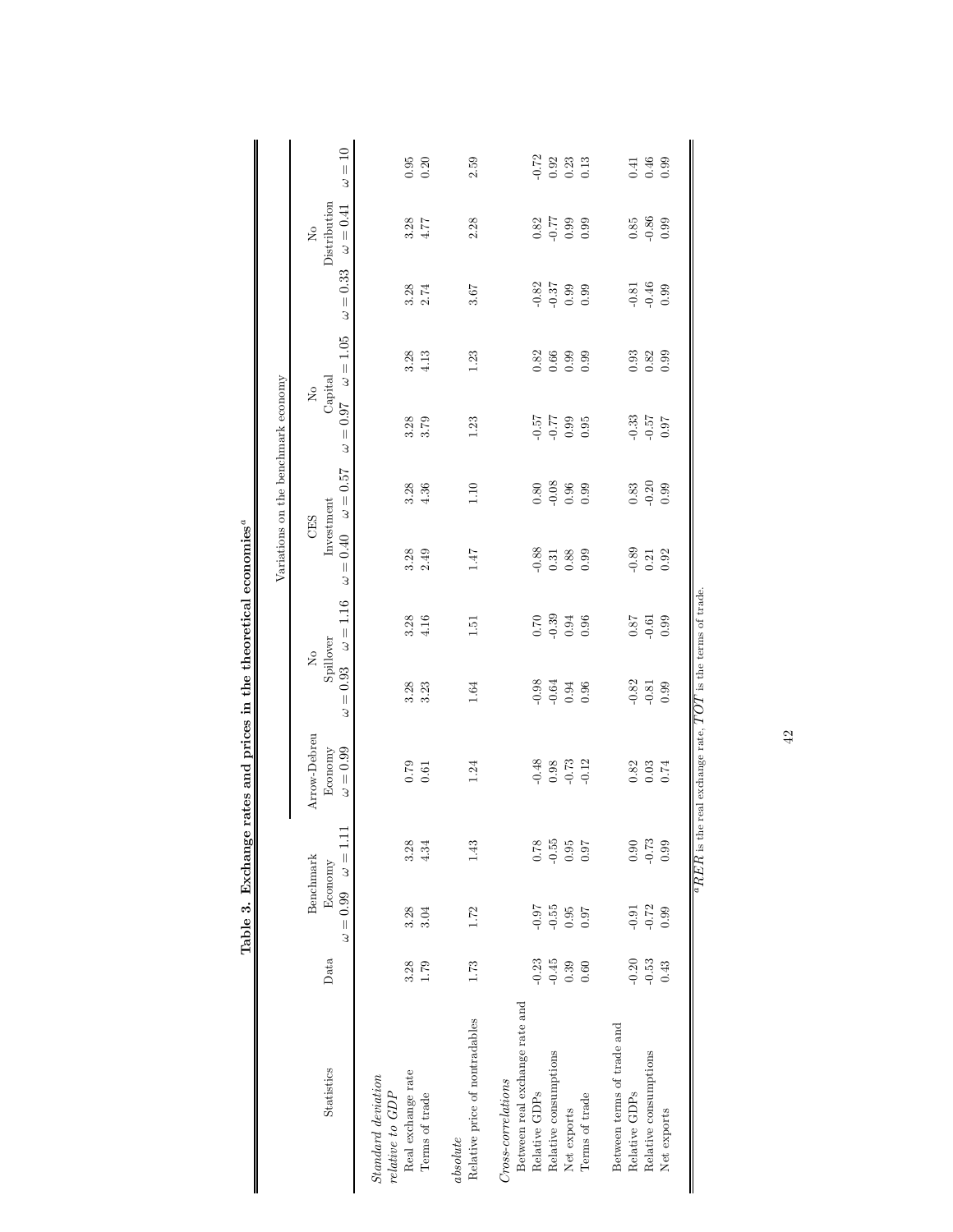|                                       |         | Lable 4. Dusliess          |                              | cycle statistics in the theoretical economies |                                        |               | Variations on the benchmark economy |                 |                           |               |          |                                                 |       |
|---------------------------------------|---------|----------------------------|------------------------------|-----------------------------------------------|----------------------------------------|---------------|-------------------------------------|-----------------|---------------------------|---------------|----------|-------------------------------------------------|-------|
| Statistics                            | Data    | Economy<br>$\omega = 0.99$ | $\omega = 1.11$<br>Benchmark | Arrow-Debreu<br>Economy<br>$\omega=0.99$      | No<br>Spillover<br>0.93<br>$\mid \mid$ | $\omega=1.16$ | Investment<br>CES<br>$= 0.40$       | $\omega = 0.57$ | No<br>Capital<br>$= 0.97$ | $\omega=1.05$ | $= 0.33$ | Distribution<br>$\omega=0.41$<br>$\overline{M}$ | $=10$ |
|                                       |         |                            |                              |                                               | 3                                      |               | 3                                   |                 | 3                         |               | 3        |                                                 | 3     |
| Standard deviation<br>relative to GDP |         |                            |                              |                                               |                                        |               |                                     |                 |                           |               |          |                                                 |       |
| Consumption                           | 0.92    | 0.64                       | 0.56                         | 0.55                                          | 0.64                                   | 0.49          | 0.56                                | 0.55            | 1.09                      | 0.92          | 0.53     | 0.70                                            | 0.52  |
| $Investment$                          | $4.25$  | 3.88                       | 3.87                         | 3.88                                          | 3.74                                   | 3.73          | 4.38                                | 3.69            |                           |               | 3.89     | 3.91                                            | 3.91  |
| Employment                            | 1.09    | 0.67                       | 0.68                         | 0.67                                          | 0.63                                   | 0.64          | 0.69                                | 0.62            | 0.12                      | 0.10          | 0.67     | 0.68                                            | 0.69  |
| $\label{def:absolute} absolute$       |         |                            |                              |                                               |                                        |               |                                     |                 |                           |               |          |                                                 |       |
| Import ratio                          | 4.13    | 2.78                       | 4.44                         | 0.54                                          | 2.74                                   | 4.45          |                                     | 2.17            | 2.25                      | 2.69          | 1.67     | 3.66                                            | 3.81  |
| Net exports over GDP                  | 0.63    | 0.29                       | 0.40                         | 0.04                                          | 0.30                                   | 0.38          | $0.92$<br>$0.04$                    | 0.08            | 0.25                      | 0.21          | 0.28     | 0.42                                            | 0.26  |
| $Cross-correlations$                  |         |                            |                              |                                               |                                        |               |                                     |                 |                           |               |          |                                                 |       |
| Between foreign and domestic          |         |                            |                              |                                               |                                        |               |                                     |                 |                           |               |          |                                                 |       |
| GDP                                   | 0.49    | 0.45                       | 0.43                         | 0.45                                          | 0.44                                   | 0.42          |                                     | 0.53            | 0.49                      | 0.50          | $0.46\,$ | 0.43                                            | 0.34  |
| Consumption                           | 0.32    | 0.14                       | 0.11                         | 0.48                                          | $-0.17$                                | 0.13          | $0.43$<br>$0.36$                    | 0.63            | 0.28                      | 0.71          | 0.42     | $-0.17$<br>0.43                                 | 0.46  |
| $Iuvestment$                          | 0.08    | 0.48                       | 0.45                         | 71.0                                          | 0.48                                   | 0.46          | 0.16                                | 0.64            |                           | I             | $0.46\,$ |                                                 | 0.33  |
| Employment                            | 0.32    | 71.0                       | 0.41                         | 0.46                                          | 0.49                                   | 0.43          | 0.37                                | 0.74            | $-0.52$                   | $-0.30$       | 0.48     | 0.42                                            | 0.27  |
| Between net exports and GDP           | $-0.51$ | $-0.53$                    | 0.58                         | 0.58                                          | $-0.51$                                | 0.58          | $-0.62$                             | 0.56            | $-0.36$                   | 0.56          | $-0.61$  | 0.61                                            | 0.25  |
|                                       |         |                            |                              |                                               |                                        |               |                                     |                 |                           |               |          |                                                 |       |
|                                       |         |                            |                              |                                               |                                        |               |                                     |                 |                           |               |          |                                                 |       |

Table 4. Business cycle statistics in the theoretical economies<sup>®</sup> Table 4. Business cycle statistics in the theoretical economies<sup>a</sup>

 $\alpha_a$  $\overline{a}$   $\overline{a}$  $\frac{1}{1-\rho}$  denotes the elasticity of substitution between Home and Foreign traded goods.

43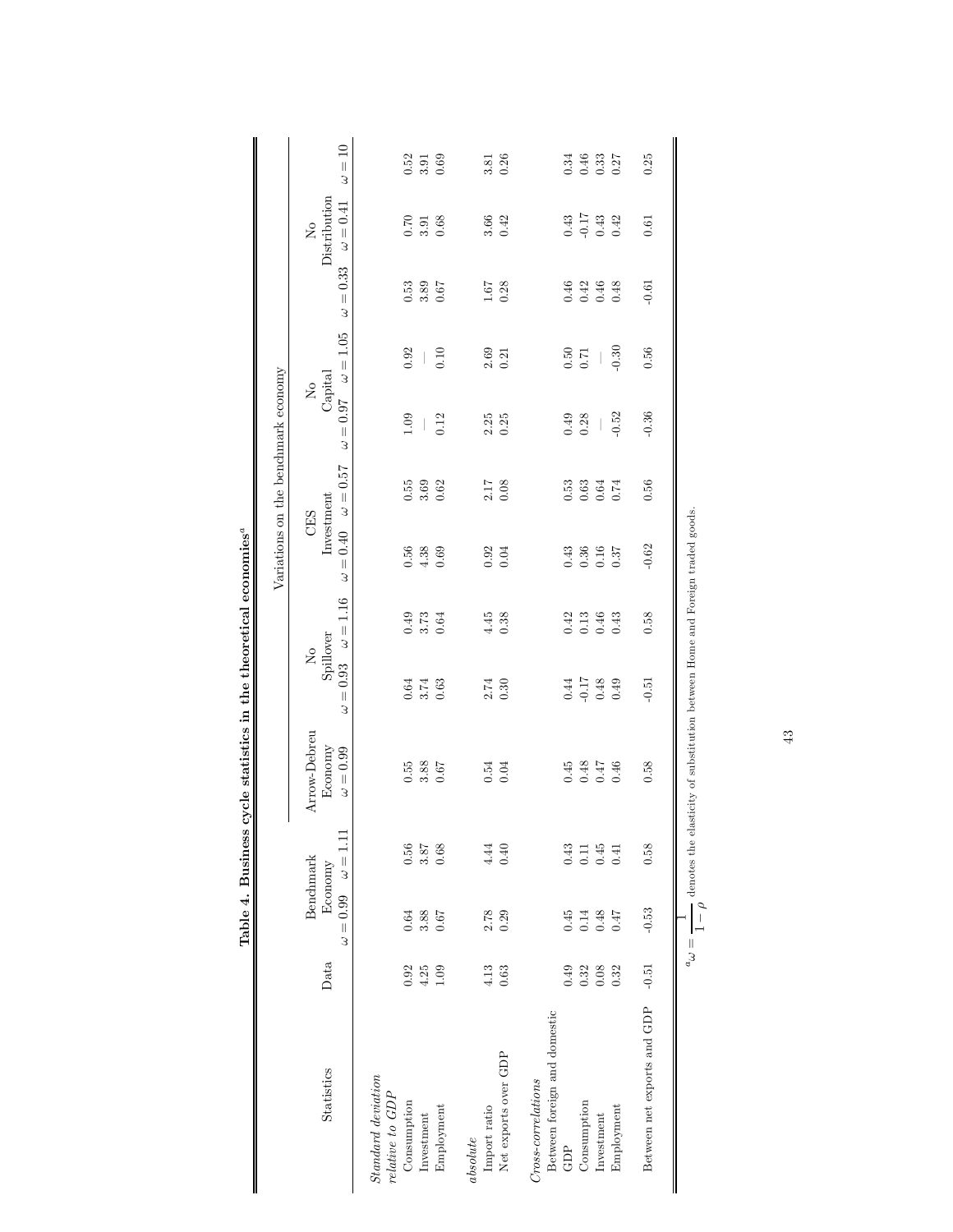# **Figure 1 Theoretical Responses to a Technology Shock in the Traded-Goods Sector**



All series are in percent.